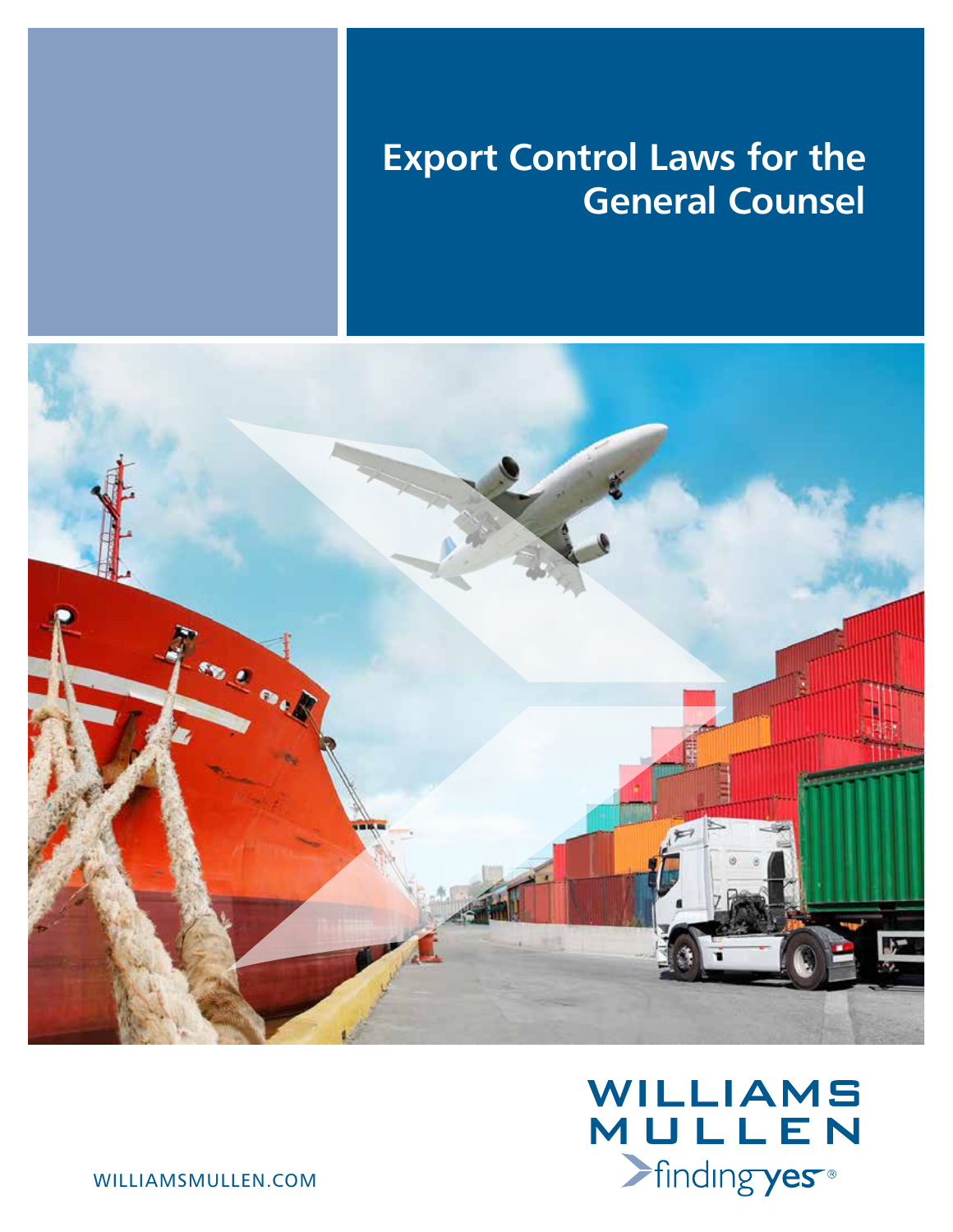Thomas B. McVey Direct Dial: 202.293.8118 tmcvey@williamsmullen.com

#### **EXPORT CONTROL LAWS FOR THE GENERAL COUNSEL**

By: Thomas B. McVey Williams Mullen

*Introduction. You are the chief legal officer of a U.S. company. Your CEO walks into your office and announces that your company is about to conclude its first international sale. In addition, the company has just appointed distributors in Hong Kong and Dubai and expects to begin selling products throughout Europe, Asia and the Middle East over the coming year. He asks you to determine the U.S. legal requirements that will apply to this business. "Also," he adds, "I've heard there are civil and criminal penalties for violations of the export laws, including for our employees, officers and directors, so it is important that we get this right."* 

*You have heard that there are a number of U.S. laws that could apply, but you are not sure if you can come up to speed as quickly as required. What to do?* 

*The following article will assist you in tackling this assignment. Part I provides an overview of the major U.S. laws that regulate exports as a foundation for your analysis. Part II provides ten practical compliance steps that you will need to take in your first export transaction. You have known for some time that all business is going international and you really need to understand this area of the law - here is your chance. Get ready and hold on for the ride.* 

#### **PART I – OVERVIEW OF THE US EXPORT LAWS**

There is a broad array of U.S. laws that regulate export transactions. Of these, the most significant are the Export Administration Regulations, the International Traffic In Arms Regulations and the U.S. trade and economic sanctions programs. The following is a summary of the major provisions of these laws.

Note: The provisions discussed in this article are undergoing ongoing amendments under Export Control Reform, harmonization of various export regulations and diplomatic negotiations involving Iran, Cuba and other countries. Readers are advised to confirm if provisions have been amended at the time of reviewing this material.

#### **A. Export Administration Regulations.**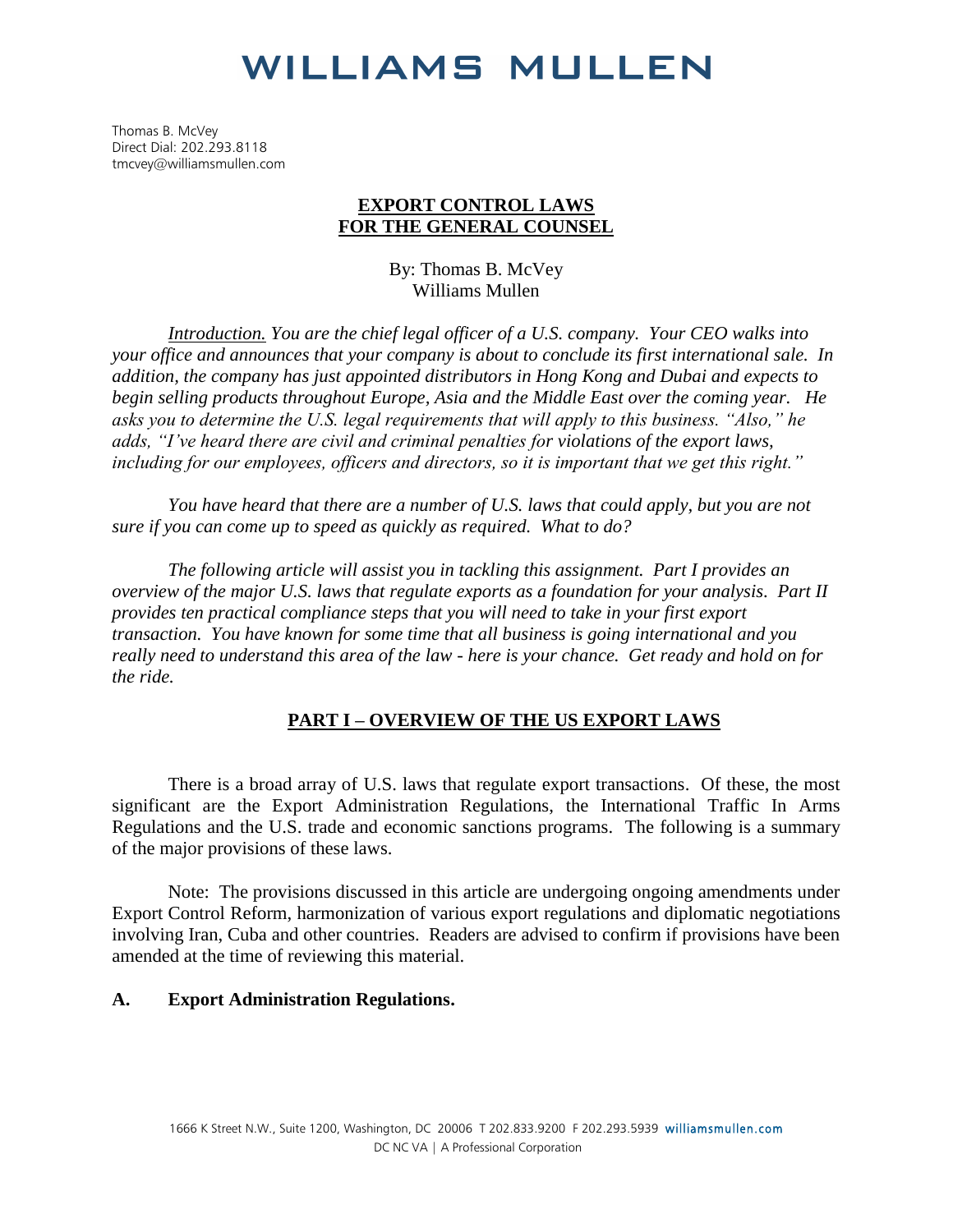**(1) Overview.** The United States regulates the export of most products, software and technology under the Export Administration Regulations ("EAR").<sup>1</sup> The EAR are administered by the Bureau of Industry and Security ("BIS"), an agency within the U.S. Department of Commerce. The EAR set forth requirements regarding the export of "dual use" and military<sup>2</sup> products, software and technology from the United States and the reexport of such items in foreign countries. In addition, they set forth a number of requirements that apply broadly to almost all U.S. export transactions. The purpose of the EAR is to protect the national security and foreign policy interests of the United States.<sup>3</sup>

#### **(2) Scope of the EAR.**

(a) *Items "Subject to the EAR"*. The EAR apply to items that are "subject to the EAR." This is a defined term set forth at 15 CFR §734.3 that describes those items and activities over which BIS exercises regulatory jurisdiction. Items subject to the EAR include: (i) all items in the U.S., (ii) all U.S. origin items located in foreign countries; and (iii) certain foreign-made items that incorporate or are based upon defined levels of U.S.-origin commodities, software and technology.<sup>4</sup> The EAR apply both to U.S. persons<sup>5</sup> and foreign persons if the item in the transaction is subject to the EAR as set out above.

(b) *Nature of Controls Under the EAR*. The EAR set forth export restrictions on a number of levels. Under the CCL-Based Controls, the EAR provide a list of products (called the Commerce Control List) and items on this list are subject to export licensing requirements. In addition, the EAR set forth provisions that restrict exports: to prohibited destinations (15 CFR Part 746), prohibited end users (Part 744 and other sections) and for prohibited end uses (Part 744) – these generally apply to all export transactions subject to the EAR, even if the item is not on the CCL. There are also other specialized sets of controls such as Chemical Weapons Convention (Part 745), Short Supply Controls (Part 754) and restrictive trade practices (the "antiboycott requirements") (Part 760). Finally, the EAR regulate the performance of services

<sup>&</sup>lt;sup>1</sup> 15 CFR Chapter VII, Subchapter C.

 $2^2$  The EAR regulate exports of military items listed in the "600 Series" of the Commerce Control List. Military products are also regulated by the Directorate of Defense Trade Controls under the International Traffic In Arms Regulations discussed in Section I.B. below.

<sup>&</sup>lt;sup>3</sup> The EAR were originally promulgated under the Export Administration Act of 1979, as amended (Pub. L. 96-72, 93 Stat. 503, 50 U.S.C. app. 2401 - 2420), which has expired. The EAR are currently promulgated under the authority of the International Emergency Economic Powers Act, as amended (Pub. L. 95-223, 91 Stat. 1628, 50 U.S.C. 1701 - 1706), and various Executive Orders and other authorities.

 $4$  The EAR do not apply to items that are exclusively controlled for export or reexport by other U.S. government agencies, the content of certain printed books and other published materials and technology and software that is "publically available" except as set forth in 15 CFR §734.3(b)(3). See also special rules for encryption software and technology at 15 CFR §734.3(b).

<sup>&</sup>lt;sup>5</sup> The term "U.S. person" is defined in 15 CFR Part 772 as follows: "U.S. person. (a) For purposes of §§744.6, 744.10, 744.11, 744.12, 744.13 and 744.14 of the EAR, the term U.S. person includes: (1) Any individual who is a citizen of the United States, a permanent resident alien of the United States, or a protected individual as defined by 8 U.S.C. 1324b(a)(3); (2) Any juridical person organized under the laws of the United States or any jurisdiction within the United States, including foreign branches; and (3) Any person in the United States. (b) See also §§ 740.9, 740.14 and parts 746 and 760 of the EAR for definitions of "U.S. person" that are specific to those parts."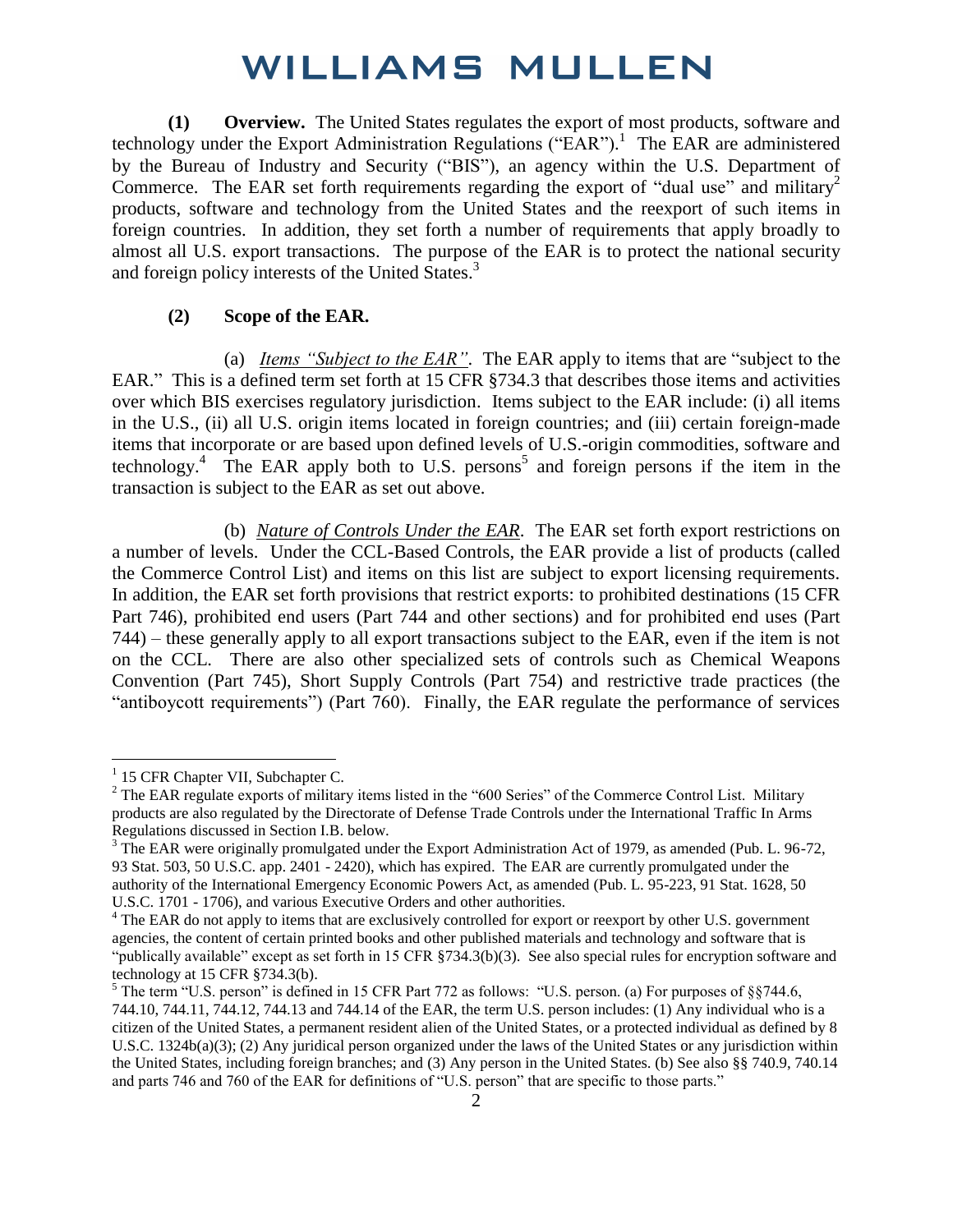by U.S. persons related to activities such as the development of chemical or biological weapons and missile technology.<sup>6</sup>

(c) *Commodities, Software and Technology***.** The EAR apply to the export of tangible items (called "commodities") as well as intangible items such as software and technology. The term "technology" is defined broadly at 15 CFR Part 772 as "specific information necessary for the development, production, or use of a product. $\overline{a}$  Thus "technology" includes, among other things, technical drawings, designs, processes, "know-how," formulas and many other types of information. As such, the EAR can apply to the licensing of technology, the transmission and downloading of data on computers, the licensing of software, the distribution of training materials and other transfers of information in many forms. Technology that is "publicly available" (except software classified under ECCN  $5D002^8$ ) is not subject to the EAR. $<sup>9</sup>$ </sup>

Under the EAR, an export of technology and software can occur through a number of means including if (i) the item is released in a foreign country, or (ii) the technology or source code is released to a foreign party<sup>10</sup> within the U.S. (referred to as a "deemed export"). (Special rules apply to encryption source code and object code software.<sup>11</sup>) Such release can occur through a number of means including through the disclosure or transfer of documents or files to foreign parties (including in paper and electronic form), through oral exchanges/conversations with foreign parties, the demonstration of physical items such as through models or providing plant tours to foreign parties, electronic communications with foreign parties such as through e-

 $\overline{a}$ 

<sup>7</sup> The complete definition of "Technology" is set forth at 15 CFR Part 772 as follows: "Technology". (General Technology Note)-- Specific information necessary for the "development", "production", or "use" of a product. The information takes the form of "technical data" or "technical assistance". Controlled "technology" is defined in the General Technology Note and in the Commerce Control List (Supplement No. 1 to part 774 of the EAR). "Technology" also is specific information necessary for any of the following: operation, installation (including onsite installation), maintenance (checking), repair, overhaul, refurbishing, or other terms specified in ECCNs on the CCL that control "technology." **N**.B.: Technical assistance--May take forms such as instruction, skills training, working knowledge, consulting services. NOTE 1: "Technical assistance" may involve transfer of "technical data". NOTE 2**:** "Technology" not elsewhere specified on the CCL is designated as EAR99, unless the "technology" is subject to the exclusive jurisdiction of another U.S. Government agency (see  $\S$  734.3(b)(1)) or is otherwise not subject to the EAR (see § 734.4(b)(2) and (b)(3) and §§ 734.7 through 734.11 of the EAR).

<sup>6</sup> See 15 CFR §744.6.

 $8$  Encryption source code classified under 5D002 remains subject to the EAR even when made publicly available in accordance with part 734 of the EAR. However, publicly available encryption object code software classified under ECCN 5D002 is not subject to the EAR when the corresponding source code meets the criteria specified in 15 CFR §740.13(e). See ECCN 5D002 and also 15 CFR § 734.3(b)(3).

<sup>&</sup>lt;sup>9</sup> The definition of "publically available" technology and software is set forth at 15 CFR §772.1 as follows: "*Publicly available technology and software.* Technology and software that are already published or will be published; arise during, or result from fundamental research; are educational; or are included in certain patent applications (see §734.3(b)(3) of the EAR)."

 $10$ <sup>10</sup> The term "foreign party" is not defined in the definitions section of the EAR (15 CFR Part 772), however the definition of the term "U.S. person" is set forth in footnote 5 above.

<sup>&</sup>lt;sup>11</sup> See 15 CFR §734.2(b)(9) for the export of encryption source code and object code software.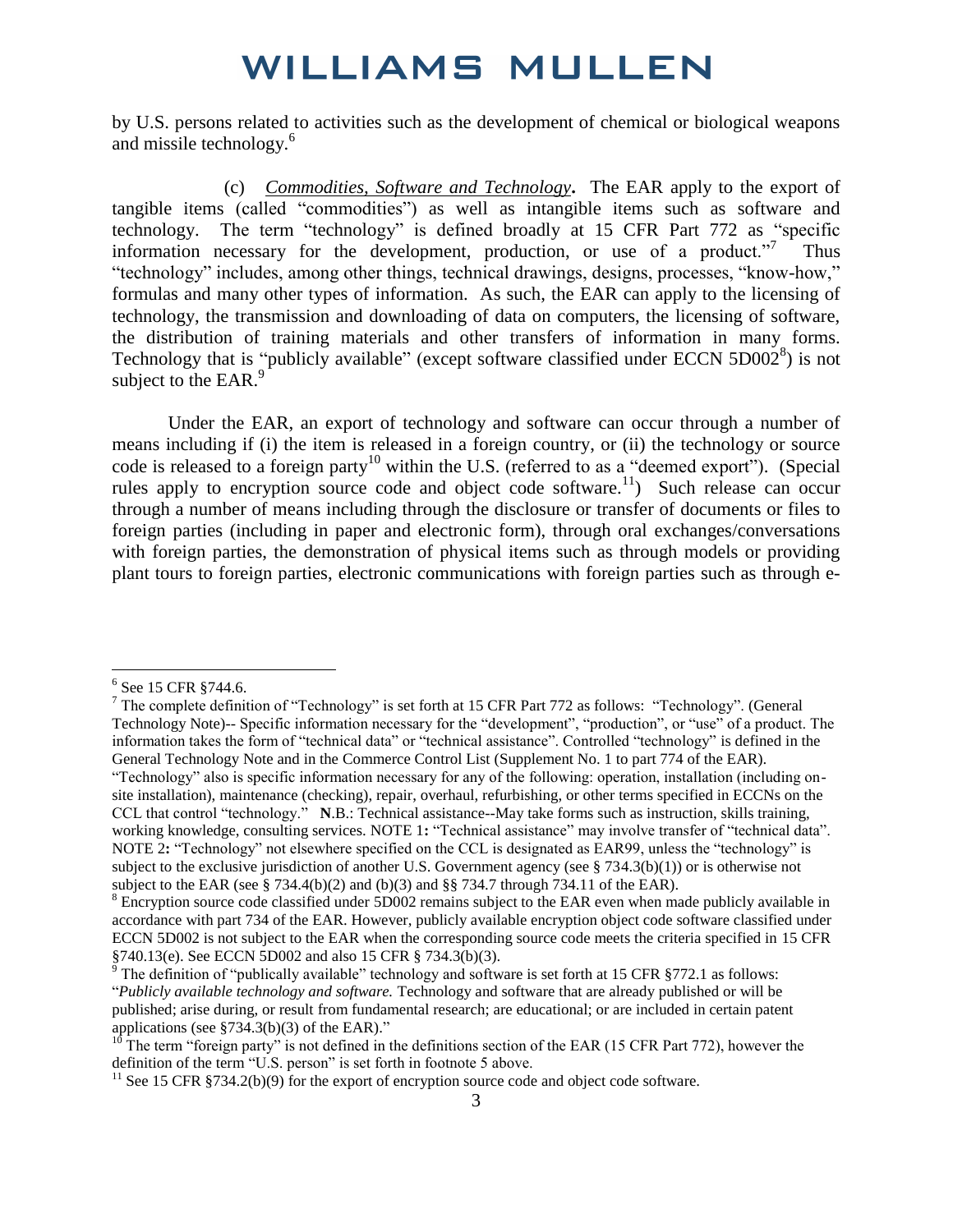mails, telephone calls or faxes, and allowing foreign parties to have access to computer devices or networks where the person can access data files, software and e-mails.<sup>12</sup>

*An "export" can occur as described above even if the foreign party is an employee of your company who can access these files through your company's computer network.*

(d) *Reexports, "In Country" Transfers And Products Manufactured Abroad*. In addition to regulating the export of commodities, software and technology from the United States, the EAR also apply to the "reexport" of such items from one foreign country to another, and to the export from a foreign country of products manufactured abroad which incorporate certain levels of U.S. components or are based on certain levels of U.S. technology.<sup>13</sup> If a product is manufactured abroad and incorporates a controlled U.S. origin component, the export of the product manufactured abroad may be subject to the EAR depending upon the percentage of the value of the finished product that is attributable to the U.S. component. The determination of whether a product manufactured abroad that incorporates U.S. origin components is subject to the EAR is determined based upon the "de minimis" rules set forth at 15 CFR § 734.4.

*The EAR apply to the company's U.S. operations as well as its foreign subsidiaries and branches, as well as to transfers to it foreign joint venture partners and other affiliates.* 

#### **(3) Export Restrictions Under the Commerce Control List-Based Controls**.

(a) General CCL-Based Items. The cornerstone of the EAR is the Commerce Control List (the "CCL"), which is set forth at 15 CFR Part 774. The CCL is a detailed list of products, technologies and software that are subject to export restrictions. If an item is listed on the CCL, the exporter may be required to obtain an export license or comply with other requirements in exporting or reexporting the item, depending upon the country to which the item will be exported and other factors. To determine if an export requires a license under the CCLbased controls, the exporter must review the CCL entry for the item in question and then refer to the "Commerce Country Chart" at 15 CFR Part 738 Supplement No. 1. The numbers designating items on the CCL are referred to as the Export Control Classification Numbers (ECCN's).

To analyze if an item is subject to CCL-based controls, the exporter must first determine the export jurisdiction and classification of the item to be exported. This involves determining if the export is subject to the jurisdiction of the Department of State (under ITAR) or the Department of Commerce (under the EAR), and if it is subject to the EAR determining the

 $12$  Technology is "released" for export when it is available to foreign nationals for visual inspection (such as reading technical specifications, plans, blueprints, etc.); when technology is exchanged orally; or the application to situations abroad of personal knowledge or technical experience acquired in the United States. See 15 CFR §734.2(b)(3).

<sup>&</sup>lt;sup>13</sup> Specifically, EAR reexport restrictions may apply to: (i) the "reexport" of commodities, technology and software from one foreign country to another; (ii) the "in country transfer" of commodities, technology and software from one foreign party to another foreign party within the same foreign country; and (iii) the export of goods manufactured in a foreign country based on products or technology that originated in the United States above a certain threshold level. A separate analysis must be conducted to determine whether each transaction in each foreign country is subject to the EAR.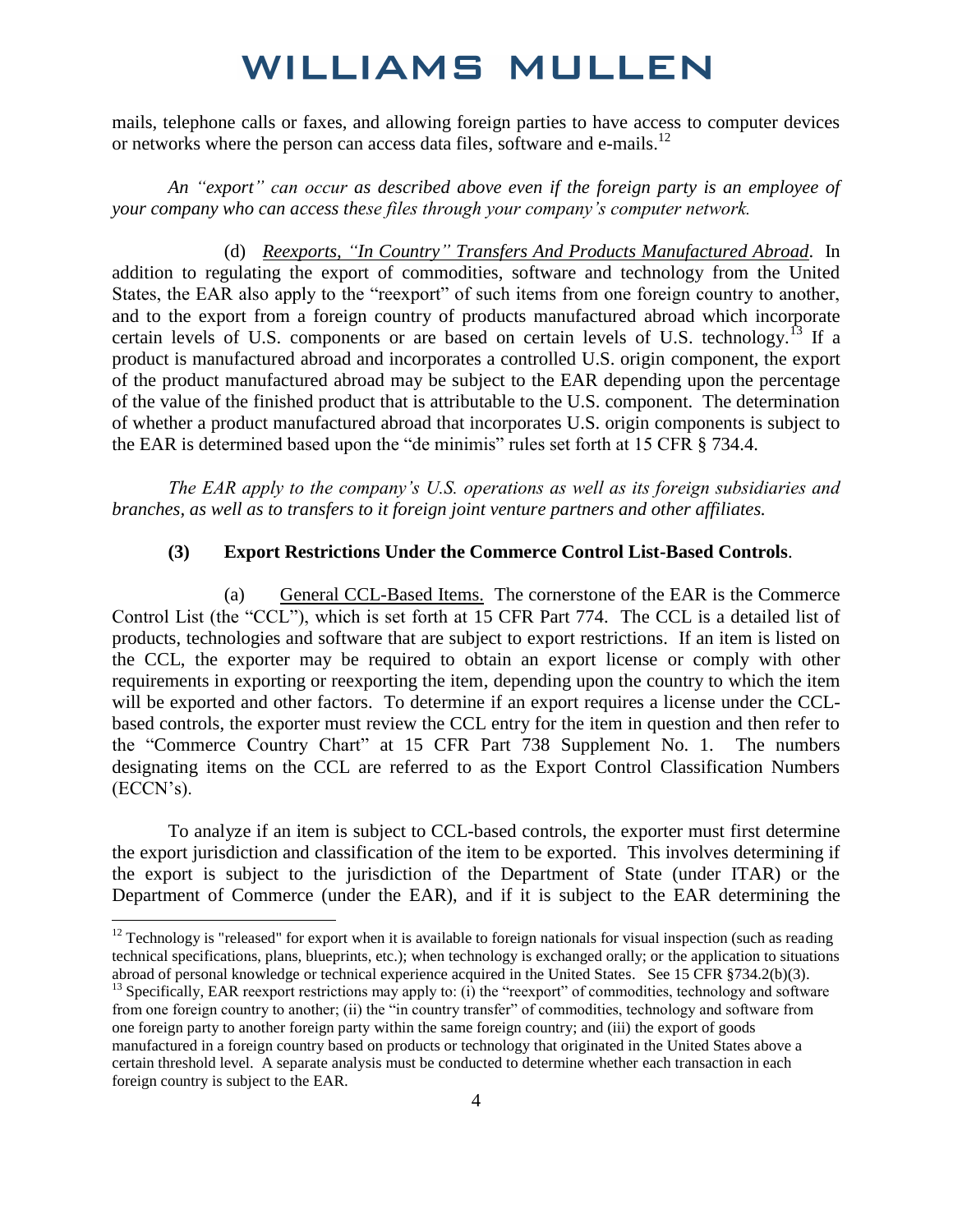ECCN for the item. If an item is subject to the EAR and not listed on the CCL, it is referred to as "EAR99." The steps involved in determining the export jurisdiction and classification of an item under the EAR are discussed in further detail in Section II. Step 1 below.<sup>14</sup>

The EAR also set forth certain license exceptions at 15 CFR Part 740. In certain instances, if an export license is required for a transaction the exporter may be permitted to export the item without a license if the transaction fits within the parameters of a license exception.

If a company intends to export an item that is subject to the EAR, the company should review the CCL, the Commerce Country Chart, the license exceptions and other applicable EAR provisions for the transaction in question to determine if an export license is required or if other requirements apply under the CCL-based controls. If an export license is required, the exporter cannot proceed unless a license is obtained or a license exception is available. If an export license is required the item can only be shipped in accordance with the country, parties and other terms specified on the license. If a license exception is to be utilized, the company should verify that the exception is available and the company will be required to maintain records of such exception.

(b) Special Controls For 600 Series and 9x515 Items. The CCL has historically listed "dual use" products, ie, items that are commercial in nature but also useful in military applications. However under the recent Export Control Reform amendments,<sup>15</sup> many military items that were previously listed on the U.S. Munitions List ("USML") under the International Traffic In Arms Regulations ("ITAR") were transferred to the CCL to be regulated under the EAR. As part of this process, BIS established a new section of the CCL referred to as the "600 Series" to capture military items transferred from the USML. If an item is listed on the 600 Series it is subject to a higher level of export restriction than other items on the CCL.<sup>16</sup> Items on the 600 Series include many parts, components, accessories, attachments and software that are "specially designed" for military products listed elsewhere on the 600 Series or on the USML. The term "specially designed" is a defined term that was adopted in the EAR and ITAR as part of Export Control Reform.<sup>17</sup>

 $14$  In determining the export jurisdiction and classification of an item the exporter should always (i) first determine if it is listed on the USML and subject to State Department jurisdiction under ITAR; and if it is not then (ii) assess if it is subject to the EAR. See the discussion of the process of determining export jurisdiction and classification set forth at Part II, Step 1 below.

<sup>&</sup>lt;sup>15</sup> At the time of this writing, the Departments of Commerce, State and Defense are in the process of revising the U.S. export laws through a process that has become known as Export Control Reform. Under this process, the State and Defense Departments are reviewing the U.S. Munitions List ("USML") and transferring certain items listed on the USML to the CCL to be regulated under the EAR. BIS has established a separate category of items on the CCL for munitions items that have been transferred from the USML under Export Control Reform that is referred to as the "600 Series."

<sup>&</sup>lt;sup>16</sup> Certain items transferred from the USML related to satellites and spececraft have been classified on the CCL as 9x515 items – these items are also subject to a higher level of control than other items listed on the CCL.

 $17$  The definition of "Specially Designed" that is included in the EAR is set out at 15 CFR Part 772. The definition of "Specially Designed" that is included in ITAR is set out at 22 CFR § 120.41.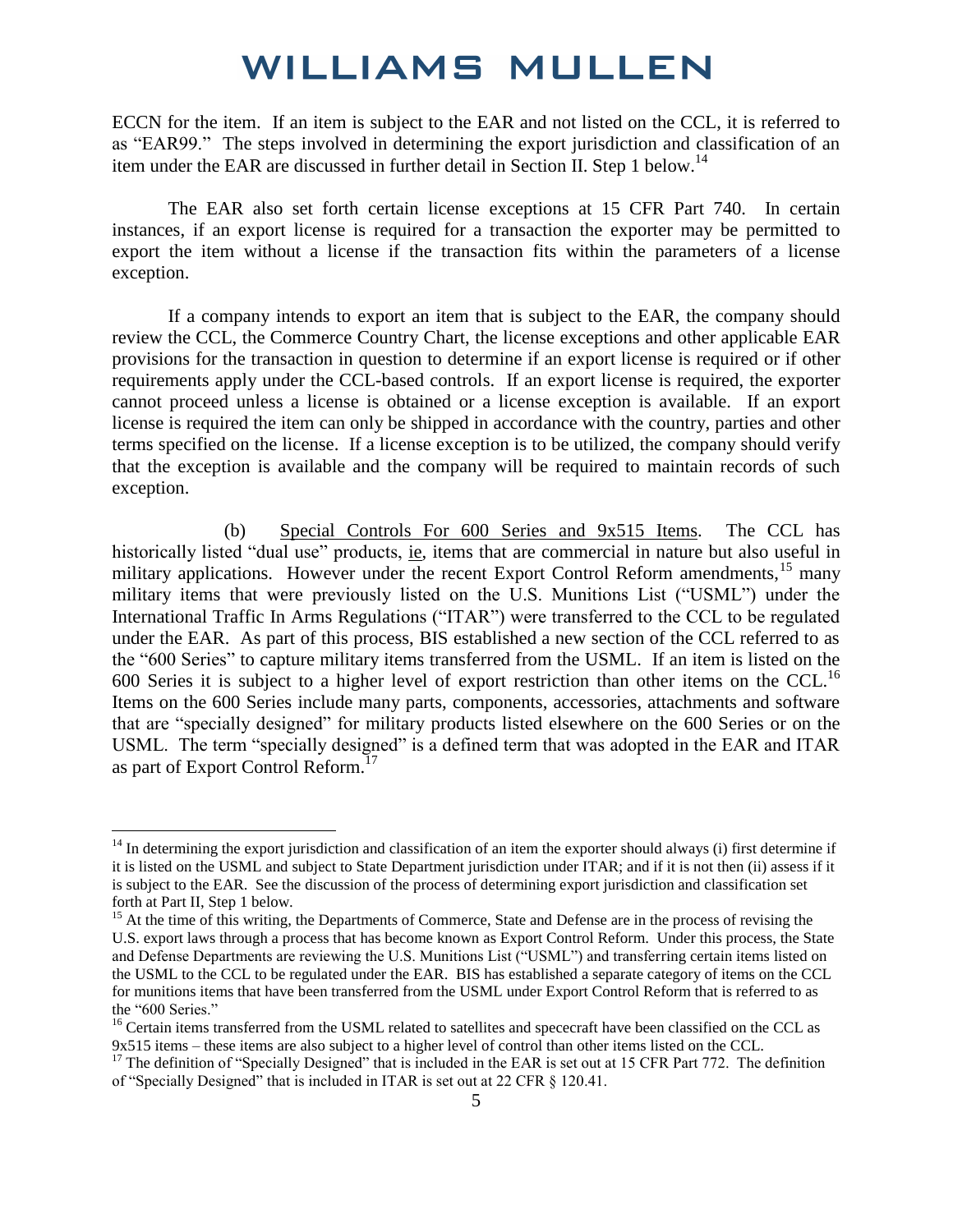Items listed in the 600 Series include many open-ended "catch-all" categories that are designed to capture a broad array of items incorporated in military products. One example of such a "catch-all" is ECCN 3A611.a which provides as follows:

3A611 Military electronics, as follows (see List of Items Controlled). \*\*\*\*\*

a. Electronic "equipment," "end items," and "systems" "specially designed" for a military application that are not enumerated or otherwise described in either a USML category or another ''600 series'' ECCN.

Note to 3A611.a: ECCN 3A611.a includes any radar, telecommunications, acoustic or computer equipment, end items, or systems ''specially designed'' for military application that are not enumerated or otherwise described in any USML category or controlled by another "600 series" ECCN.<sup>18</sup>

Through the adoption of new 600 Series ECCN's such as 3A611 under Export Control Reform, responsibility for the issuance of thousands of export licenses per year for military items has been transferred from the State Department to the Commerce Department. (BIS has even established the new Munitions Control Division that focuses exclusively on 600 Series licenses.) Thus BIS has added the licensing of military products to its already broad portfolio of export control responsibilities.

**(4) Transactions With Restricted Parties.** In addition to export restrictions on items listed on the CCL, the EAR provides a number of other controls that apply to all items that are subject to the EAR, even if the items are not listed on the CCL. One of these is the limitation on entering transactions with restricted parties. BIS maintains a number of lists of persons and entities that have been identified by BIS for engaging in export violations or who present other national security or foreign policy risks. These are the Denied Persons List, the Entity List and the Unverified List. If a party is listed on one of these lists, export restrictions apply to entering transactions with such party as follows:

> Denied Persons List: Persons and entities that have been denied export privileges. Any dealings with a party on this list that would violate the terms of its denial

<sup>&</sup>lt;sup>18</sup> As referenced in the Note, in addition to electronics products the new ECCN 3A611 also covers computers, telecommunications equipment, radar, navigation, avionics equipment, acoustic systems and software that are "specially designed" for military applications. In the BIS rulemaking in which ECCN 3A611 was adopted, BIS explained that it included equipment from all of these areas that were "specially designed" for a military use in a single CCL category rather than in separate categories to be consistent with the USML and to simplify the classification process. Thus, these products are all included under ECCN 3A611. To assist readers, BIS is placing notices in CCL Categories 4, 5, 6 and 7 to advise readers that such products that were "specially designed" for military use are covered under ECCN 3A611.a. For example, Category 4A611 provides the following notice for computers and related parts and components: "4A611 Computers, and ''parts,'' ''components,'' ''accessories,'' and ''attachments'' ''specially designed'' therefor, ''specially designed'' for a military application that are not enumerated in any USML category are controlled by ECCN 3A611." Similar notices are provided for telecommunication equipment, avionics and navigation systems and radar and acoustic systems which designate that these items will be controlled under ECCN 3A611.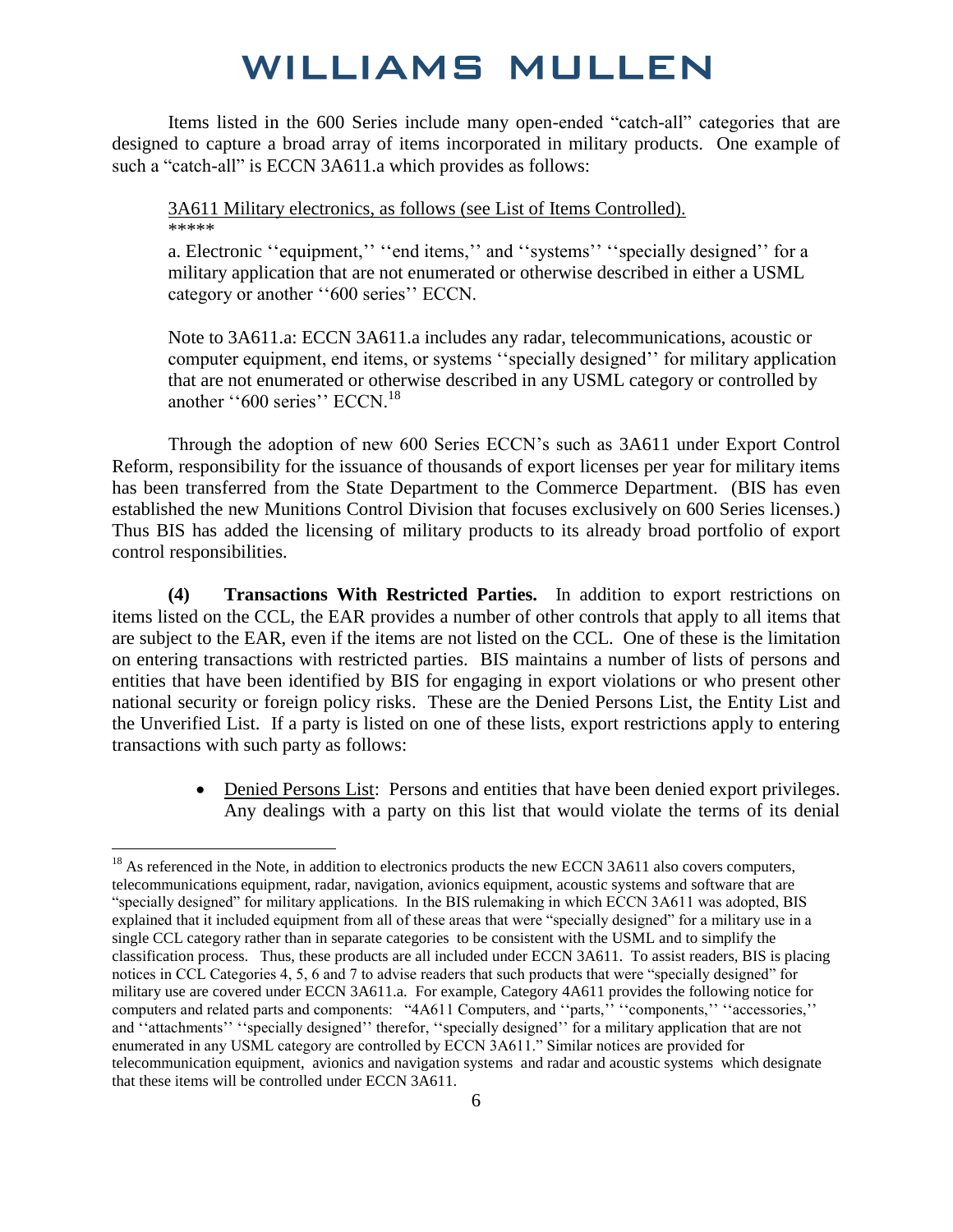order are prohibited. The list can be found at: [http://www.bis.doc.gov/index.php/policy-guidance/lists-of-parties-of](http://www.bis.doc.gov/index.php/policy-guidance/lists-of-parties-of-concern/denied-persons-list)[concern/denied-persons-list](http://www.bis.doc.gov/index.php/policy-guidance/lists-of-parties-of-concern/denied-persons-list)

- Entity List: Foreign parties that present a heightened risk of diversion under weapons of mass destruction (WMD) programs, terrorism, or other activities contrary to U.S. national security or foreign policy interests. The specific restrictions applicable to parties on the list are set forth on the list. U.S. persons are prohibited from entering transactions with such parties in violation of the restrictions set forth on the list unless the exporter obtains a license. The list can be found at: 15 CFR Part 744 Supplement No. 4.
- Unverified List: End-users who BIS has been unable to verify in prior transactions. The presence of a party on this list in a transaction is a "Red Flag" that should be resolved before proceeding with the transaction. The list can be found at: Supplement No. 6 to Part 744 of the EAR.

BIS consolidates the parties on the various BIS restricted parties lists on the Consolidated Screening List which can be found at: http://export.gov/ecr/eg\_main\_023148.asp

 Companies are advised to screen all of the parties to their export transactions against the BIS restricted party lists prior to entering transactions to verify that none of the parties are identified on such lists. If a party is identified on a list, the exporter should review the provisions associated with the list in question to determine the export restrictions that apply – in most instances the exporter will be prohibited from entering transactions with the listed party unless a license has been issued or other applicable compliance requirement has been satisfied.

**(5) End Use Based Controls**. The EAR also set forth a listing of prohibited end uses at 15 CFR Part 744 (the "Prohibited End Uses"). As a general matter, U.S. companies are prohibited from engaging in export transactions if the products being exported, reexported or retransferred will be used in one of these Prohibited End Uses. The Prohibited End Uses include the design, development or use of nuclear products and technologies, chemical and biological weapons, certain unmanned air vehicles and rocket systems, maritime nuclear propulsion, missile delivery systems, weapons of mass destruction, terrorist activities and other activities. (There are approximately eighteen Prohibited End Uses in Part 744.) In addition, 15 CFR §744.6 provides that U.S. persons are prohibited from performing any contract, service or employment (including financing) that the U.S. person knows will assist in the design, development, production or use of items used in missiles, chemical warfare or biological warfare in certain designated countries. These controls apply to all items subject to the EAR, even if the items are not listed on the CCL The Prohibited End Uses are set forth at 15 CFR §744.1-744.20 (which can be found at: [http://www.bis.doc.gov/policiesandregulations/ear/744.pdf.](http://www.bis.doc.gov/policiesandregulations/ear/744.pdf)) Companies should verify that their exports will not be used in one of the Prohibited End-Uses prior to export.

The controls on Prohibited End Uses in Part 744 include provisions related to the "military end use" of certain products in the People's Republic of China ("PRC"), Russia and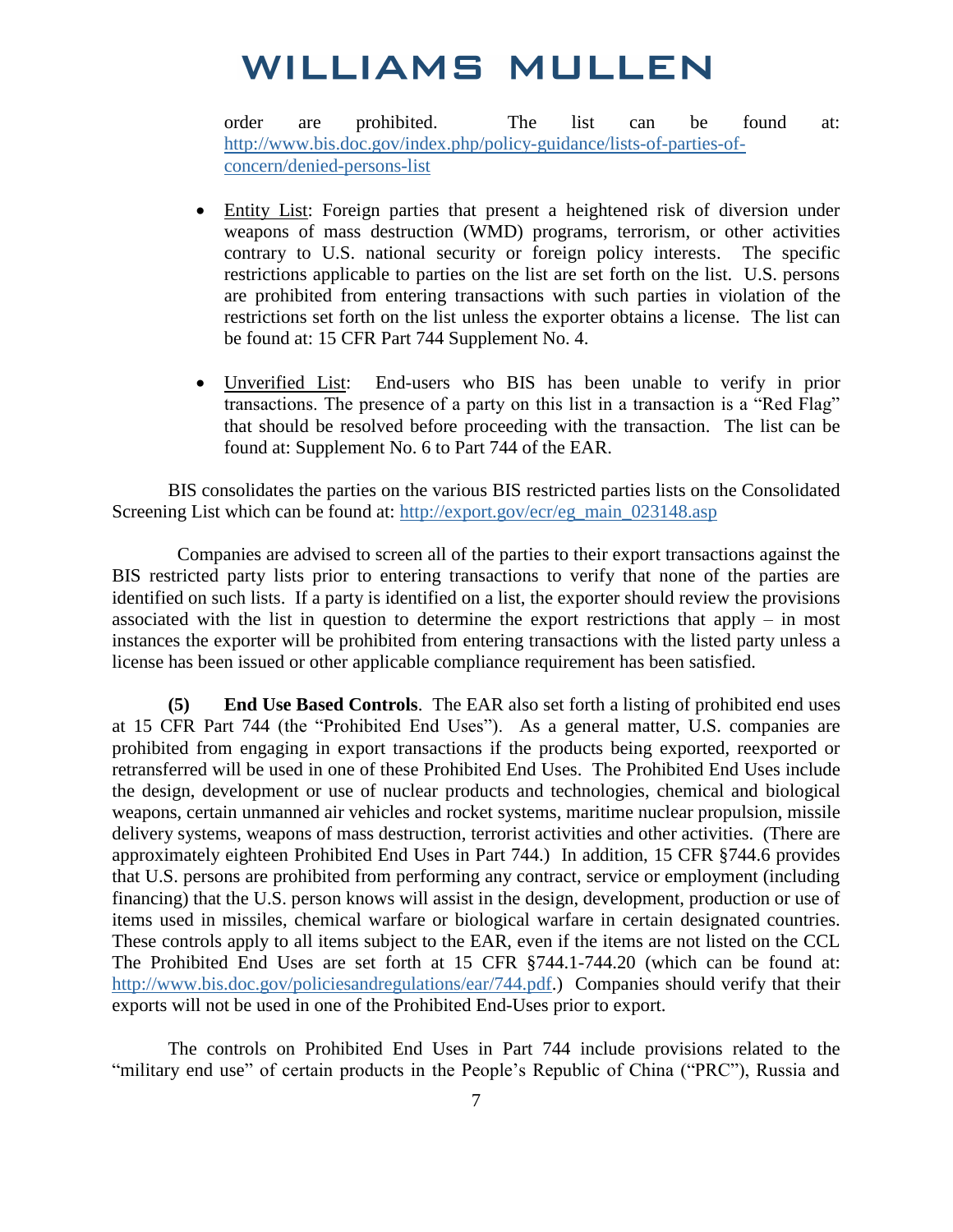Venezuela. Specifically, §744.21 provides that a company may not export, reexport or transfer (in-country) any items subject to the EAR listed in Supplement No. 2 of Part 744 without a license to the PRC, Russia or Venezuela if the company has "knowledge" that the item is intended for a "military end use" in the PRC or for a "military and use" or a "military end user" in Russia or Venezuela. In addition, companies are prohibited from exporting, reexporting or transferring (in-country) any items that are listed in the 600 Series or 9x515 items on the CCL (including items described in a ".y" paragraph of a 9x515 or 600 Series ECCN), to the PRC, Russia or Venezuela without a license.<sup>19</sup>

**(6) Embargoes And Other Special Controls.** 15 CFR Part 746 sets forth restrictions on entering certain export, reexport and retransfer transactions with countries subject to BIS embargoes. These countries include Iran, Syria, Cuba, N. Korea, Sudan, Russia (for certain industry sectors), the Crimea region of Ukraine, Iraq, Central African Republic, Cote d'Ivoire (Ivory Coast), Democratic Republic of the Congo, Eritrea, Lebanon, Liberia, Libya and North Somalia. Certain of these embargoes are comprehensive and prohibit effectively all export transactions with the country involved (subject to certain exceptions) while certain of the embargos prohibit only limited types of transactions. The terms of each of these embargo programs are different and exporters should review 15 CFR Part 746 for the specific terms of each program. These embargoes overlap with the sanctions programs administered by OFAC, however while in most cases the OFAC sanctions programs apply to "US persons,"<sup>20</sup> the EAR embargo provisions apply to items that are "subject to the EAR" and as such apply to transactions by both U.S. and foreign persons. Companies should review their proposed transactions to verify that the transactions are not restricted under the BIS embargoes under Part 746.

As part of these embargo programs, under §746.5, a license is required to export, reexport or transfer (in-country) any items listed in §746.5 or Supplement No. 2 to Part 746 when the exporter knows that the items will be used in exploration for, or production of, oil or gas in Russian deepwater or Arctic offshore locations or shale formations in Russia or the exporter is unable to determine whether the item will be used in such projects. Such items include drilling rigs, drilling completion equipment and other items commonly used in the energy sector.

**(7) Due Diligence "Red Flag" and "Know Your Customer" Requirements.** As discussed above, licensing requirements are imposed throughout the EAR based upon numerous factors including classification on the CCL, end use, end user and ultimate destination. These requirements are often dependent upon a person's knowledge of facts related to such issues. 15 CFR Part 732 provides guidance to exporters regarding the process for evaluating information about customers, end uses and end users in applying this knowledge standard. This guidance is set forth in Supplement No. 3 to Part 732, entitled BIS's "Know Your Customer Guidance and Red Flags" (hereinafter the "Guidance").

 $19$  See also provisions related to certain microprocessors and associated software used for military end uses and by military end users under 15 CFR §744.17.

 $^{20}$  Note that certain U.S. sanctions program apply to parties beyond those that fit within the definition of "U.S. persons" such as with Iran and Cuba. See Section I.C.2. below.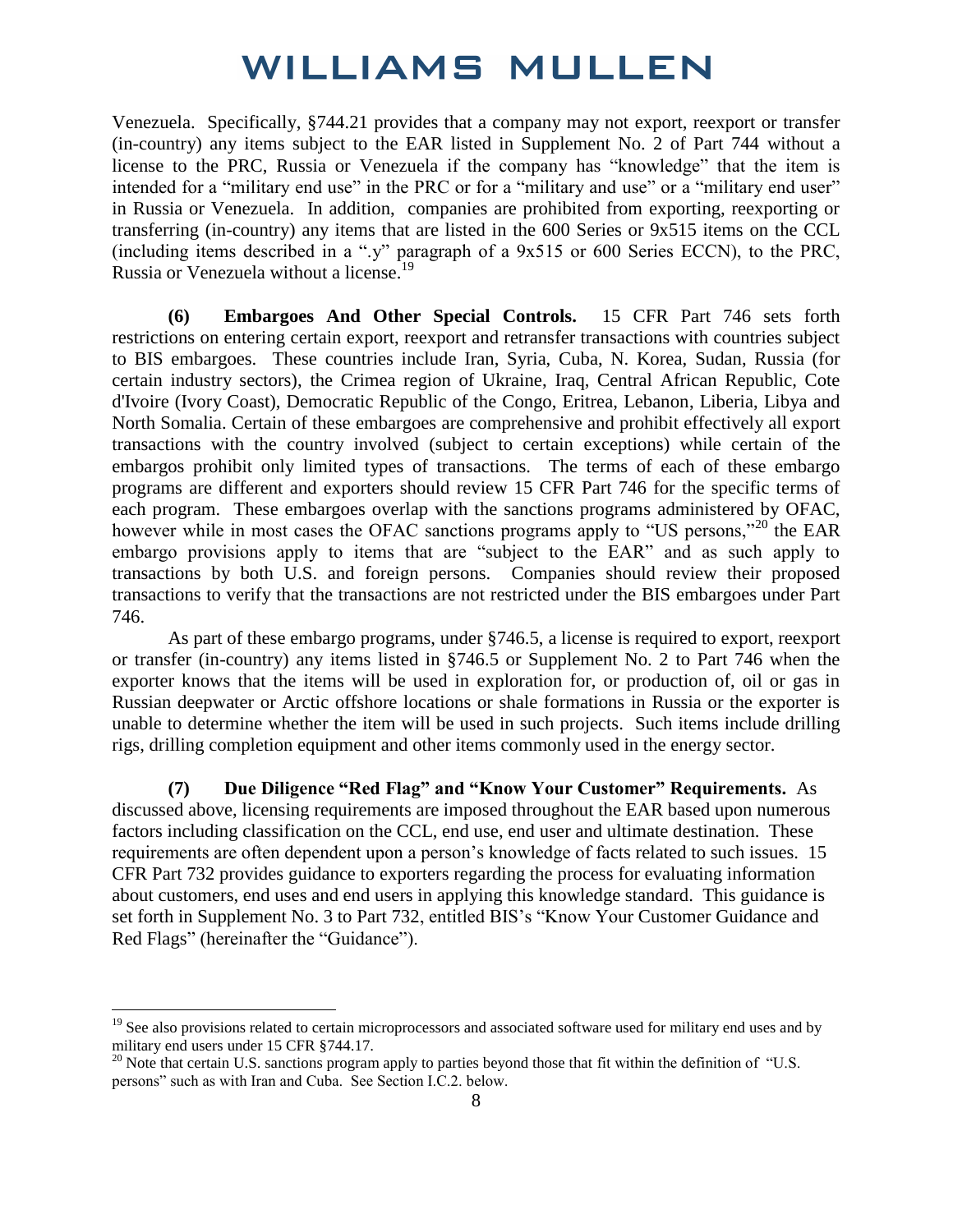The Guidance states that exporters should review their export transactions to determine if any suspicious facts or "abnormal circumstances" are present. If there are, the exporter is required to make further inquiry into the suspicious facts. Specifically, the Guidance provides: "…when "red flags" are raised in information that comes to your firm, you have a duty to check out the suspicions circumstances and inquire about the end-use, end-user, or ultimate country of destination.<sup>"21</sup> If after deeper investigation the suspicious facts are resolved and the "red flag" eliminated, the company is permitted to proceed.<sup>22</sup> The Guidance sets forth examples of suspicious circumstances that are referred to as "Red Flags," although this is not an "allinclusive" list of suspicious circumstances. This requirement applies to all export transactions subject to the EAR, even if the product being exported is not listed on the CCL.

The BIS "Know Your Customer" Guidance creates, in effect, a requirement to conduct a limited due diligence review in each export transaction. While at first blush this appears to be an minor requirement, it is actually an important compliance activity. If the exporter conducts a proper review, in the event the company inadvertently has an export violation, the use of "Red Flag" reviews can be extremely valuable in attempting to reduce or avoid potential enforcement liability. Such reviews, especially if conducted on a consistent basis, can help to demonstrate the company's good faith efforts to comply with the export laws. Even if a violation is found, such reviews might represent the difference between a civil penalty or no penalty on the one hand, and a willful violation and criminal penalty on the other. As such these reviews can be a valuable asset for the company in its compliance arsenal. We recommend conducting "Red Flag" reviews for each export transaction and maintaining records to be able to demonstrate that such reviews were conducted. The company should also consider adding additional red flag factors to the list that are specific for its particular industry or geographic market as a further precaution.

*Most exporters used to consider the CCL-based controls as the most significant export requirements under the EAR. However in recent years the other areas of controls – prohibited end user, prohibited end use and prohibited destination restrictions – have become equally important. In fact, BIS enforcement officials have recently stated that the majority of recent BIS export enforcement cases involve EAR99 items – ie., products that are not listed on the CCL. Hence adopting compliance protocols for these areas of controls is a critical component of a company's export compliance activity.* 

<sup>&</sup>lt;sup>21</sup> See Supplement No. 3 to Part 732,  $\S(a)(2)$ .

<sup>&</sup>lt;sup>22</sup> Section (a)(2) of the Guidelines provides in pertinent part: "*If there are "red flags"*, *inquire*. If there are no "red flags" in the information that comes to your firm, you should be able to proceed with a transaction in reliance on information you have received. That is, absent "red flags" (or an express requirement in the EAR), there is no affirmative duty upon exporters to inquire, verify, or otherwise "go behind" the customer's representations. However, when "red flags" are raised in information that comes to your firm, you have a duty to check out the suspicious circumstances and inquire about the end-use, end-user, or ultimate country of destination. The duty to check out "red flags" is not confined to the use of License Exceptions affected by the "know" or "reason to know" language in the EAR. Applicants for licenses are required by part 748 of the EAR to obtain documentary evidence concerning the transaction, and misrepresentation or concealment of material facts is prohibited, both in the licensing process and in all export control documents. You can rely upon representations from your customer and repeat them in the documents you file unless red flags oblige you to take verification steps."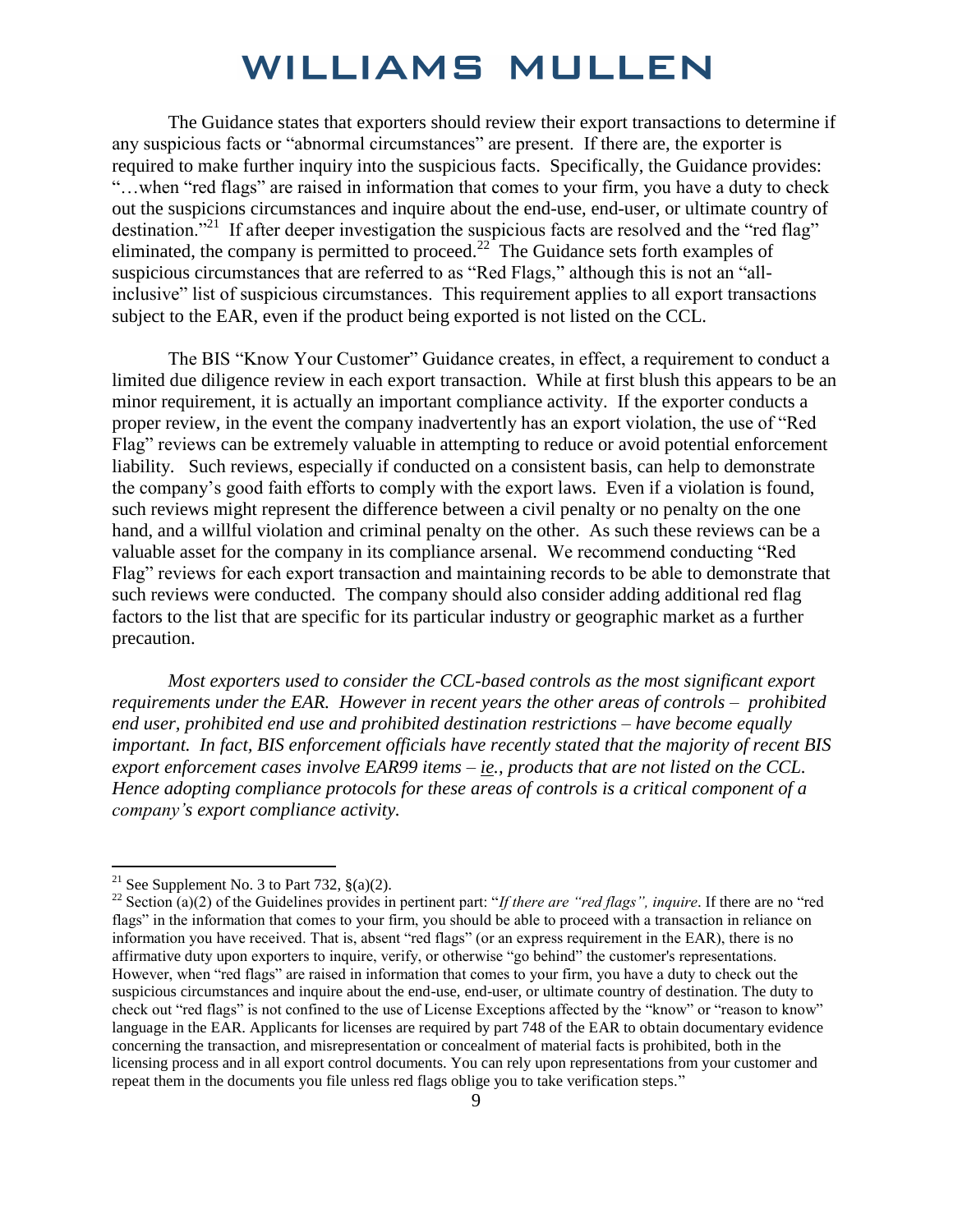**(8) Export Recordkeeping Requirements**. Exporters are required to maintain records of their export transactions in accordance with the EAR recordkeeping requirements set forth at 15 CFR Part 762. This includes maintaining copies of a lengthy list of records related to export transactions set forth in §762.2 (including paper and electronic records) for a period of five years from the latest time set forth in §762.6. The exporter must maintain the original records in the form in which that person receives or creates them unless that party meets all of the conditions of §762.5 relating to reproduction of records. In addition, records are required to be available to be provided to officials of BIS, U.S. Customs and other U.S. government agencies if requested.

*Clients sometimes ask about the importance of the EAR recordkeeping requirements. The answer is that they are quite important. If an enforcement official from BIS, Customs or the Federal Bureau of Investigation ever requests that you produce records related to a transaction, if your records are disorganized or incomplete you are already at a significant disadvantage in the investigation (and most likely already in violation, at least for recordkeeping violations). If conversely your records are organized, indexed, tabbed and produced in a timely manner, the investigator will see that you are highly organized and well prepared and he/she will have an uphill battle in investigating your company.* 

**(9) Other Requirements Under the EAR.** The EAR also set forth a number of other specialized export requirements including:

 (a) Restrictive Trade Practices and Boycotts. Exporters are prohibited from participating in certain foreign restrictive trade practices and foreign boycotts as set forth at 15 CFR Part 760. Under such requirements, exporters are prohibited from responding to certain foreign boycott requests, participating in foreign boycotts and are required to report boycott requests to BIS and the Department of the Treasury, subject to certain exceptions.

 (b) Chemical Weapons Convention Requirements. Companies may be subject to export restrictions on chemicals, chemical mixtures and chemical compounds under the Chemical Weapons Convention requirements as set forth at 15 CFR Part 745 and the Chemical and Biological Weapons controls set forth at 15 CFR § 742.2. Such restrictions are imposed to restrict the proliferation of certain chemicals utilized in chemical warfare activities. Companies exporting chemical products should review: (i) the provisions of the CCL (and in particular the chemicals listed in Category 1); (ii) the provisions related to the Chemical Weapons Convention controls set forth at 15 CFR Part 745 (including the Chemical Weapons Convention Schedule of Chemicals listed therein) and 15 CFR § 742.18; and (iii) the provisions related to the Chemical and Biological Weapons controls set forth at 15 CFR § 742.2.

 (c) Short Supply Controls. Companies' exports may be subject to restrictions under the EAR Short Supply Controls as set forth at 15 CFR Part 754. Such restrictions may be imposed if BIS determines that there is a shortage of certain items in the U.S. and the export of such items would be detrimental to U.S. national interests.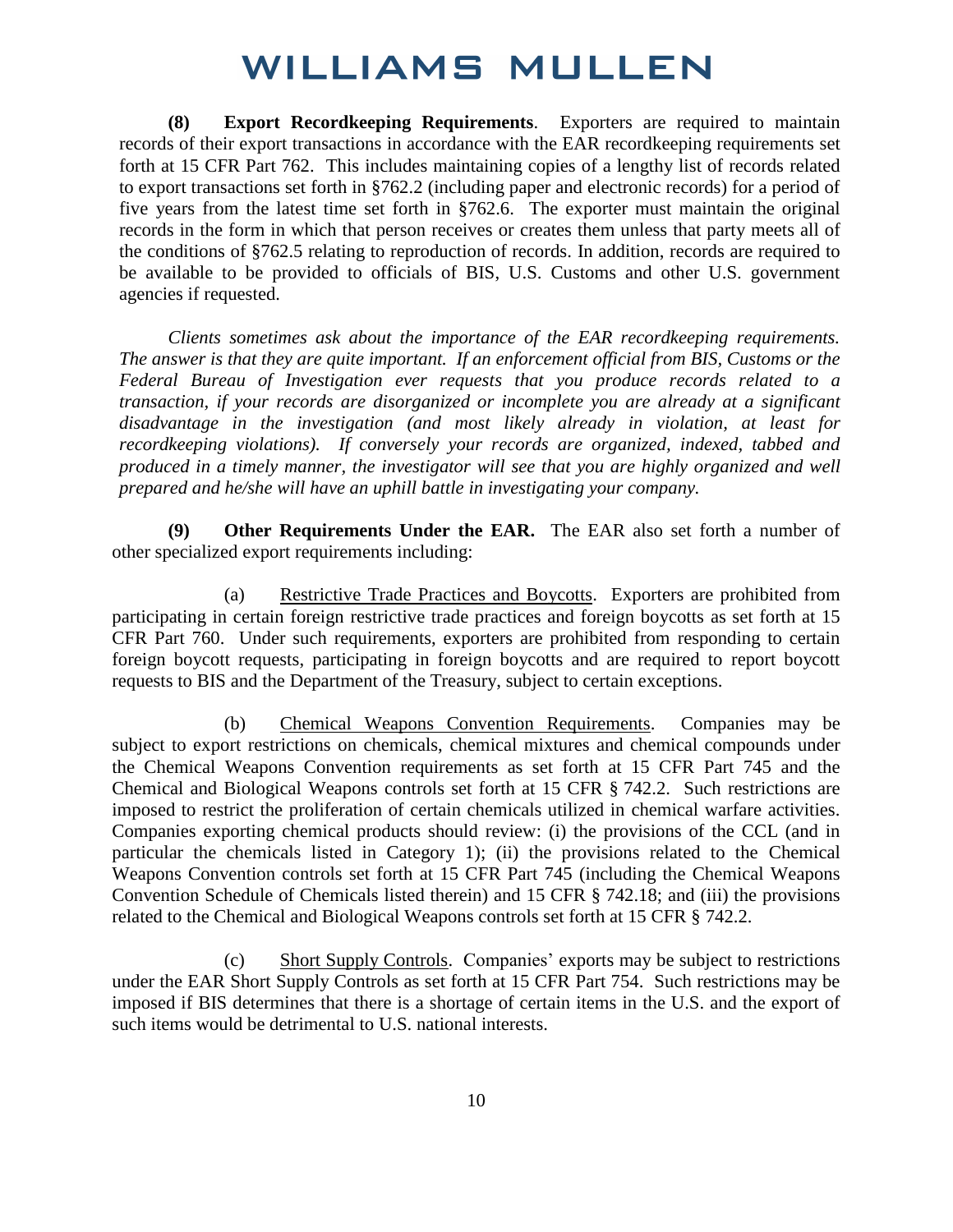(d) Export Clearance and Supporting Documentation Requirements.In addition to placing restrictions on certain export transactions, the EAR establish other requirements related to the export process. These include the requirement for the electronic submission of Automated Export System (AES) records in connection with export transactions as set forth in 15 CFR Section 758.1, obtaining and/or filing End-User Statements, Statements By Ultimate Consignee and Purchaser, Import Certificates and other supporting documents in certain transactions and the use of "destination control statements" on export documents in certain transactions. Such requirements are set forth at 15 CFR Part 758, Part 748 and elsewhere throughout the EAR.

**(10) Penalties.** Sanctions for violations of the EAR include (i) civil penalties and (ii) criminal penalties (for knowing or willful violations). Penalties include monetary fines up to \$1,000,000 per violation and imprisonment of up to 20 years. BIS is also authorized to impose other sanctions for export violations including seizures and forfeitures, cross-debarment and denial of export privileges. Sanctions can be imposed upon corporate entities as well as individuals who are involved in violations, and persons who have aided or assisted others in committing violations. Specifically, sanctions can be imposed for:

- Engaging in conduct which is prohibited by the EAR;
- Aiding or abetting a violation, or conspiring to cause a violation;
- Acting with knowledge of a violation;
- Possession with intent to illegally export;
- Misrepresentation and concealment of facts;
- Evasion;

 $\overline{a}$ 

- Acting contrary to the terms of a denial order;
- Failure to comply with reporting and recordkeeping requirements.

**(11) Export Compliance Programs.** Due to the breadth and complexity of the requirements under the EAR, and the severe criminal and civil sanctions for the company and its employees, companies frequently adopt Export Compliance Programs to manage their compliance activities and reduce the likelihood of violations. An Export Compliance Program is a formal company-wide program to foster compliance with export requirements, and typically covers requirements under the EAR, the OFAC sanctions program and if applicable ITAR. The provisions included in a typical Export Compliance Program are set forth in Exhibit A below (including advanced components). If a company is found to have committed an export violation, prosecutors, enforcement officials and the courts will often reduce or "mitigate" penalties for companies that have adopted compliance programs.<sup>23</sup>

#### **B. Arms Export Control Act and International Traffic In Arms Regulations (ITAR).**

**(1) Overview.** The United States regulates the export and temporary import of goods, technical data, software and services designated by the State Department as having

<sup>&</sup>lt;sup>23</sup> See, eg., Section 8B2.1 of the U.S. Sentencing Guidelines Manual, and the United States Attorney's Manual Principles of Federal Prosecution of Business Organizations. See also OFAC Economic Sanctions Enforcement Guidelines available at: [http://www.treasury.gov/resource-center/sanctions/Documents/fr74\\_57593.pdf.](http://www.treasury.gov/resource-center/sanctions/Documents/fr74_57593.pdf)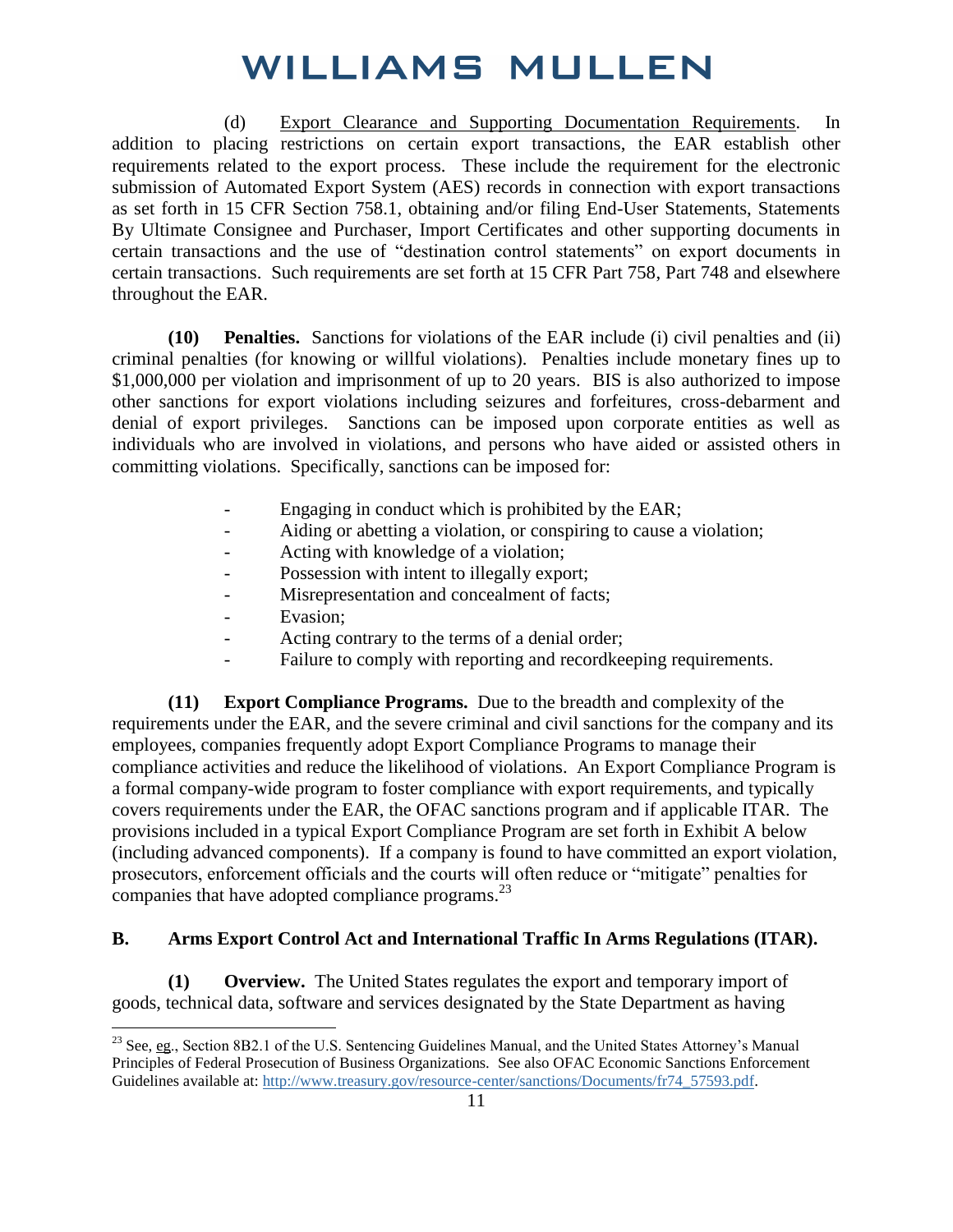military significance under the Arms Export Control  $Act<sup>24</sup>$  and the International Traffic in Arms Regulations ("ITAR")<sup>25</sup>. ITAR is administered by the Directorate of Defense Trade Controls ("DDTC"), an agency within the U.S. Department of State ("State"), in coordination with the Defense Technology Security Administration and other agencies within the Department of Defense. The purpose of the AECA and ITAR are to protect the national security and foreign policy interests of the United States.

**(2) U.S. Munitions List.** ITAR contains a detailed list of items that are subject to ITAR export controls called the U.S. Munitions List<sup>26</sup> (the U.S. Munitions List, the accompanying interpretations and annex are referred to herein as the "USML"). If an item is listed on the USML, the manufacturer or exporter of such item is subject to a number of obligations under ITAR as discussed below.

 The USML sets forth 21 categories of items subject to controls. The list contains many end-items that are used in military applications, such as aircraft, vessels, satellites, vehicles and protective equipment. In addition, the list includes many subsystems of military items such as radar systems, communications systems, navigational systems and computer systems, and certain parts, components, accessories, attachments and software that are "specially designed" to be used in such items.<sup>27</sup> Thus while the USML appears at first blush to be short, it actually covers a large number of products across a wide spectrum of industries - many products that manufacturers do not consider to be inherently military are included since they may be utilized in a defense system at some level in the supply chain. The intended use of an item at the time of export is not relevant in determining whether an item is on the USML.

*ITAR has historically applied to the defense and government contracts industries. However, as many products and technologies that were originally developed for the military are transformed into commercial products, these regulations have come to apply far beyond the military field to many other industries. These include electronics, communications, chemical, optical, energy, navigation, high performance materials and engineering/technical services. They also apply beyond commercial firms to universities, research institutions and other not-forprofit organizations involved in technology research and development.<sup>28</sup> Since the evolution of products from the military to commercial sectors is so prevalent in our society (satellites, GPS and encryption, to name just a few), ITAR reaches into many corners of our economy.* 

**(3) Amendments Under Export Control Reform and 600 Series**. As referenced above, at the time of this writing the Departments of Commerce, State and Defense are in the process of revising the U.S. export laws through Export Control Reform. Under this process, the

<sup>&</sup>lt;sup>24</sup> 22 U.S.C.A. §§ 2778-2799.

 $25$  22 C.F.R. Chapter I, Subchapter M, Parts 120-130.

<sup>&</sup>lt;sup>26</sup> The Munitions List is set out at 22 C.F.R. Part 121.

<sup>&</sup>lt;sup>27</sup> In addition, under Export Control Reform many parts, components, accessories, attachments and software that were "specially designed" for items on the USML were transferred to the 600 Series on the CCL. See Section I.2 (c) below.

<sup>&</sup>lt;sup>28</sup> The Department of Defense has also been increasing defense procurement from traditionally commercial firms to reduce costs and broaden the defense industrial base, further drawing companies into ITAR jurisdiction.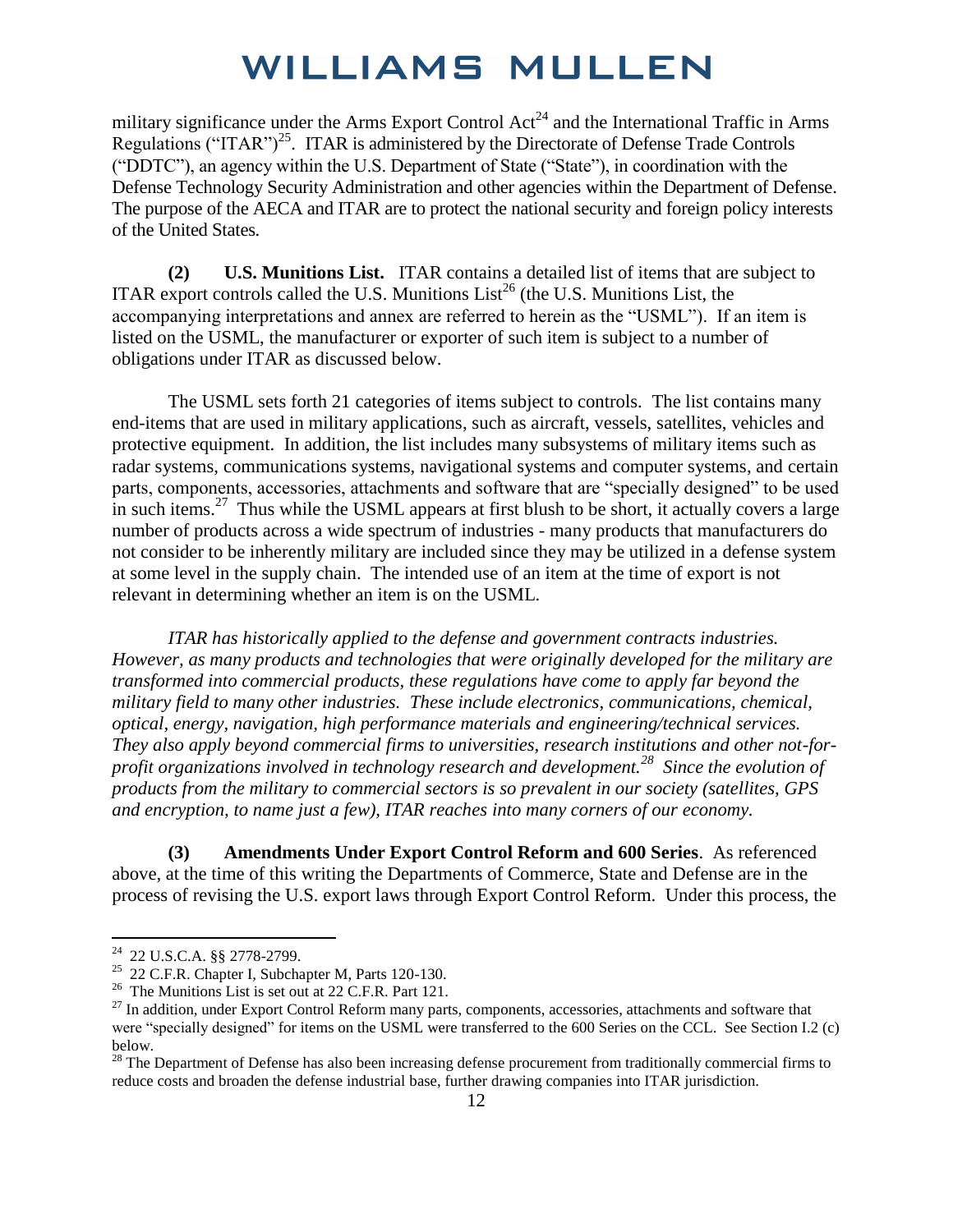State and Defense Departments are reviewing the USML and transferring certain items listed on the USML to the CCL to be regulated under EAR. (BIS has established a separate category of the CCL for items that have been transferred from the USML that is referred to as the "600 Series.") Items transferred to the 600 Series include many parts, components, accessories, attachments and software that are "specially designed"<sup>29</sup> for items on the 600 Series or items listed on the USML. Thus many items that were previously regulated under ITAR are now regulated under EAR.

**(4) Regulation of Software and Technical Data.** ITAR applies not just to tangible products, but also intangible items such as software and technical data. Specifically, technical data and software related to products on the USML are also included on the USML for most items and subject to ITAR controls. Technical data is defined at 22 CFR § 120.10 as: (i) information which is required for the design, development, production, manufacture, assembly, operation, repair, testing, maintenance or modification of defense articles (including information in the form of blueprints, drawings, photographs, plans, instructions or documentation); (ii) classified information relating to defense articles and defense services; (iii) information covered by invention secrecy orders; and (iv) software as defined in 22 CFR §121.80(f)(iii) directly related to defense articles. Technical data does not include information concerning general scientific, mathematical or engineering principles commonly taught in schools, colleges and universities or information in the public domain as defined in 22 CFR §120.11. Technical data also does not include basic marketing information on function or purpose or general system descriptions of defense articles.<sup>30</sup>

ITAR provides a very broad definition of how technical data and software can be exported. This includes sending or taking such items out of the U.S. and disclosing such items to Foreign Persons<sup>31</sup> in the United States. Examples of instances in which technical data and software are exported include:

- Such items are transported out of the U.S. by mail, courier or similar means;
- A person travels abroad and brings such items with him/her (including releasing the information in a foreign location through oral or written means or through personal demonstration or merely bringing such items in a laptop or other mobile comunications device);

<sup>&</sup>lt;sup>29</sup> The term "specially designed" is a precisely defined term that was adopted in the EAR and ITAR as part of Export Control Reform. The definition of "Specially Designed" that is included in EAR is set out at 15 CFR Part 772. The definition of "Specially Designed" that is included in ITAR is set out at 22 CFR § 120.41. <sup>30</sup> See 22 CFR § 120.10.

 $31$  The term "Foreign Person" is defined at 22 CFR  $\S$  120.16 as follows: "Foreign person" means any natural person who is not a lawful permanent resident as defined by  $8 \text{ U.S.C. } 1101(a)(20)$  or who is not a protected individual as defined by 8 U.S.C. 1324b(a)(3). It also means any foreign corporation, business association, partnership, trust, society or any other entity or group that is not incorporated or organized to do business in the United States, as well as international organizations, foreign governments and any agency or subdivision of foreign governments (e.g., diplomatic missions).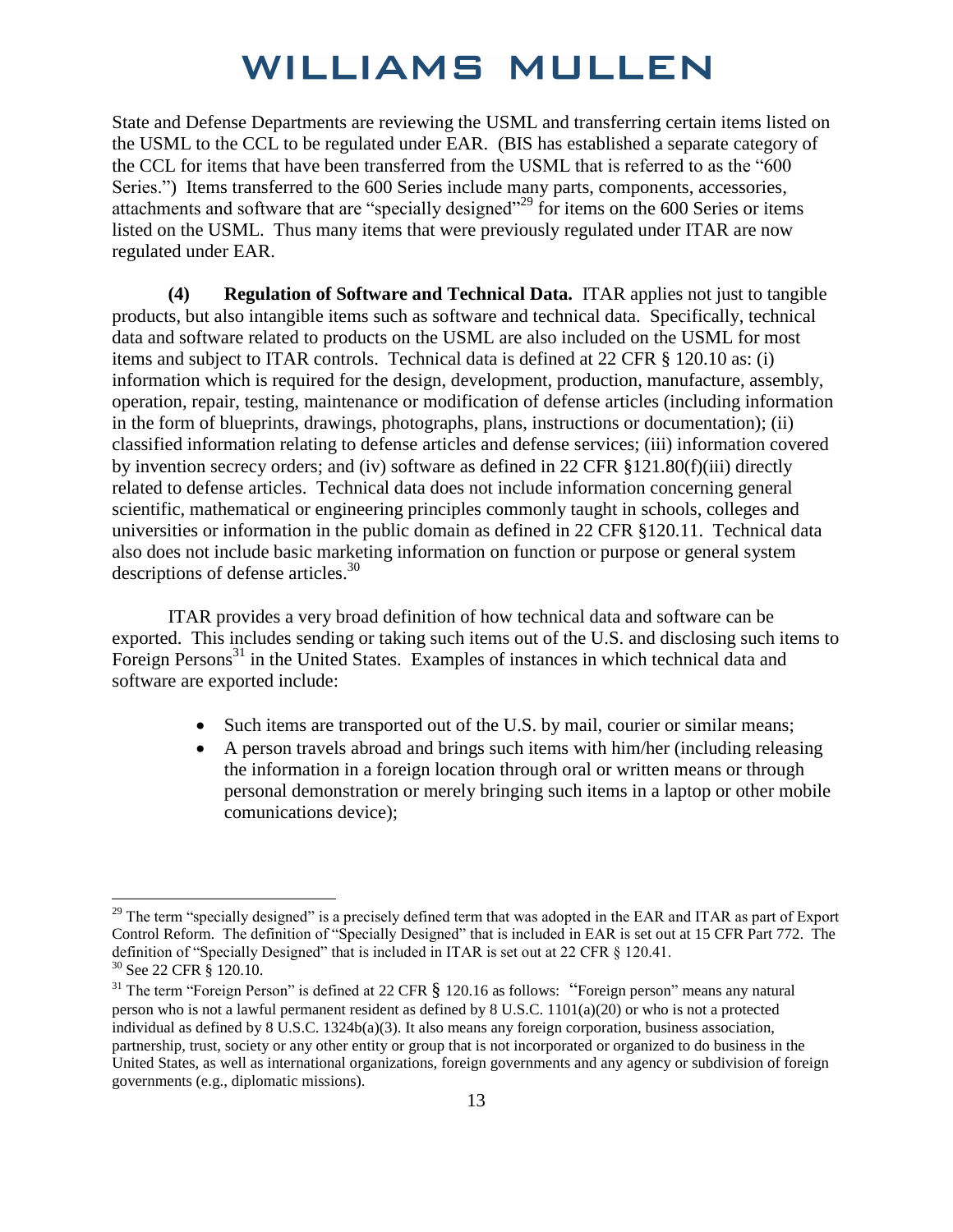- Such items are transmitted through electronic communications with Foreign Persons such as through a telephone call, e-mail, fax or posting an item on a website; or
- Such items are released to Foreign Persons in the United States.

 Disclosure can occur through oral, visual or documentary disclosure, and can occur through written or electronic communication. Thus electronic sales/licensing of software, electronic posting of technical manuals, electronic transmission of training materials constitute exports if a Foreign Person can have access to such materials. In addition, posting such items in chatrooms, "intranets" or on the Internet or storing items in computer networks constitute an export if a Foreign Person can have access to such items.

*As with the EAR, ITAR regulates the transfer of physical products as well as software and technical data. This includes transfers to the company's foreign affiliates as well as to foreign employees in its U.S. facilities. As with technology regulated under the EAR, the export of ITARcontrolled technical data and software can occur if such items are stored in your company's computer system and employees in your foreign office can access such items through your computer network.* 

**(5) Regulation of Defense Services.** ITAR also applies to "defense services," i.e. the furnishing of assistance, including training and other services, to Foreign Persons related to the design, development, engineering, manufacture, production, assembly, testing, repair, maintenance, modification, operation, demilitarization, destruction, processing or use of items listed on the USML ("Defense Services").<sup>32</sup> Defense Services also include providing military training and military advice to Foreign Persons. Parties are prohibited from performing Defense Services for Foreign Persons unless they obtain export authorization from DDTC by filing a Technical Assistance Agreement ("TAA").

**(6) Requirements Under ITAR.** If a physical article, software, technical data or service is listed on the USML, the company will be subject to a number of requirements under ITAR. The following is a summary of the most important of these requirements, and there may be additional requirements applicable to the company as set forth elsewhere in the AECA or ITAR.

<sup>&</sup>lt;sup>32</sup> The definition of "Defense Service" is set forth at 22 CFR  $\S$  120.9 as follows: (a) "Defense service" means: (1) The furnishing of assistance (including training) to foreign persons, whether in the United States or abroad in the design, development, engineering, manufacture, production, assembly, testing, repair, maintenance, modification, operation, demilitarization, destruction, processing or use of defense articles;

<sup>(2)</sup> The furnishing to foreign persons of any technical data controlled under this subchapter (see §120.10), whether in the United States or abroad; or

<sup>(3)</sup> Military training of foreign units and forces, regular and irregular, including formal or informal instruction of foreign persons in the United States or abroad or by correspondence courses, technical, educational, or information publications and media of all kinds, training aid, orientation, training exercise, and military advice. (See also §124.1.)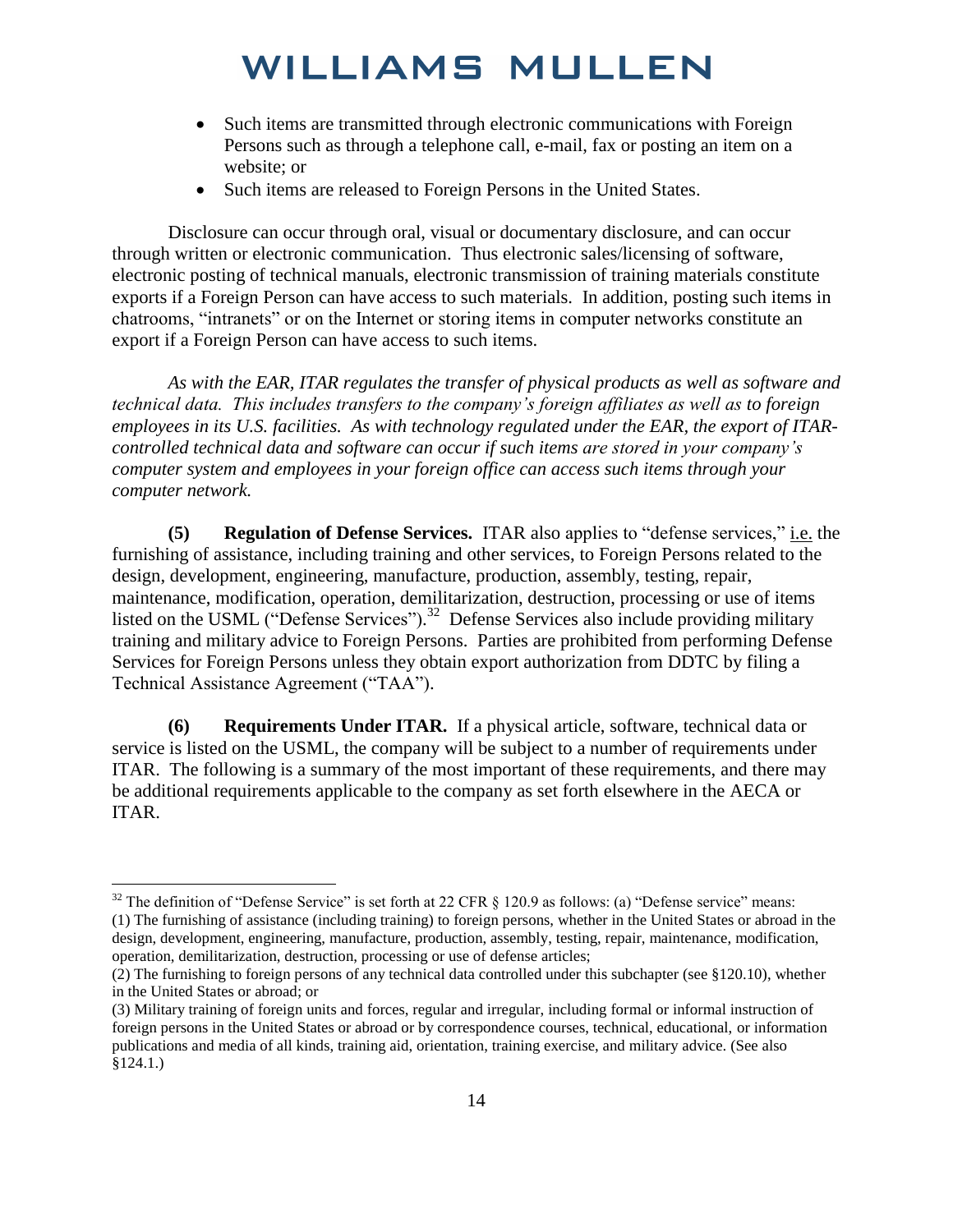(a) Product Exports. Physical products (articles) that are ITAR-controlled cannot be exported from the United States unless an export license has been obtained from DDTC or a license exemption is available. In addition, physical articles that are ITARcontrolled cannot be transferred to representatives of foreign governments (including members of foreign military) within the United States unless a license has been obtained or an exemption is available. If a license is obtained the item can only be shipped in accordance with the country, parties and other terms specified on the license. If a license exemption is to be utilized, the company must verify that the exemption is available and the company will be required to maintain records of such exemption. *Unlike the EAR, where export licenses may be required for products on the CCL depending upon the country to which they will be exported, items on the USML require export licenses for exports to every country.*

(b) Technical Data. Technical data that is ITAR-controlled cannot be (i) sent or taken out of the United States; or (ii) transferred or disclosed to Foreign Persons inside the United States, unless an export license has been obtained from DDTC or a license exemption is available. If a license is obtained the item can only be transferred/disclosed to the Foreign Persons in accordance with the country, parties and other terms specified on the license. If a license exemption is to be utilized, the company must verify that the exemption is available and the company will be required to maintain records of such exemption.

*Even the transfer of ITAR-controlled products and technical data by U.S. companies to U.S. Government officials outside the United States requires a license unless a license exemption is available.* 

(c) *Software*. Software that is ITAR-controlled cannot be (i) sent or taken out of the United States; or (ii) transferred or disclosed to Foreign Persons inside the United States, unless an export license has been obtained from DDTC or a license exemption is available. If a license is obtained the item can only be transferred/disclosed to the Foreign Person in accordance with the country, parties and other terms specified on the license. If a license exemption is to be utilized, the company must verify that the exemption is available and the company will be required to maintain records of such exemption.

(d) Services. Defense Services that are ITAR-controlled cannot be performed for Foreign Persons (i) outside the United States; or (ii) inside the United States, unless an export authority (called a Technical Assistance Agreement, or TAA) has been obtained from DDTC or a license exemption is available. If a TAA is obtained, the services can only be performed for the Foreign Person in accordance with the country, parties and other terms specified in the TAA. If a license exemption is to be utilized, the company must verify that the exemption is available and the company will be required to maintain records of such exemption.

*Services related to USML items performed for international organizations such as NATO and the United Nations are considered Defense Services and regulated under ITAR.* 

(e) Reexports and Retransfers. Physical articles, software, technical data and services cannot be reexported or retransferred unless an export license or other authorization has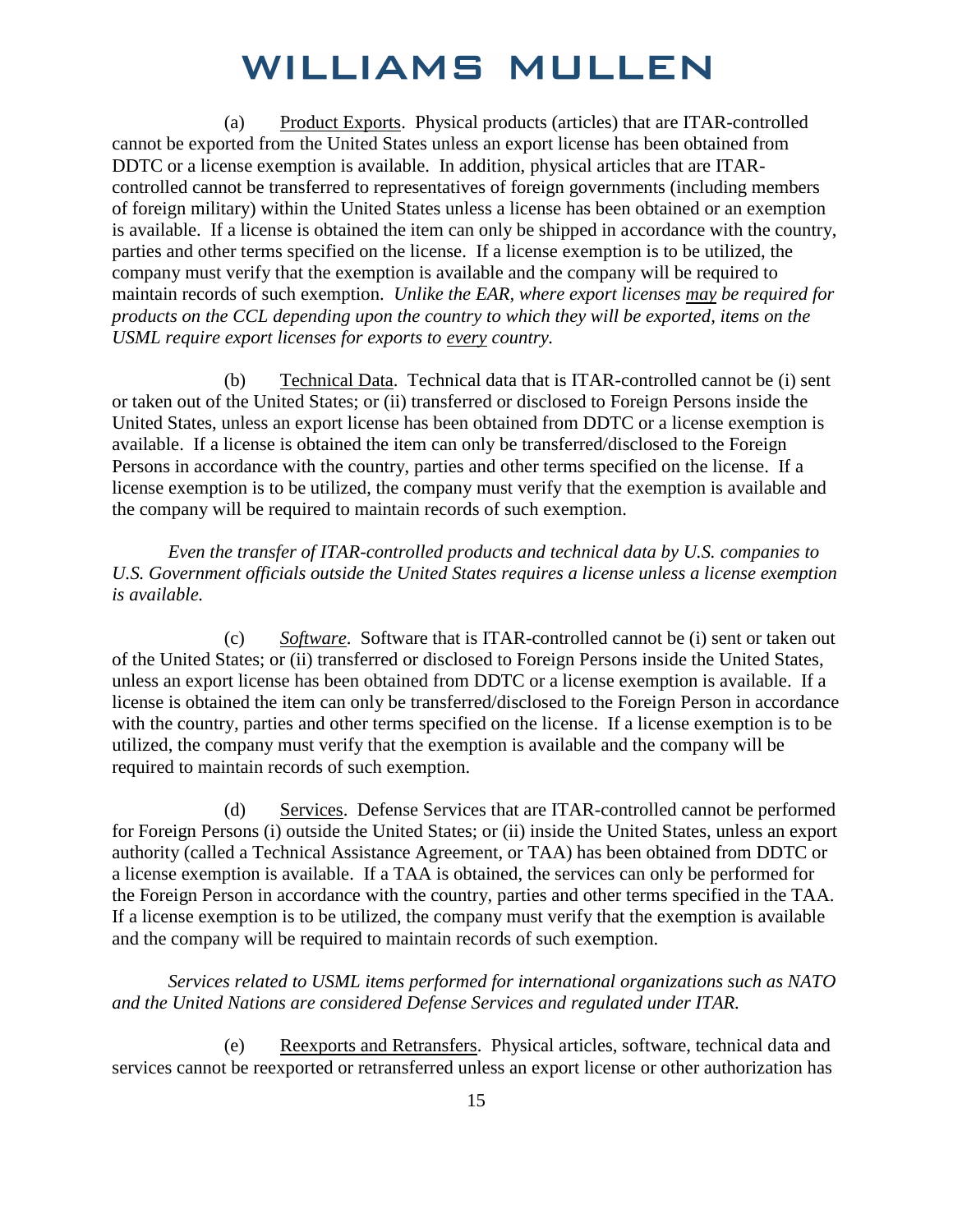been obtained from DDTC or a license exemption is available for such reexport or retransfer transaction. (A "reexport" is when an item is shipped to a foreign country, and then shipped to another foreign country. A "retransfer" is when an item is shipped to a party in a foreign country, then shipped to another party in the same foreign country.) If a license is obtained the item can only be shipped or disclosed in accordance with the country, parties and other terms specified on the license. If a license exemption is to be utilized, the company must verify that the exemption is available and the company will be required to maintain records of such exemption.

(f) Registration. Companies that manufacture or export items on the USML, perform Defense Services or perform brokering activities<sup>33</sup> are required to register with DDTC. It is important to note that the registration requirement arises even if the company does not export the item in question – merely being a manufacturer of the item in purely domestic commerce triggers the registration requirement. $34$ 

(g) Import Transactions. The company is prohibited from importing defense items listed on the U.S. Munitions List in temporary import transactions without obtaining a temporary import license from DDTC unless an exemption is available. (In addition, if the company imports defense items listed on the U.S. Munitions Import List in permanent import transactions, it will be required to comply with import regulations promulgated by the Bureau of Alcohol, Tobacco, Firearms and Explosives.)

(h) Brokering. The company is prohibited from facilitating, assisting with or "brokering" the sale of defense items without complying with the DDTC brokering requirements as referenced in 22 CFR Part 129 and as discussed further below.

(i) Payment of Fees, Commissions And Political Contributions. The company is subject to reporting requirements and other obligations related to the payment of sales commissions, fees and political contributions made in connection with defense transactions at 22 CFR Part 130.

(j) Transactions With Debarred Parties. The company is prohibited from entering transactions subject to ITAR with certain debarred parties identified on the State Department's two Debarred Party Lists as set forth at 22 CFR § 120.1 or who have been convicted of violations set forth at 22 CFR §120.1(c)(2) .

(k) Record keeping Requirement. The company is required to maintain records in accordance with the ITAR recordkeeping requirements as set forth at 22 CFR § 122.5.

**(7) Classified Items**. Articles, technical data and Defense Services that are classified are listed on the USML under Category XVII and hence are subject to ITAR controls. A request

<sup>33</sup> See Section I.B. (8) below.

<sup>&</sup>lt;sup>34</sup> While there are a number of exemptions from the registration requirement under 22 CFR Part 122, if the Company is exempt from the registration requirement it may still be subject to many of the other requirements under ITAR.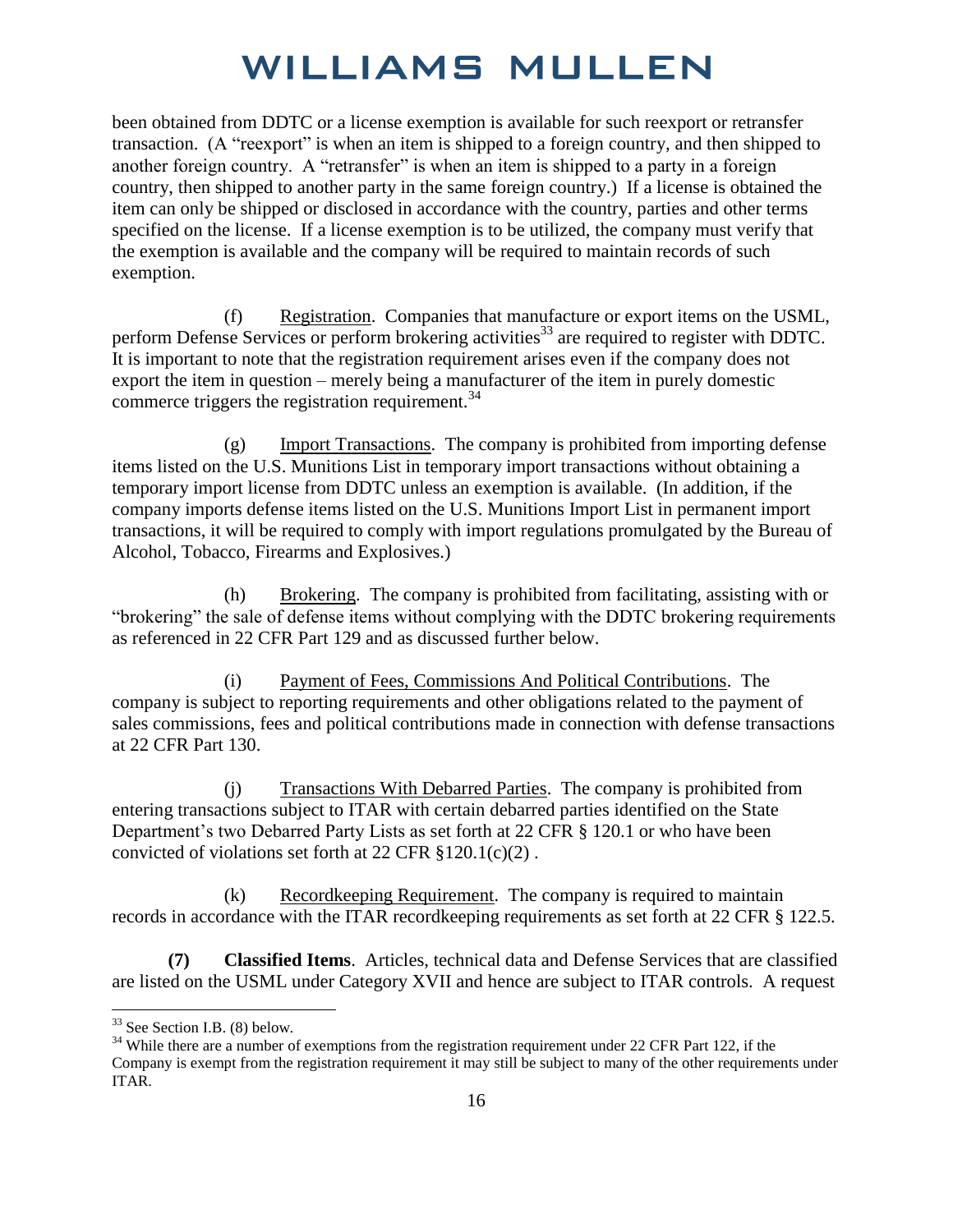for authority to export defense articles, including technical data, classified by the U.S. Government or a foreign government must be submitted to DDTC for approval.

**(8) Regulation of Munitions Brokers.** Persons engaged in the business of "brokering activities" under ITAR are required to register as a munitions broker with DDTC and comply with the other requirements set forth at 22 CFR Part 129. The term "brokering activities" is defined in 22 CFR §129.2 (b) as follows:

(b) Brokering activities means any action on behalf of another to facilitate the manufacture, export, permanent import, transfer, reexport, or retransfer of a U.S. or foreign defense article or defense service, regardless of its origin.

(1) Such action includes, but is not limited to:

 $\overline{a}$ 

(i) Financing, insuring, transporting, or freight forwarding defense articles and defense services; or

(ii) Soliciting, promoting, negotiating, contracting for, arranging, or otherwise assisting in the purchase, sale, transfer, loan, or lease of a defense article or defense service.<sup>35</sup>

 Parties subject to the ITAR brokering regulation are subject to the following requirements (subject to applicable exemptions):

- Registration Parties are required to register as a broker with DDTC under 22 CFR §129.3;
- Prohibited Transactions Parties are prohibited from entering into brokering transactions involving countries set forth in §§ 126.1 or 129.7(c) without DDTC approval (it is DDTC's policy that requests for such approvals shall be denied);<sup>36</sup>
- Advanced Approval For Transactions For certain brokerage transactions, the broker is required to obtain "approval" from DDTC prior to engaging in such transactions under §§ 129.4 and 129.6;

 $3522$  CFR 129.2(b)(2) provides the following exemptions from the definition of "brokering activities": (2) Such action does not include: (i) Activities by a U.S. person in the United States that are limited exclusively to U.S. domestic sales or transfers (e.g., not for export); (ii) Activities by employees of the U.S. Government acting in an official capacity; (iii) Activities by regular employees (see §120.39 of this subchapter) acting on behalf of their employer, including those regular employees who are dual nationals or third-country nationals that satisfy the requirements of §126.18 of this subchapter; Note to paragraph (b)(2)(iii): The exclusion does not apply to persons subject to U.S. jurisdiction with respect to activities involving a defense article or defense service originating in or destined for any proscribed country, area, or person identified in §126.1 of this subchapter. (iv) Activities that do not extend beyond administrative services, such as providing or arranging office space and equipment, hospitality, advertising, or clerical, visa, or translation services, collecting product and pricing information to prepare a response to Request for Proposal, generally promoting company goodwill at trade shows, or activities by an attorney that do not extend beyond the provision of legal advice to clients; (v) Activities performed by an affiliate, as defined in §120.40 of this subchapter, on behalf of another affiliate; or (vi) Activities by persons, including their regular employees (see §120.39 of this subchapter), that do not extend beyond acting as an end-user of a defense article or defense service exported pursuant to a license or other approval under parts 123, 124, or 125 of this subchapter, or subsequently acting as a reexporter or retransferor of such article or service under such license or other approval, or under an approval pursuant to §123.9 of this subchapter.

<sup>&</sup>lt;sup>36</sup> This prohibition is applicable to "brokering activities" defined in §129.2 regardless of whether the person involved in such activities is exempt from registration as a broker under §129.3.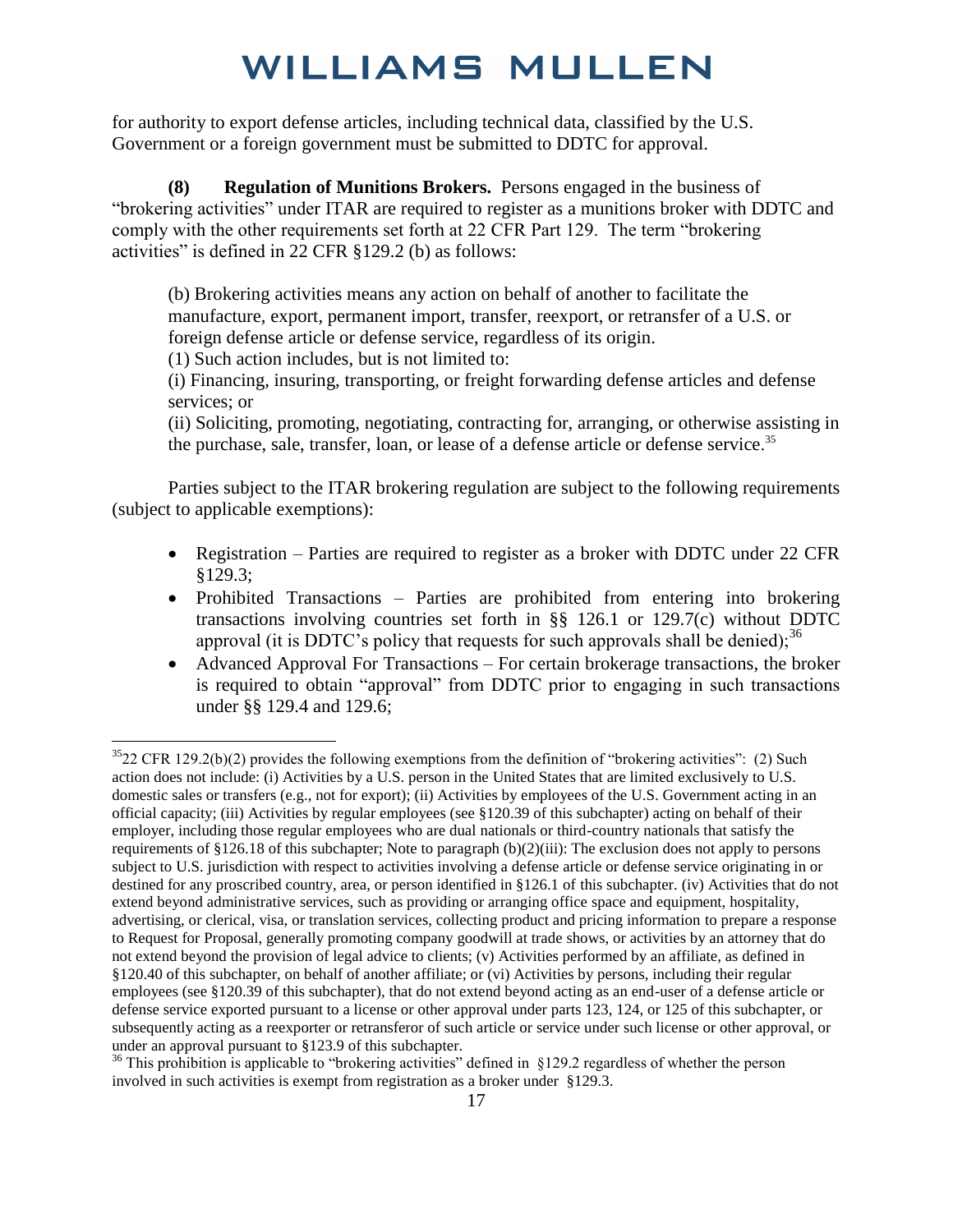- Reporting parties registered with DDTC as munitions brokers are required to file annual reports with DDTC pursuant to ITAR §129.10; and
- Recordkeeping parties registered with DDTC as munitions brokers are required to maintain records of their brokering activities under 22 CFR § 122.5.

**(9) ITAR See-Through Rule.** DDTC has a general policy that, if an item is on the USML and it is used as a component in an end-product, the entire end-product is then considered to be on the USML and subject to ITAR. This rule, called the "See-Through Rule," is not set forth in any regulation but rather is applied through DDTC's licensing practices. The "See-Through Rule" has significant ramifications for companies that both sell and purchase ITARcontrolled products in the supply chain. For example, if a company purchases parts, components, software or technical data that are ITAR-controlled and uses these as components in a commercial end-product that it manufactures, the entire end-product will become ITARcontrolled and subject to ITAR requirements. Companies should carefully review their components to verify if they have been "classified" for export control purposes and if they are ITAR-controlled. Often product labeling, invoices or other documents will state if an item is ITAR-controlled or, upon request, a vendor may advise you of the export jurisdiction/classification of the product.

*Foreign manufacturers often avoid purchasing components from U.S. suppliers if the components are on the USML and subject to ITAR. If a foreign manufactured product incorporates an ITAR-controlled component, the entire foreign end-product becomes subject to ITAR and regulation by the State Department. This practice of designing out ITAR-controlled components is referred to as designing the foreign product to be "ITAR free."*

**(10) Government Research Funding.** If a product, technology, software or service is developed using government military funding, such as under SBIR research contracts, the items developed under such contracts are often classified on the USML. This includes products, software and technical data developed under such contracts. In some cases the SBIR contract will actually state if the subject matter and work product developed under the contract are covered under ITAR. However, if the contract is silent, companies should not presume that the work product is not covered – they should conduct their own analysis of whether ITAR applies to make this assessment.

*This is a major issue for universities that receive research funding from the U.S. government – in one recent case a university professor was convicted of ITAR violations and sentenced to four years imprisonment for violations related to university research involving technical data listed on the USML.<sup>37</sup>*

**(11) Defense Services Using EAR-Controlled Items**. In certain instances if a company is performing services using a commercial product for a foreign military organization or related to a foreign military system, such services could constitute a "defense service" under 22 C.F.R. §120.9 and be subject to ITAR even if the product is not listed on the USML. For

<sup>&</sup>lt;sup>37</sup> See United States v. John Reece Roth, 628 F.3d 827, U.S. Court of Appeals for the Sixth Circuit (2011).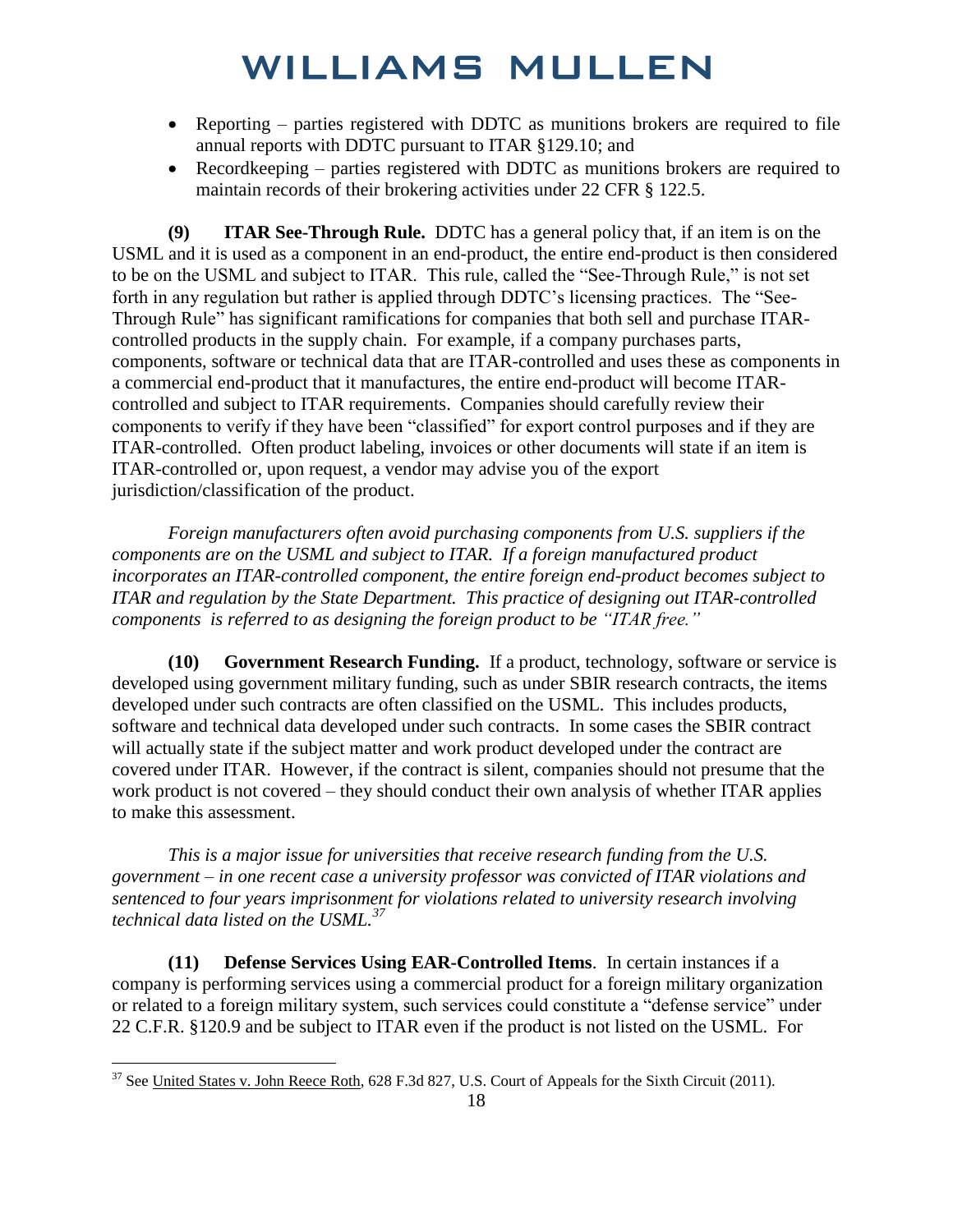example, in a well known DDTC enforcement case involving Analytics Methods, Inc.,<sup>38</sup> the company was performing services for a foreign military organization involving commercial software programs that were "dual-use" and not on the USML. DDTC claimed that the services were "defense services" regulated under ITAR, even though the software programs were dualuse, and charged the company with ITAR violations.<sup>39</sup> The company eventually entered a Consent Agreement related to the violations. Companies should review their service contracts carefully – even if products provided are not listed on the USML, services related to military systems or performed for military customers could trigger ITAR obligations.

**(12) Recordkeeping Requirements.** Parties that are manufacturers or exporters of items on the USML and munitions brokers under 22 CFR Part 129 are required to comply with the ITAR recordkeeping requirements set forth at 22 CFR §122.5. These requirements provide that the company must retain copies of records related to its ITAR activities for a period of five years. This includes records in paper as well as electronic form, including contracts, proposals, invoices, bills of lading and other shipping documents, export control documents, correspondence and e-mails. In the event the company obtains an export license from DDTC, the five year record retention period begins to run at the time of expiration of the license.

**(13) Penalties**. Penalties for violations of ITAR include fines of up to \$1,000,000 per violation and imprisonment for up to 20 years. Penalties can be imposed both on companies as well as individuals in their personal capacities. Violations may arise from one or more of the following:

- (a) Exporting or attempting to export or reexport a defense article or technical data or furnishing a Defense Service without an export license;
- (b) Importing or attempting to import a defense article that requires a license without obtaining a license;
- (c) Conspiring to export, import, reexport or cause to be exported, imported or reexported, any defense article or to furnish any Defense Service for which a license or written approval is required without first obtaining the required license or approval;
- (d) Violating any of the terms or conditions of licenses or approvals;
- (e) Engaging in the United States in the business of either manufacturing or exporting a defense article or furnishing Defense Services without complying with the DDTC registration requirements discussed above. For

<sup>&</sup>lt;sup>38</sup> See United States Department of State, Bureau of Political-Military Affairs, In the Matter of: Analytics Methods, Inc. Copies of the Proposed Charging Letter, Consent Agreement and Order are available on the DDTC website. <sup>39</sup> In the Analytics Methods, Inc. Proposed Charging Letter DDTC stated: "Although some of the Respondents CFD

programs have been ITAR-controlled, the majority of the Respondent's CFD software programs are dual-use. However, these dual-use software programs can be used in providing an ITAR regulated defense service when consulting on military systems." See Analytics Methods Proposed Charging Letter at p. 3.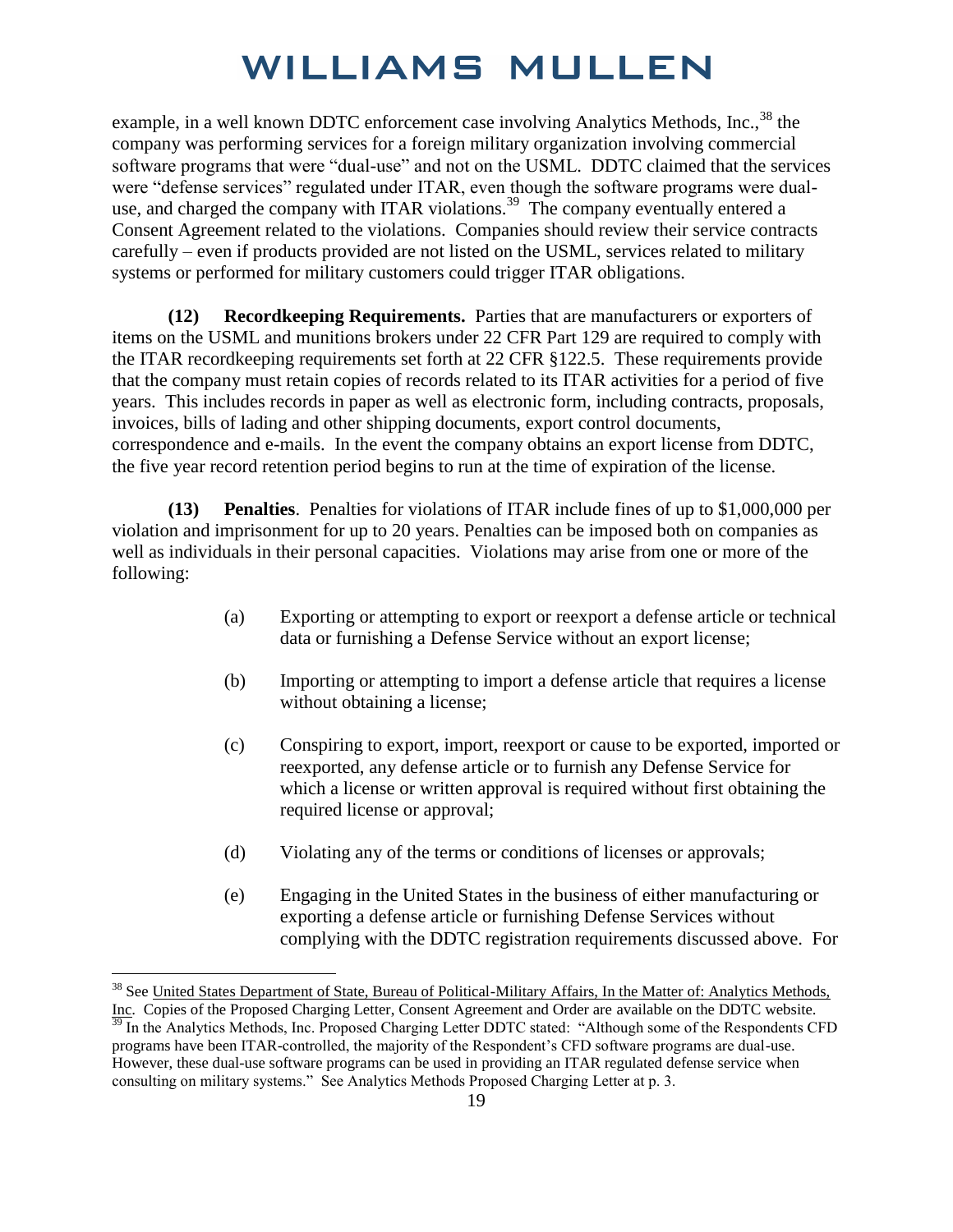purposes of this section, engaging in the business of manufacturing or exporting defense articles or Defense Services requires only one occasion of manufacturing or exporting a defense article or furnishing a Defense Service; or

(f) Engaging in the business of brokering activities for which registration, a license or written approval is required without first registering or obtaining the required license or written approval. For purposes of this section, engaging in the business of brokering activities requires only one occasion of engaging in such activity.

Parties are also prohibited from knowingly or willfully causing, or aiding, abetting, counseling, demanding, inducing, procuring or permitting the commission of any act prohibited by, or the omission of any act required by, 22 U.S.C. 2778, 22 U.S.C. 2779, or any regulation, license, approval, or order issued thereunder.

**(14) Compliance Programs.** Companies that are subject to ITAR are advised to incorporate ITAR compliance provisions into their Export Compliance Programs. See Section I.A. above and Exhibit A for further discussion of Export Compliance Programs.

#### **C. U.S. Economic Sanctions and Embargoes**

 $\overline{a}$ 

**(1) Overview.** The United States maintains a series of trade and economic sanctions programs that prohibit certain business transactions with targeted countries by companies subject to the sanctions (the "U.S. Sanctions Programs"). The U.S. Sanctions Programs are administered by the Office of Foreign Assets Control ("OFAC") within the U.S. Department of the Treasury. The purpose of these programs is to further the foreign policy interests of the United States and fulfill our obligations under various United Nations Security Council resolutions. A number of the sanctions programs prohibit most business transactions with the targeted countries (the "Comprehensive Sanctions Programs"), while others restrict only certain types of business activities (the "Partial Sanctions Programs"). In addition, the U.S. Sanctions Programs contain blocking and asset freeze requirements related to persons and entities who have been targeted by the U.S. in response to certain foreign policy or national security risks. These requirements apply to U.S. companies and in certain instances such companies' foreign subsidiaries on a worldwide basis.

**(2) Comprehensive Sanctions Programs**. The United States maintains Comprehensive Sanctions Programs involving Iran, Syria, Sudan, Cuba, North Korea and the Crimea Region of Ukraine. Companies subject to these sanctions are prohibited from entering into most business transactions involving these countries, including the export, sale, reexport, supply, import and licensing of goods, technology and services, financial transactions and other business transactions<sup>40</sup>. These programs also block and prohibit dealing in any property or

 $40$  See the discussion below regarding recent amendments of the comprehensive sanctions programs involving Iran and Cuba.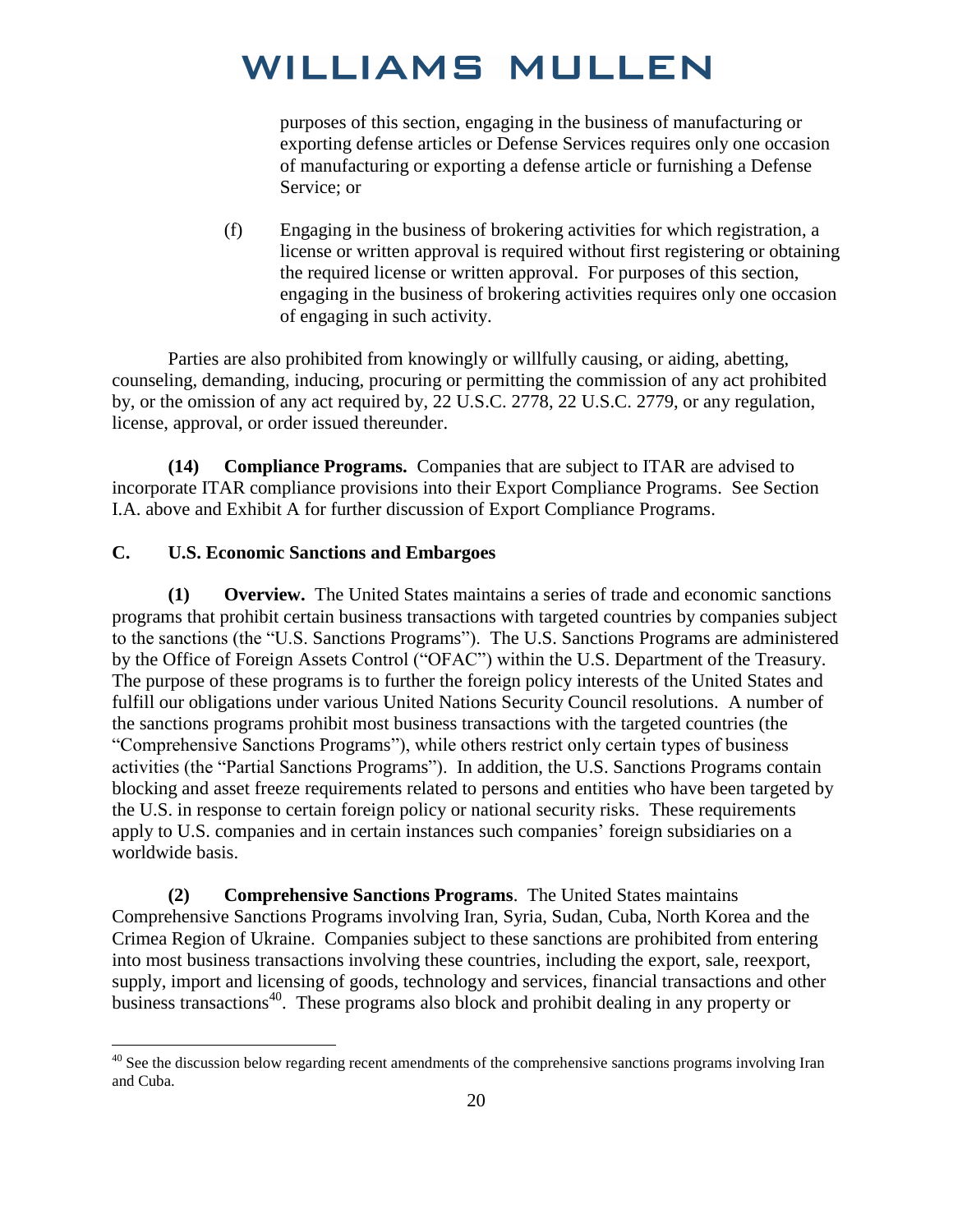property interests of certain targeted individuals and entities located in or associated with such countries. The terms of each Comprehensive Sanctions Program are different and consequently each program must be evaluated separately.

In addition to the general restrictions described above, these sanctions typically provide that any transaction that evades or avoids or attempts to evade any of the prohibitions set forth in the Comprehensive Sanctions Programs or any conspiracy to do so is prohibited.

 The Comprehensive Sanctions Programs typically apply to "United States persons" or "persons who come within the jurisdiction of the United States," and to property that is in the U.S. or comes within the possession or control of U.S. persons. The term "United States person" is defined similarly under most of the programs to include: entities organized under the laws of the United States or any jurisdiction within the United States (including foreign branches), United States citizens, permanent resident aliens, and any person in the United States. See, eg, 31 CFR §560.314 for the definition of "United States Person" under the Iran Transactions and Sanctions Regulations. In addition, certain of the Comprehensive Sanctions Programs (such as Iran and Cuba) apply to foreign subsidiaries that are owned or controlled by United States persons and may also apply to other foreign parties.

Further, the programs also prohibit the "facilitation" by a U.S. person of activities that violate provisions of a Comprehensive Sanctions Program. For example, 31 CFR §560.208 within the Iran sanctions program provides that "no United States person, wherever located, may approve, finance, facilitate, or guarantee any transaction by a foreign person where the transaction by that foreign person would be prohibited by this part if performed by a United States person or within the United States." Consequently, if a U.S. company's foreign subsidiary engages in activities that are proscribed under a Comprehensive Sanctions Program and the U.S. parent provides the requisite level of "support" for the transaction, this could constitute a violation of the Sanctions Program in question.

The Comprehensive Sanctions Programs often include a number of narrow exemptions, such as for certain personal communications, the sale or transfer of information materials, humanitarian donations of food, clothing and medicine, and the commercial sale of medicine, medical devices and agricultural commodities (for certain of the Comprehensive Sanctions Programs). In addition, OFAC may on a case-by-case basis grant specific licenses that permit activities that may otherwise be prohibited under the Comprehensive Sanctions Programs. However these exemptions vary for the individual country programs involved and are subject to detailed conditions, and consequently companies should not engage in activities subject to such exemptions unless they have reviewed the terms of the exemptions carefully and determined that such exemptions are available under the terms of the transaction in question.

As referenced above, any transaction or dealing in the property and interests in property of an entity or individual designated under one of the Comprehensive Sanctions Programs is prohibited. Such designation is usually accomplished by OFAC naming the targeted individual or entity in the List of Specially Designated Nationals and Blocked Persons or other OFAC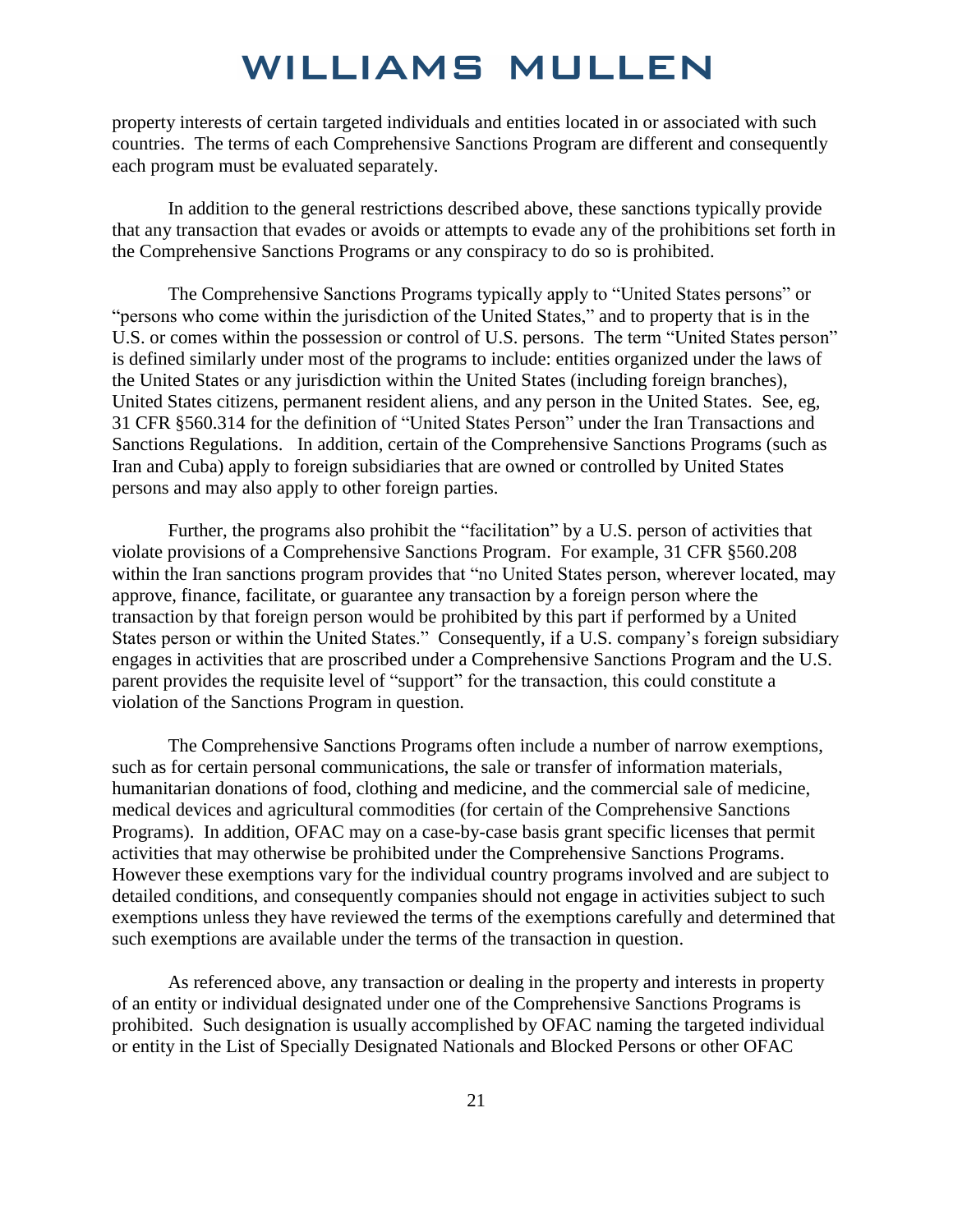restricted party list.<sup>41</sup> According to OFAC guidance, the property and interests in property of an entity that is 50% or more owned, directly or indirectly, by such a person (or collectively owned by more than one designated person) are also blocked, regardless of whether the entity itself is designated pursuant to the Program.

*On January 16, 2015 OFAC and BIS issued regulations amending portions of the Comprehensive Sanctions Program for Cuba as part of the U.S. efforts to normalize diplomatic relations with Cuba. Such amendments include provisions to liberalize certain travel restrictions, authorize certain exports and financial transactions and permit other activities involving Cuba that were previously prohibited.<sup>42</sup> Similarly, as of the date hereof the U.S. is in negotiations with Iran in connection with the development of Iran's nuclear program and the possibility exists that the OFAC sanctions program involving Iran will be amended at some time in the future based on the outcome of such negotiations. It is possible that the terms of these sanctions programs will be further amended in the coming months. Readers are advised to confirm if provisions have been amended at the time of reviewing this material.* 

**(3) Partial Sanctions Programs**. In addition to the Comprehensive Sanctions Programs, OFAC maintains a series of partial trade sanctions programs related to a number of countries and policy goals (the "Partial Sanctions Programs"). Under such programs, certain types of business activities are prohibited in the target countries but other business activities are permitted. Certain of the Partial Sanctions Programs are focused on individual countries (such as Libya, Burma and Iraq) and others are focused on certain policy goals (such as counter terrorism and non-proliferation). The terms of each Partial Sanctions Program are different, consequently each program must be evaluated separately when a company is contemplating entering transactions involving these countries and parties related to such countries.

The following is a list of the Partial Sanctions Programs administered by OFAC:

- Balkans-Related Sanctions
- Belarus Sanctions
- Burma Sanctions
- Central African Republic Sanctions
- Cote d'Ivoire (Ivory Coast)-Related Sanctions
- Counter Narcotics Trafficking Sanctions
- Counter Terrorism Sanctions
- Cyber-Related Sanctions
- Democratic Republic of the Congo-Related Sanctions
- Iraq-Related Sanctions
- Lebanon-Related Sanctions
- Former Liberian Regime of Charles Taylor Sanctions

<sup>&</sup>lt;sup>41</sup> See Section I.C.(4) below.

 $42$  It should be noted, however, that despite these amendments the majority of the provisions of the OFAC Sanctions Program involving Cuba in effect prior to such amendments are continuing in effect following the adoption of these amendments.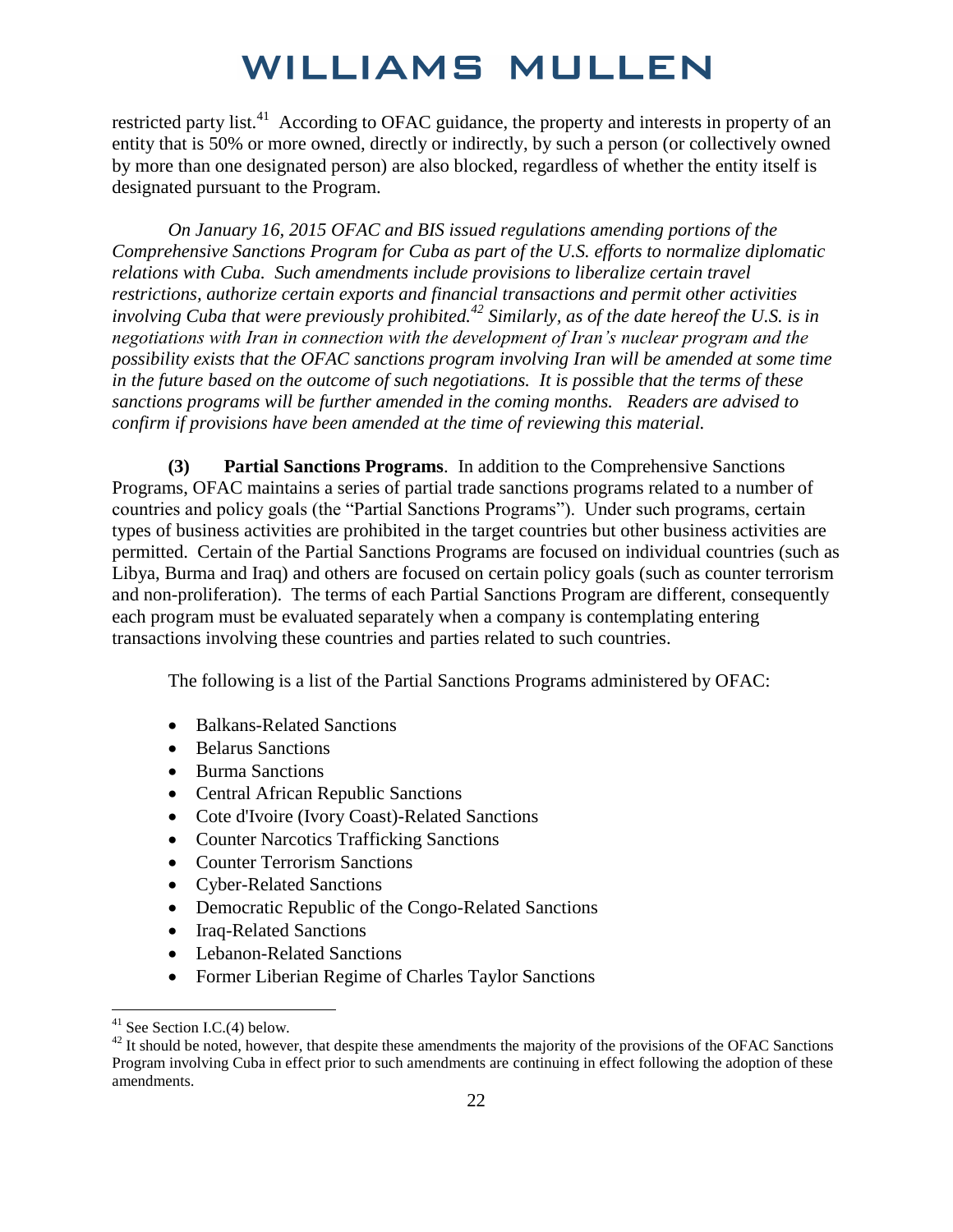- Libya Sanctions
- Magnitsky Sanctions
- Non-Proliferation Sanctions
- Rough Diamond Trade Controls
- Somalia Sanctions
- South Sudan-Related Sanctions
- Transnational Criminal Organizations
- Ukraine/Russia-Related Sanctions
- Venezuela-Related Sanctions
- Yemen-Related Sanctions
- Zimbabwe Sanctions

 $\overline{a}$ 

 In addition to the general restrictions described above, these sanctions typically provide that any transaction that evades or avoids or attempts to evade any of the prohibitions set forth in the Partial Sanctions Program or any conspiracy to do so is prohibited.

The Partial Sanctions Programs typically apply to "United States persons" and to property that is in the U.S. or comes within the possession or control of U.S. persons<sup>43</sup>. In addition, the programs also often contain provisions that prohibit the "facilitation" by a US person of activities of foreign persons that violate the provisions of the Sanctions Program. Consequently, if a U.S. company's foreign subsidiaries engage in activities that are proscribed under the Sanctions Program and the U.S. parent provides "support" for the transaction, this could constitute a violation of the Sanctions Program.

A significant portion of the restrictions imposed under the Partial Sanctions Programs are restrictions on entering transactions with persons or entities who have been identified for blocking on the List of Specially Designated Nationals and Blocked Persons – these restrictions are discussed in Section I.C.(4) below.

**(4) Restrictions On Transactions With Blocked Parties.** OFAC maintains a number of lists of persons and entities who have been targeted for terrorist, weapons proliferation, foreign policy or other reasons. If a party is identified on one of such lists, restrictions apply in entering transactions with such parties. The most significant of these lists is OFAC's List of Specially Designated Nationals and Blocked Persons (the "SDN List"). If a person or entity is identified on the SDN List, the following requirements apply:

> U.S. Persons, including in certain instances their foreign subsidiaries**,** are prohibited from entering into any business transactions with the parties identified on the list anywhere in the world, including the sale or purchase of products,

<sup>&</sup>lt;sup>43</sup> The term "United States person" is defined similarly under most of the programs to include: entities organized under the laws of the United States or any jurisdiction within the United States (including foreign branches), United States citizens, permanent resident aliens, and any person in the United States. See, eg, See 31 CFR §537.321 for the definition of "United States Person" under the Burmese Sanctions Regulations.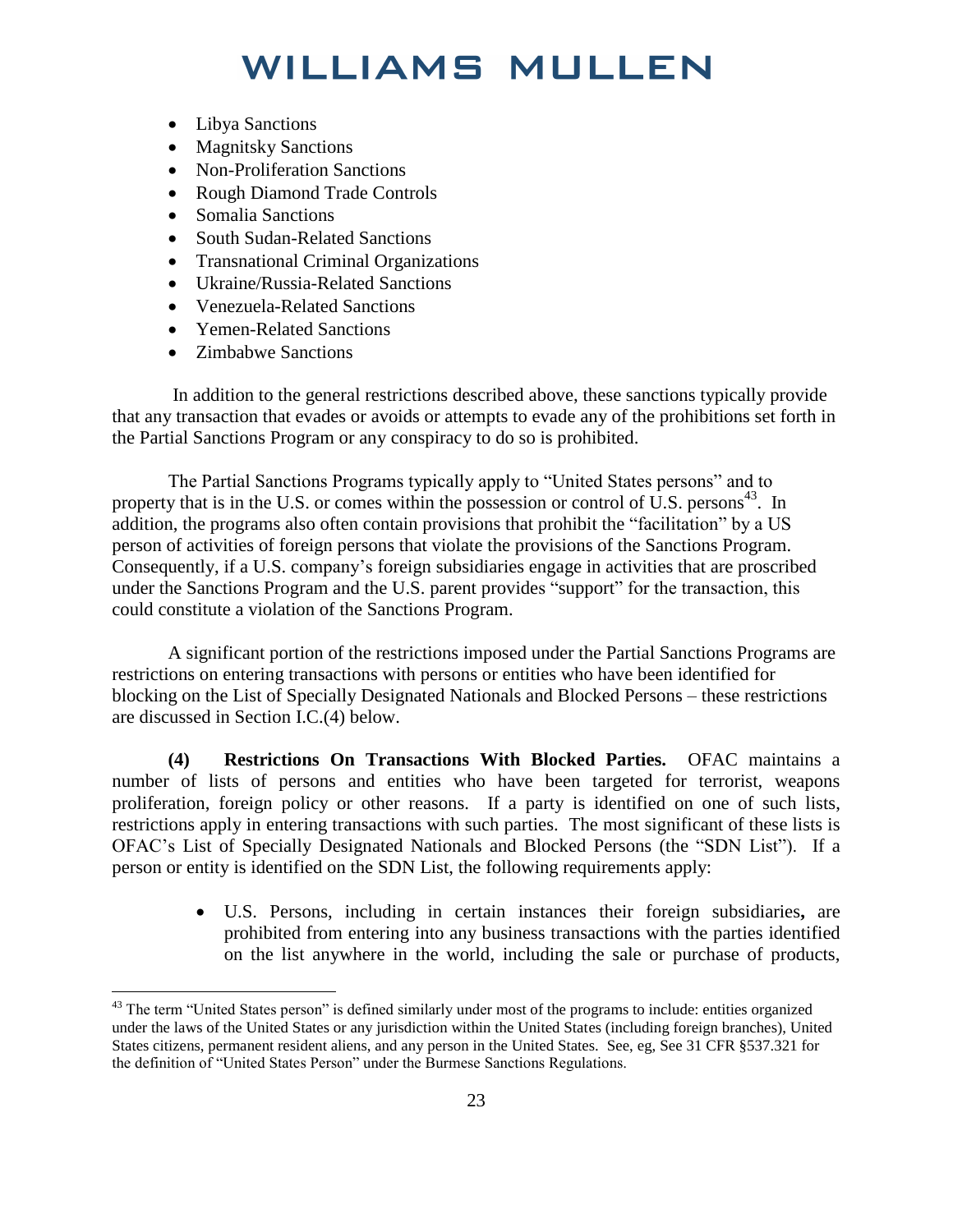services, technologies, exports, reexports, imports, investments, payments, extensions of credit, licensing, brokering and other transactions.

- If the property or property interests of such parties come into the possession or control of a U.S. person (and in certain instances the U.S. person's foreign subsidiary), the U.S. person is prohibited from transferring, paying, exporting or otherwise dealing in such property and is required to block such property or property interest, and file a report with OFAC.
- U.S. persons are prohibited from assisting, aiding and abetting such parties in entering transactions involving blocked property and in facilitating foreign parties in engaging in prohibited transactions involving such parties.

The SDN List can be found at: [http://www.treasury.gov/resource-center/sanctions/SDN-](http://www.treasury.gov/resource-center/sanctions/SDN-List/Pages/default.aspx)[List/Pages/default.aspx.](http://www.treasury.gov/resource-center/sanctions/SDN-List/Pages/default.aspx)

OFAC also maintains a number of other lists of restricted parties and entities other than the SDN List – a description of these lists and the restrictions associated with them are as follows:

- Foreign Sanctions Evaders (FSE) List A list of foreign individuals and entities determined by OFAC to have violated, attempted to violate, conspired to violate, or caused a violation of U.S. sanctions on Syria or Iran. It also lists foreign persons who have facilitated deceptive transactions for or on behalf of persons subject to U.S. sanctions. Transactions by U.S. persons or within the United States involving FSEs are prohibited. The FSE List is not part of the Specially Designated Nationals (SDN) List, however individuals and companies on the FSE List may also appear on the SDN List.<sup>44</sup>
- Sectoral Sanctions Identifications (SSI) List A list of persons operating in sectors of the Russian economy identified by the Secretary of the Treasury pursuant to Executive Order 13662. Directives found within the list describe the specific prohibitions on dealings with the persons identified on the list. The SSI List is not part of the Specially Designated Nationals (SDN) List, however, individuals and companies on the SSI List may also appear on the SDN List. $45$
- Palestinian Legislative Council (NS-PLC) List Section (b) of General License 4 issued pursuant to the Global Terrorism Sanctions Regulations (31 C.F.R. Part 594), the Terrorism Sanctions Regulations (31 C.F.R. Part 595), and the Foreign Terrorist Organizations Sanctions Regulations (31 C.F.R. Part 597) authorizes U.S. financial institutions to reject transactions with members of the Palestinian Legislative Council (PLC) who were elected to the PLC on the party slate of Hamas, or any other Foreign Terrorist Organization (FTO), Specially Designated Terrorist (SDT), or Specially

<sup>&</sup>lt;sup>44</sup> Source: OFAC website.

<sup>45</sup> Source: OFAC website.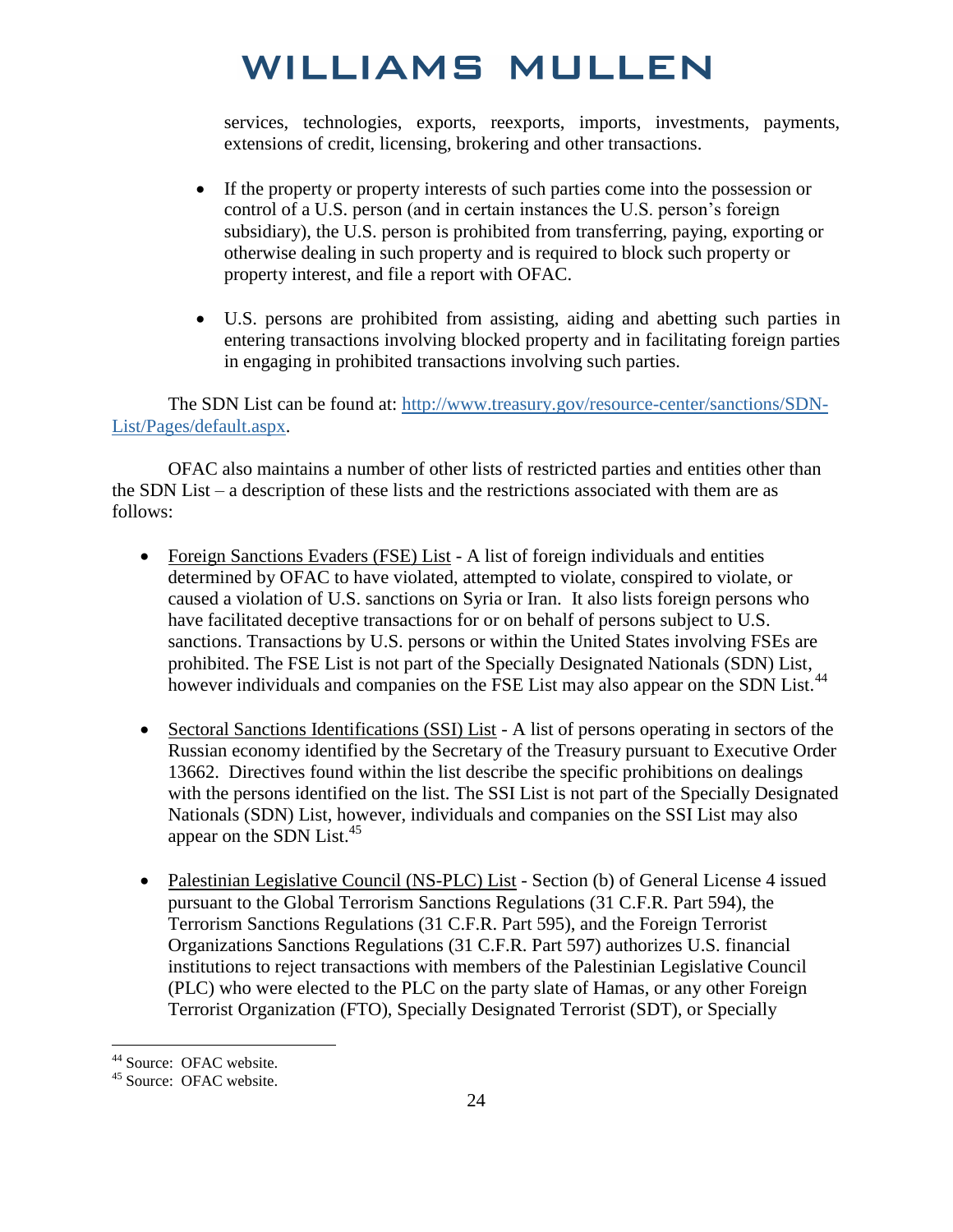Designated Global Terrorist (SDGT), provided that any such individuals are not named on OFAC's list of Specially Designated Nationals and Blocked Persons (SDN List). The individuals in the following list are PLC members who were elected on the party slate of an FTO, SDT, or SDGT. They do not, however, appear on the SDN List. Transactions involving these individuals are prohibited.<sup>46</sup>

- The List of Foreign Financial Institutions Subject to Part 561 (the Part 561 List) In order to implement certain provisions of the Comprehensive Iran Sanctions, Accountability, and Divestment Act of 2010 (CISADA), the National Defense Authorization Act of Fiscal Year 2012 (NDAA), the Iran Freedom and Counter-Proliferation Act of 2012 (IFCA) and certain executive orders, OFAC has developed this list of foreign financial institutions that are subject to sanctions under these laws and orders.<sup>47</sup>
- Non-SDN Iranian Sanctions Act (NS-ISA) List On May 23, 2011, the President signed Executive Order ("E.O.") 13574, "Authorizing the Implementation of Certain Sanctions Set Forth in the Iran Sanctions Act of 1996, as Amended." E.O. 13574 states that the Secretary of the Treasury, pursuant to authority under the International Emergency Economic Powers Act ("IEEPA"), shall implement certain sanctions that the Secretary of State imposes and selects under the pre-existing authority of the Iran Sanctions Act of 1996 ("ISA") as amended by the Comprehensive Iran Sanctions, Accountability, and Divestment Act of 2010 ("CISADA"). Such parties are set forth on the NS-ISA List.<sup>48</sup>

The parties listed on the SDN List and the other restricted parties list identified above are consolidated by OFAC on one master list called the "Consolidated Sanctions List" and this can be found at: [http://www.treasury.gov/resource-center/sanctions/SDN-](http://www.treasury.gov/resource-center/sanctions/SDN-List/Pages/consolidated.aspx)[List/Pages/consolidated.aspx](http://www.treasury.gov/resource-center/sanctions/SDN-List/Pages/consolidated.aspx) .

U.S. companies (including their foreign branches and subsidiaries) are advised to conduct screenings of customers and other parties involved in transactions in which they will be involved against the restricted party lists prior to entering into such transactions. If a party to a proposed transaction is identified on one of the OFAC restricted party lists, the company should review the sanctions program that is applicable to such list designation to determine the specific legal requirements that will apply – in most instances the U.S. company will be restricted from entering transactions with the listed party.

It is OFAC's position that all property owned by a party on the SDN List is subject to blocking and prohibitions as set forth under the various OFAC Sanctions Programs. OFAC has advised that if a party or parties listed on the SDN List have an ownership interest of 50% or more in an entity (such as a company, partnership or other entity), such entity is also treated as if it is on the SDN List, even if not specifically named on the SDN List. This applies both if a single SDN owns greater than 50% of the equity interest, or if multiple SDN's each own less

<sup>46</sup> Source: OFAC website.

<sup>&</sup>lt;sup>47</sup> Source: OFAC website.

<sup>48</sup> Source: OFAC website.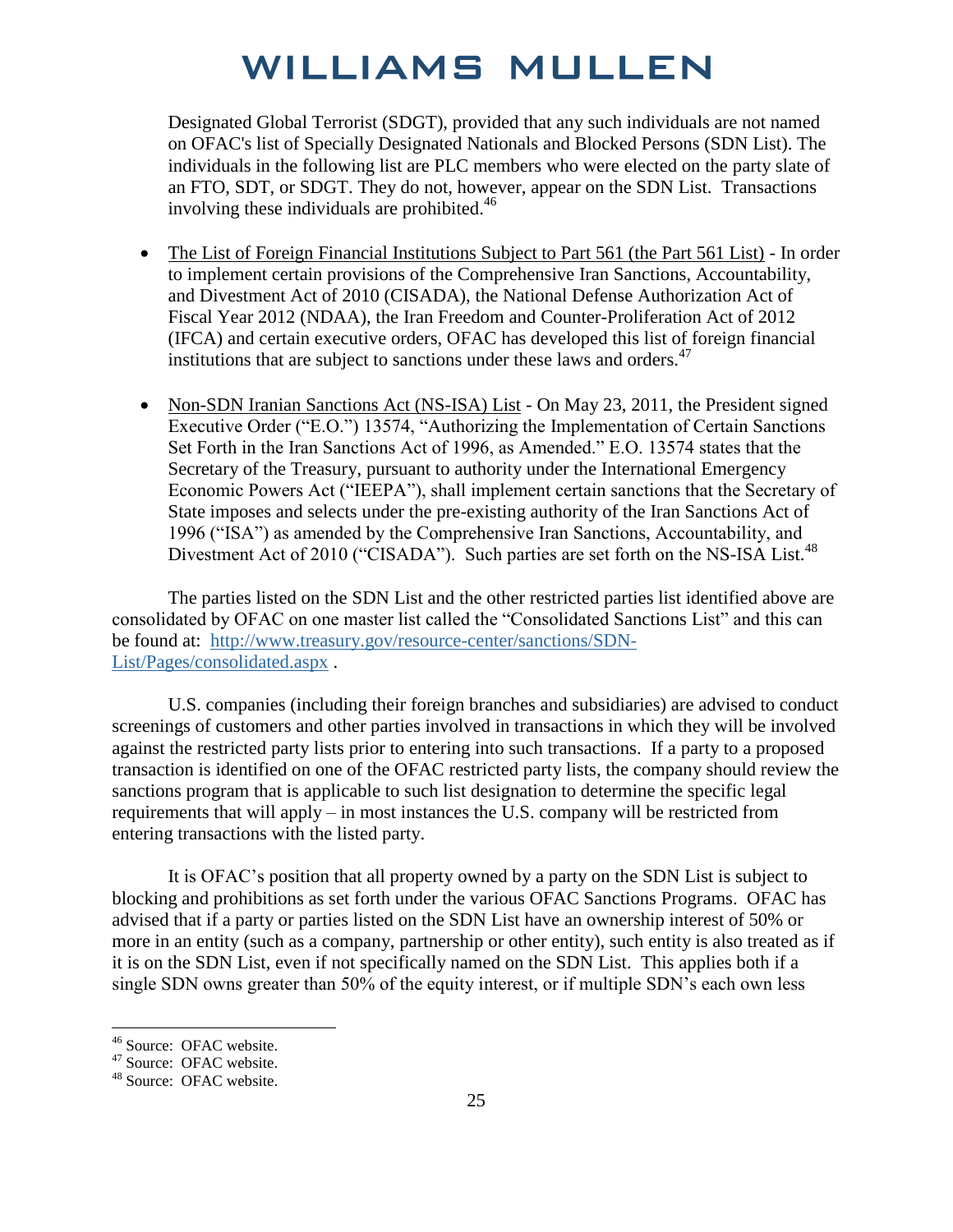than 50% but their combined interest owned in such entity is greater than 50%. In addition, OFAC has provided guidance that under certain OFAC sanctions programs (e.g., Cuba and Sudan), there is a broader category of entities whose property and interests in property are blocked based on, for example, control over the entity. OFAC has also cautioned companies in interpretive guidance that in any instance in which an SDN or group of SDN's has indirect control over an entity (such as through control of the board of directors, contractual provisions or other means), such entity is at risk of being placed on the SDN List by OFAC and parties should use caution in entering business transactions with such entity.

**(5) Penalties**. Penalties for violations of the U.S. Sanctions Programs include civil penalties of up to the greater of \$250,000 or twice the amount of the underlying transaction and criminal fines of up to \$1,000,000, and imprisonment for up to 20 years.

**(6) Compliance Programs.** Companies are advised to incorporate OFAC compliance provisions into their Export Compliance Programs. See Section I.A. above and Exhibit A for a further discussion of Export Compliance Programs.

#### **PART II – COMPLIANCE STEPS IN AN EXPORT TRANSACTION**

*Now that you have an understanding of the key U.S. export control laws it is time to put this new knowledge to work. The following are a number of the basic compliance steps to undertake as part of your first export transaction. Of course, every export transaction is different and there may be other steps involved depending on the country, product and other terms involved, but these will provide you with a solid foundation for your transaction. In the future your company may hire an export compliance specialist to take these steps for the company's exports on a regular basis, however since you will be overseeing legal compliance it will be valuable for you to have an understanding of each of these steps.* 

#### STEP 1 – Product Classification.

The first step in the export process is determining the export "classification" of the item to be exported. This involves: (i) determining whether the State Department or Commerce Department (or other federal agency) has jurisdiction in regulating the export of the item; and then (ii) determining the classification number for the item under the appropriate agency's control list. Since you use the classification number to determine if requirements apply to the export, determining this number is a critical first step in any export transaction.

 The agencies have established a specific procedure for determining export classifications. As ITAR is considered the higher level of control, the exporter should first assess if the item is on the USML and subject to ITAR. If it is not, you then determine if it is subject to the EAR and listed on the CCL, and identify the precise number for the item (called the Export Control Classification Number or "ECCN'") on the CCL. If the item is subject to the EAR and not listed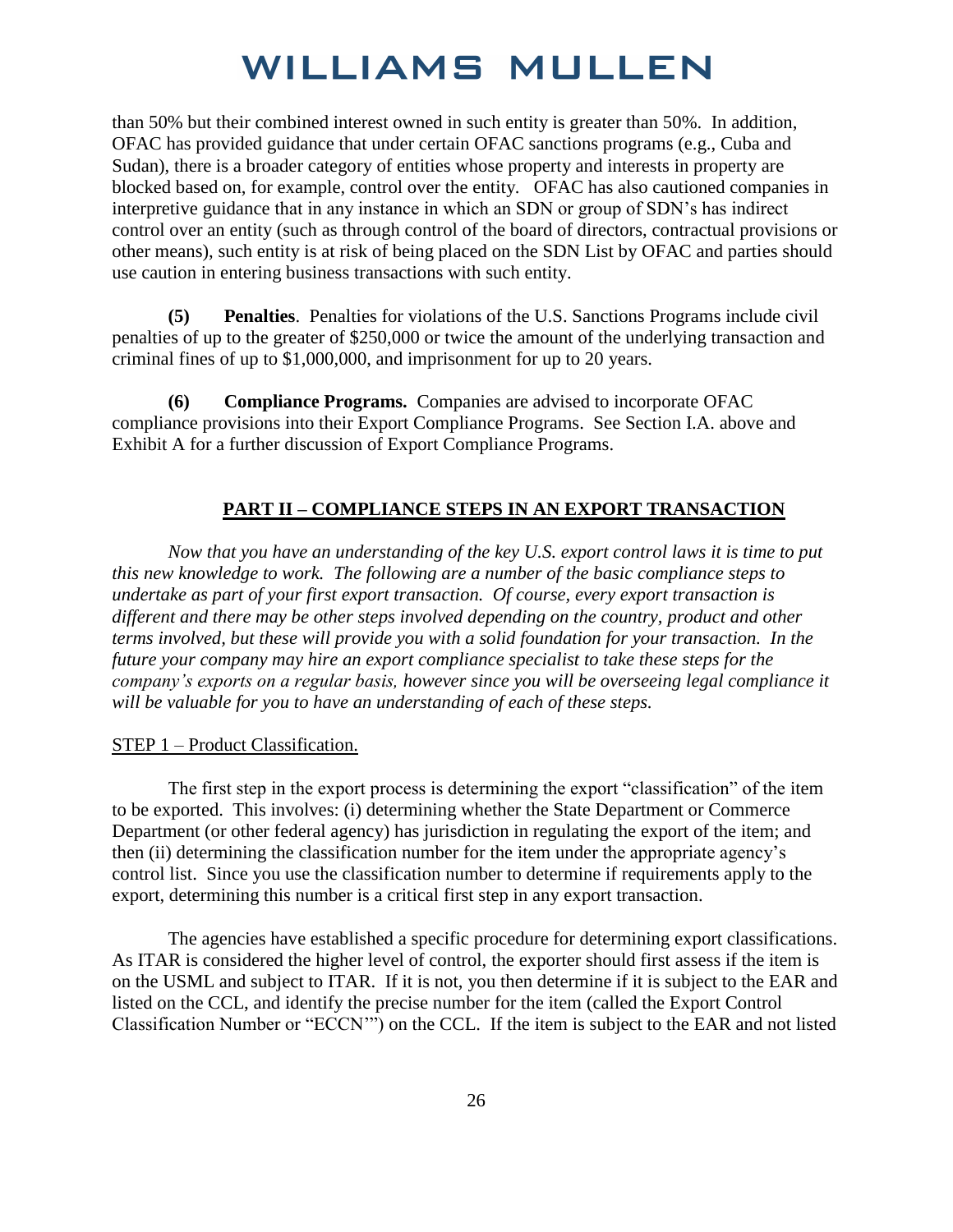on the CCL, it is classified as EAR99.<sup>49</sup> Exporters are cautioned, however, to not start first by reviewing the CCL and ignoring ITAR – this can result in incorrect classifications and potential errors (and possible violations) later on.<sup>50</sup>

There are a number of technical rules for performing classification functions.<sup>51</sup> Both ITAR and EAR provide an "Order of Review" which set forth steps in the classification process for items under their respective regulations – exporters should follow the procedures in the Orders of Review in undertaking classification assessments.

 Companies are free to "self-classify" their products, ie, to determine the classification through internal review without an official determination by DDTC or  $BIS$ <sup>52</sup> However in certain instances it may be unclear to the exporter which classification will apply to its product. In such cases, exporters can apply to the State Department and the Commerce Department to receive binding determinations by the agencies of the jurisdiction and classification of the item. The process for requesting a determination from State regarding whether an item is on the USML and subject to ITAR is referred to as a Commodity Jurisdiction request, and the process for requesting a determination from BIS regarding the classification of an item on the CCL under the EAR is called a Commodity Classification request (sometimes referred to as a Commodity Classification Automated Tracking System or "CCATS").<sup>53</sup>

Commodity Jurisdiction requests ("CJ's") and CCATS can be valuable for companies as they provide legal certainty regarding classifications and reduce the possibility of legal liability from incorrect classifications. In addition, they can be valuable for a company to provide to its

 $49$  There may be other federal agencies that have jurisdiction over the regulation of exports, such as the U.S. Department of Energy, the U.S. Nuclear Regulatory Commission, the Patent and Trademark Office and Department of Defense (Foreign Military Sales Program). You can determine if the item is subject to export restrictions by other federal agencies such as these by reviewing such agencies' regulations.

<sup>&</sup>lt;sup>50</sup> There are a number of enforcement cases in which an exporter incorrectly classified an item to be exported and then incorrectly exported the item over a number of years, resulting in multiple violations over the years and significant penalties. See, for example, DDTC Proposed Charging Letter In the Matter of Intersil Corporation, available on DDTC website; DDTC Proposed Charging Letter In the Matter of Esterline Technologies Corporation, available on DDTC website; DDTC Proposed Charging Letter In the Matter of Meggitt-USA, Inc., August 19, 2013, available on DDTC website; DDTC Proposed Charging Letter, In Re Aeroflex, Inc., July 25, 2013, available on DDTC website.

<sup>&</sup>lt;sup>51</sup> The EAR provides an "Order of Review" at 15 CFR Part 774 Supplement No. 4 which sets forth the steps for classification of items under the EAR. In conducting classifications under the EAR, the exporter should review 600 series and 500 Series items first, and then the remaining items on the CCL. If your product is a part, component, attachment or accessory, you may be required to apply the "specially designed" definition to determine if an item is included as one of the "catch-all" categories on the CCL. The ITAR also contains the ITAR Order of Review at 22 CFR § 121.1(b) for classifying items on the USML and a definition of "Specially Designed" at 22 CFR § 120.41.  $52$  Such classifications are frequently undertaken jointly by an engineer or other technical expert within the company who has familiarity with the product along with a person with expertise in export control regulation.

 $53$  As referenced above, there are legal principles under ITAR and EAR that are applied in making classification determinations. When companies apply for a Commodity Jurisdiction request or CCATS they are advised to address these principles clearly in the request and provide evidence to support their positions rather than simply describing the product and requesting a ruling – this will generally improve the likelihood of obtaining a favorable result. Incorrect classifications, especially if resulting in higher export control requirements for a product, can be disruptive and expense.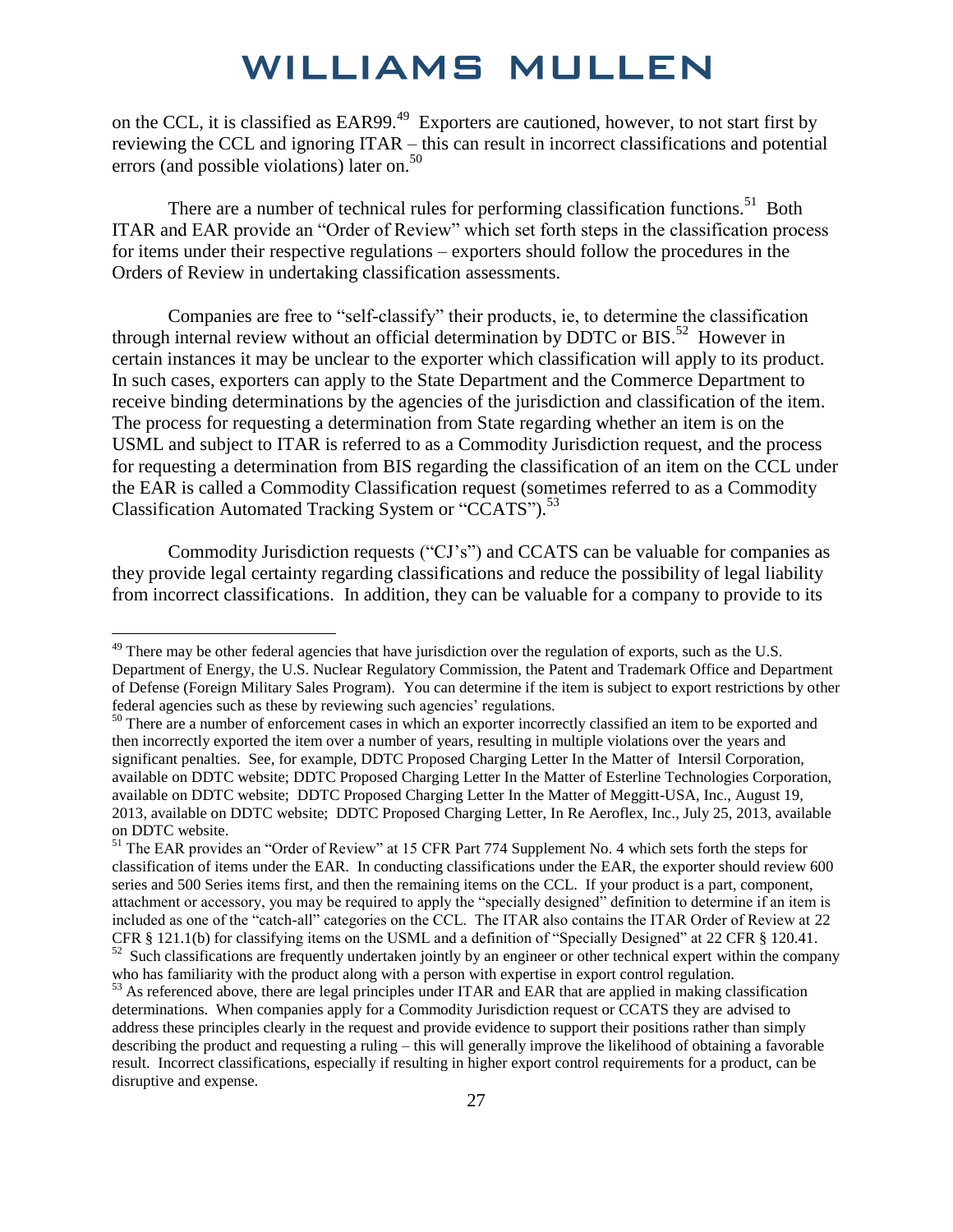customers as the company rolls out sales of a new product as they provide legal assurance to the customer who may be contemplating exporting the item. We often encourage companies to obtain CJ's and CCATs in appropriate circumstances.

The results of the classification should be recorded in the company's export compliance records along with records of the basis of the classification. The company should determine the classification for each product that the company intends to export.

*The enforcement cases are replete with instances in which companies made an incorrect classification decision in the early stages of selling a product and then exported the product in hundreds of shipments – in each case committing export violations.<sup>54</sup> It is imperative to invest the proper attention to correctly classify the item at the outset to avoid big problems later in the export process.* 

#### STEP 2 – Determine Licensing Requirements For Products on the USML and CCL.

Once you have determined the export classification of your item, you can then determine if there are export requirements that apply based upon the product being listed on the USML or the CCL.<sup>55</sup> For items listed on the USML and subject to ITAR, all exports of such items (including products, technical data, software and services) require an export license or similar authorization from DDTC. For items that are subject to the EAR, licensing requirements vary depending upon the item and country to which it will be exported. For items subject to the EAR, if you know the ECCN for the item you should review the CCL entry and the Commerce Country Chart set forth at 15 CFR Part 738 Supplement No. 1 to determine if a license is required for the item.

If a license is required, license exemptions may apply. For exports regulated under the EAR, license exceptions are set forth at 15 CFR Part 740. For exports regulated under ITAR, the license exemptions are set forth at 22 CFR § 123.16, 123.4, 124.2, 125.4, 125.5, 126.3 and elsewhere throughout the regulations. It should be noted that license exemptions frequently contain conditions and limitations so exporters should use care in analyzing the applicability of an exemption to a particular transaction. For example, under many ITAR license exemptions DDTC takes the position that the use of the exemption is contingent upon the exporter being registered with DDTC. Similarly, ITAR license exemptions are frequently not available for transactions involving the "proscribed countries" listed in 22 CFR §126.1, USML items that are designated as "Significant Military Equipment" or "Missile Technology Control Regime," exports for which Congressional notification is required under 22 CFR §123.15 or transactions involving persons who are ineligible to participate in ITAR transactions as described in 22 CFR  $$120.1(c).$ <sup>56</sup>

<sup>54</sup> See Footnote 47 above.

<sup>&</sup>lt;sup>55</sup> As described above, certain export restrictions apply to items based upon whether such items are listed on the USML or the CCL – these are referred to as "product-based" controls. Other types of controls that are based upon the destination, end use or end user are discussed separately below.

<sup>56</sup> See, eg., 22 CFR §123.16(a).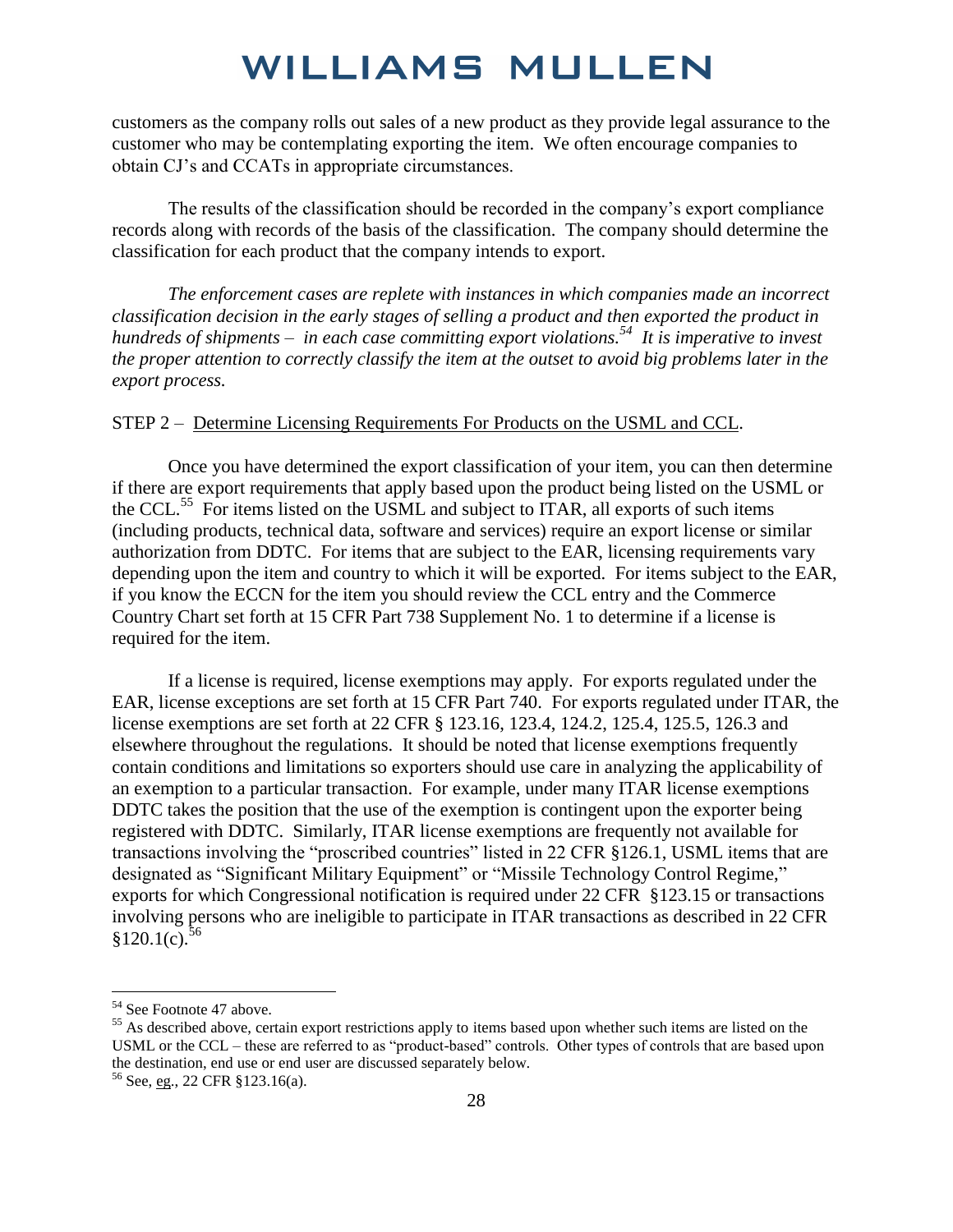If a license is required for your proposed transaction and an exemption is not available, you should apply for the license. Licenses under the EAR are submitted to BIS through the electronic licensing system SNAP-R. Licenses under ITAR are submitted to DDTC through the electronic licensing system DTrade. In order for a party to submit licenses to DDTC the party must be registered with DDTC under 22 CFR Part 122. Licenses are typically either issued, denied, issued with conditions or provisos, or "returned without action" (referred to as "RWA").<sup>57</sup> The term of the license is typically four years, although TAA's can be issued for terms of up to ten years. If a license is issued, the exporter should export the item only in accordance with the terms, conditions and provisos set forth in the license.

#### STEP 3 – Comply With Sanctions and Embargoes

 As mentioned above, the U.S. maintains embargoes and sanctions programs involving a number of countries. Some of these are comprehensive programs and restrict almost all business transactions with the targeted countries (such as Iran and Syria), while others are partial and limit only certain types of business activities (such as Russia and Burma). The terms of each sanctions program are different so each one must be reviewed separately. In most cases involving comprehensive sanctions, these requirements apply to the vast majority of products not just those listed on the CCL or USML. The principal agency that administers the U.S. sanctions programs is OFAC, and BIS also maintains a number of embargo programs. Lists of the U.S. Sanctions Programs are set forth in Section I.C. and I.A.(6) above.

 The company should review its proposed transaction and determine if it involves one of the countries subject to a U.S. sanctions program. If it does, you should review the terms of the individual sanctions program involved to determine if any restrictions apply to your proposed transaction. Under many of the sanctions programs there are exceptions, general licenses and specific licenses that may also be available that will permit the company to proceed with the transaction if it is otherwise prohibited. If your proposed transaction is prohibited under the terms of a sanctions program you should avoid proceeding with the transaction. As referenced above, the U.S. Sanctions Programs frequently prohibit not just engaging directly in transactions but also in aiding, abetting, conspiring to engage in and facilitating prohibited transactions.

*Provisions of the various U.S. sanctions programs are amended frequently – sometimes on a weekly basis. Exporters should update their legal resources on a regular basis to be aware of such amendments.*

#### STEP 4 – Screening Against Restricted Party Lists

 $\overline{a}$ 

As referenced above, the U.S. Government maintains a number of restricted parties lists ie, listings of persons and entities who have been identified for foreign policy, law enforcement or other purposes. If a party is identified on one of these lists, U.S. companies are subject to restrictions on entering transactions with such parties. The best known of the restricted party

<sup>&</sup>lt;sup>57</sup> License applications are Returned Without Action in instance such as where the applicant has not submitted sufficient information to support the application and it is returned to the applicant requesting the additional information – in such instance the applicant can resubmit the application.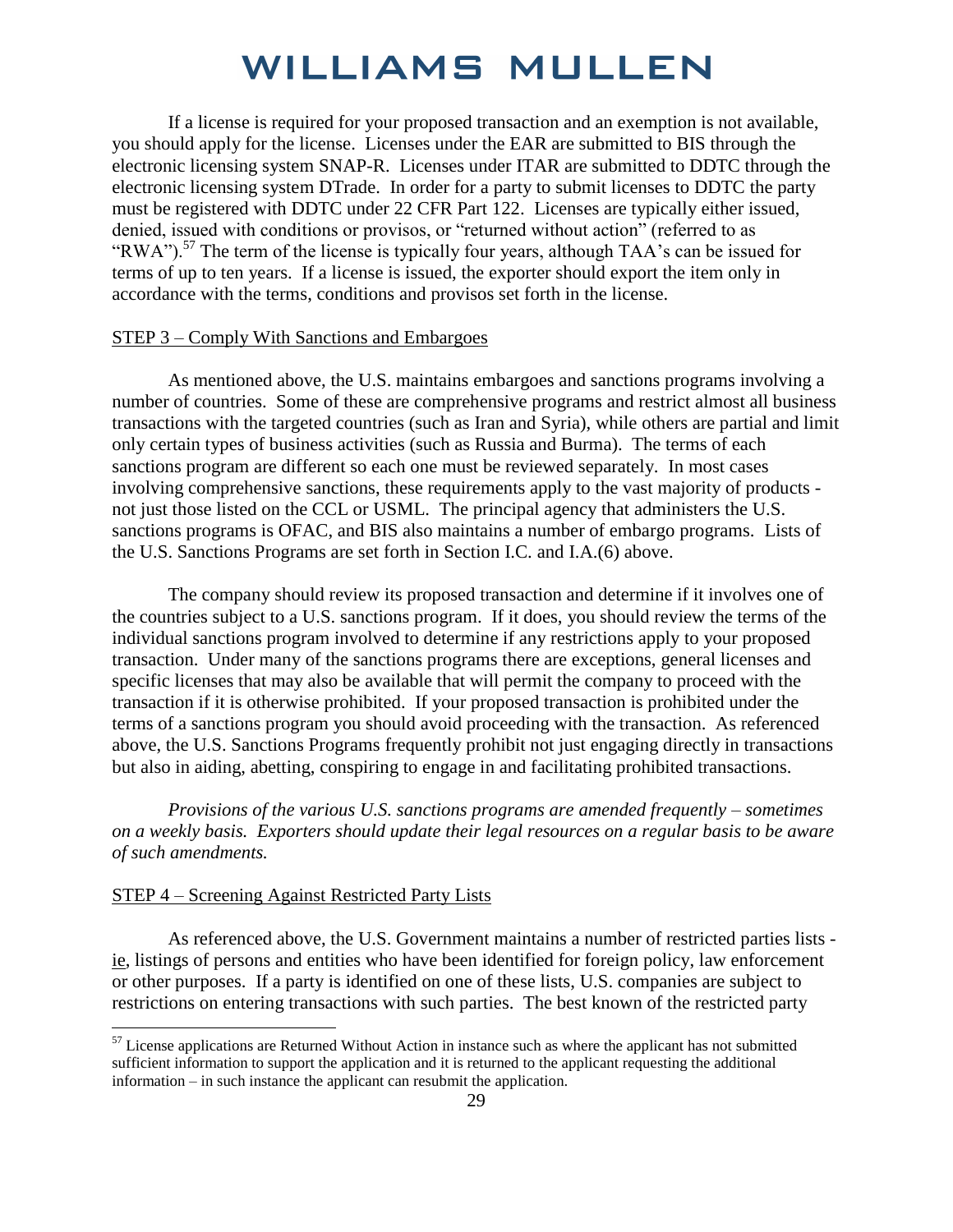lists is OFAC's List of Specially Designated Nationals and Blocked Persons. Separate restricted party lists are maintained by each of OFAC, Commerce and State - the number and purpose of these lists have increased within the last few years, and are creating growing confusion for U.S. companies.

At the time of this writing the restricted party lists promulgated by BIS, State and OFAC are as follows:

- (a) Lists Promulgated By BIS.
	- Denied Persons List available at: [www.bis.doc.gov/complianceandenforcement/liststocheck.htm](http://www.bis.doc.gov/complianceandenforcement/liststocheck.htm)
	- Entity List (EAR Part 744 Supplement No. 4 available at: [www.bis.doc.gov/complianceandenforcement/liststocheck.htm](http://www.bis.doc.gov/complianceandenforcement/liststocheck.htm)
	- $\bullet$  Unverified List available at: [www.bis.doc.gov/complianceandenforcement/liststocheck.htm](http://www.bis.doc.gov/complianceandenforcement/liststocheck.htm)
- (b) List Promulgated By OFAC.
	- Specially Designated Nationals List– available at: http://[www.treasury.gov/resource-center/sanctions/SDN-](http://www.treasury.gov/resource-center/sanctions/SDN-List/Pages/default.aspx)[List/Pages/default.aspx](http://www.treasury.gov/resource-center/sanctions/SDN-List/Pages/default.aspx)
	- Foreign Sanctions Evaders List available at: [www.treasury.gov/resource](http://www.treasury.gov/resource-center/sanctions/SDN-List/Pages/fse_list.aspx)[center/sanctions/SDN-List/Pages/fse\\_list.aspx](http://www.treasury.gov/resource-center/sanctions/SDN-List/Pages/fse_list.aspx)
	- Sectoral Sanctions Identifications List available at: [www.treasury.gov/resource-center/sanctions/SDN-List/Pages/ssi\\_list.aspx](http://www.treasury.gov/resource-center/sanctions/SDN-List/Pages/ssi_list.aspx)
	- Palestinian Legislative Council List available at: [www.treasury.gov/resource-center/sanctions/Terrorism-Proliferation-](http://www.treasury.gov/resource-center/sanctions/Terrorism-Proliferation-Narcotics/Pages/index.aspx)[Narcotics/Pages/index.aspx](http://www.treasury.gov/resource-center/sanctions/Terrorism-Proliferation-Narcotics/Pages/index.aspx)
	- The List of Foreign Financial Institutions Subject to Part 561 (the Part 561) List) – available at:<http://www.treasury.gov/ofac/downloads/561list.pdf>and [http://www.treasury.gov/ofac/downloads/561chg.pdf.](http://www.treasury.gov/ofac/downloads/561chg.pdf)
	- Non-SDN Iranian Sanctions Act (NS-ISA) List available at: [http://www.treasury.gov/resource](http://www.treasury.gov/resource-center/sanctions/Programs/Documents/isa.pdf)[center/sanctions/Programs/Documents/isa.pdf](http://www.treasury.gov/resource-center/sanctions/Programs/Documents/isa.pdf) and [http://www.treasury.gov/resource-center/sanctions/SDN-](http://www.treasury.gov/resource-center/sanctions/SDN-List/Pages/archive.aspx#nsisa)[List/Pages/archive.aspx#nsisa.](http://www.treasury.gov/resource-center/sanctions/SDN-List/Pages/archive.aspx#nsisa)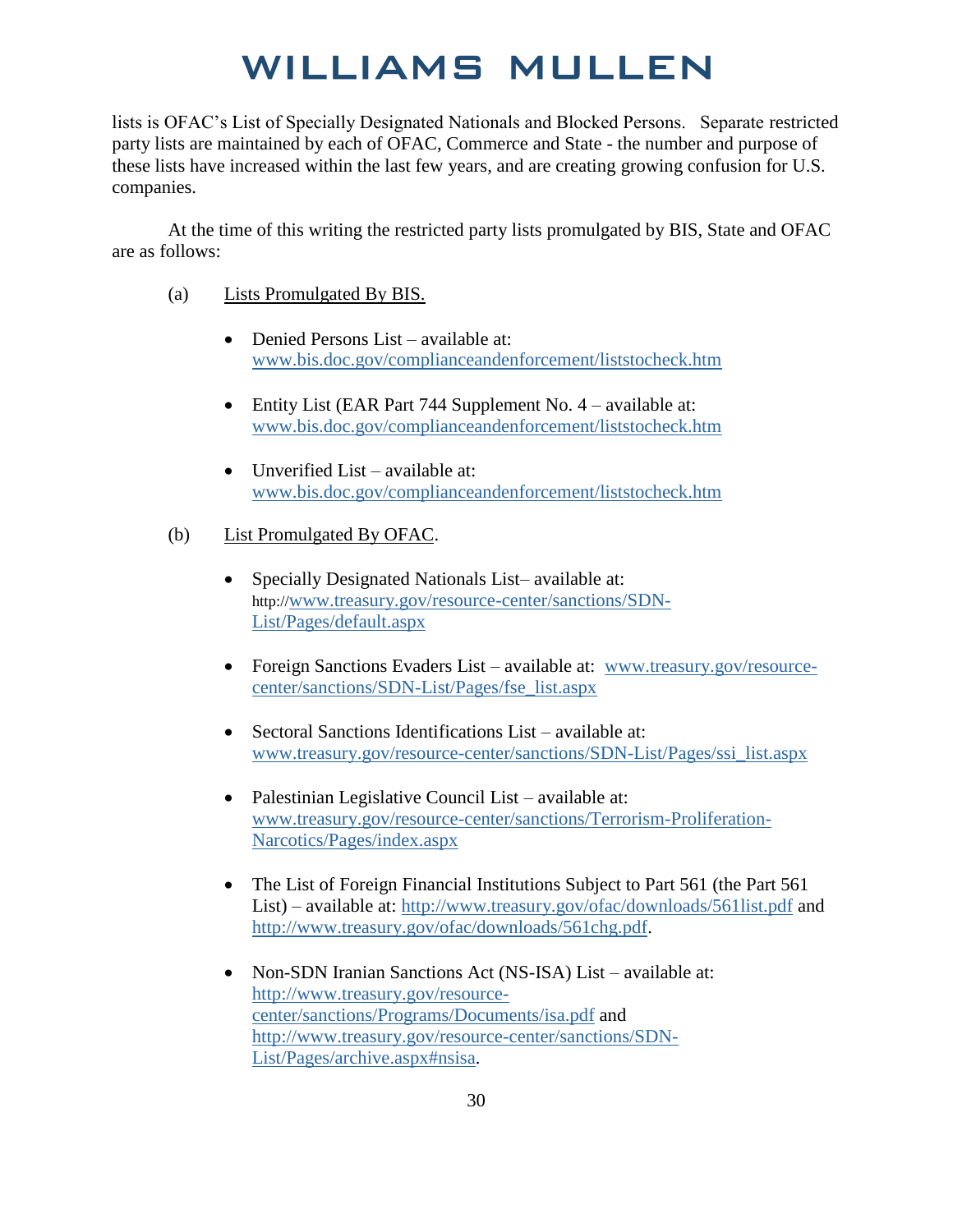#### (c) Lists Promulgated By Department of State.

- Statutory Debarred Parties List available at: [http://www.pmddtc.state.gov/compliance/debar\\_intro.html](http://www.pmddtc.state.gov/compliance/debar_intro.html)
- Administrative Debarred Parties List available at: [http://www.pmddtc.state.gov/compliance/debar\\_intro.html](http://www.pmddtc.state.gov/compliance/debar_intro.html)
- Nonproliferation Sanctions List available at: [http://www.pmddtc.state.gov/compliance/debar\\_intro.html](http://www.pmddtc.state.gov/compliance/debar_intro.html)
- State Department Sanctioned Entities List available at: <http://www.state.gov/e/eb/tfs/spi/iran/entities/>.

As a general matter, each list is adopted for a separate purpose and the restrictions on entering transactions with listed parties vary with each list.

The exporter should screen the parties to its proposed export transaction against the restricted parties lists that apply to its transaction.<sup>58</sup> In the event a party being screened is identified on one of the lists, the Company should review the list in question to determine the specific restrictions that will apply. In many instances if there is a match the U.S. exporter will be prohibited from entering the transaction with the party identified on the list, and may be subject to other requirements such as blocking the property or assets of the restricted party that come into the exporter's possession and filing reports with OFAC.<sup>59</sup>

 The U.S. Government is in the process of consolidating parties on the various restricted parties lists to make it easier for companies to screen for restricted parties. For example, OFAC has consolidated all of the parties on the various OFAC sanctions lists onto the OFAC "Consolidated Sanctions List" which is available at: [http://www.treasury.gov/resource](http://www.treasury.gov/resource-center/sanctions/SDN-List/Pages/consolidated.aspx)[center/sanctions/SDN-List/Pages/consolidated.aspx.](http://www.treasury.gov/resource-center/sanctions/SDN-List/Pages/consolidated.aspx) Similarly the Commerce Department is consolidating the prohibited party lists maintained by OFAC, Commerce and State onto the Consolidated Screening List which is currently available at [http://export.gov/ecr/eg\\_main\\_023148.asp.](http://export.gov/ecr/eg_main_023148.asp) Numerous commercial vendors also provide services for consolidating and updating the various lists for exporters.<sup>60</sup>

 $58$  Exporters should screen all parties to the export transaction including the purchaser or other recipient of the item being exported, end-user, intermediate consignees and purchasers, sales representatives, agents and other intermediaries, brokers, transportation carrier(s), freight forwarder(s), banks providing financing and other parties who performed a role in effecting the transaction.

 $59$ Not all matches on a restricted party list mean that the exporter is prohibited from entering into all business transactions with the listed party. For example, if a party is listed on OFAC's Sectoral Sanctions List, U.S. persons are prohibited from entering into certain debt and equity financing transactions and/or transactions involving certain energy projects with such party but are not restricted for entering other transactions with the party.

<sup>&</sup>lt;sup>60</sup> If the company has a small number of exports, this screening can be conducted by the company's export compliance officer through a manual screening process. Companies with a large number of export transactions often adopt automated processes for screening transactions – possibly using computer-aided screening tools build into the company's ERP or order processing system. Automated screening tools can also perform enhanced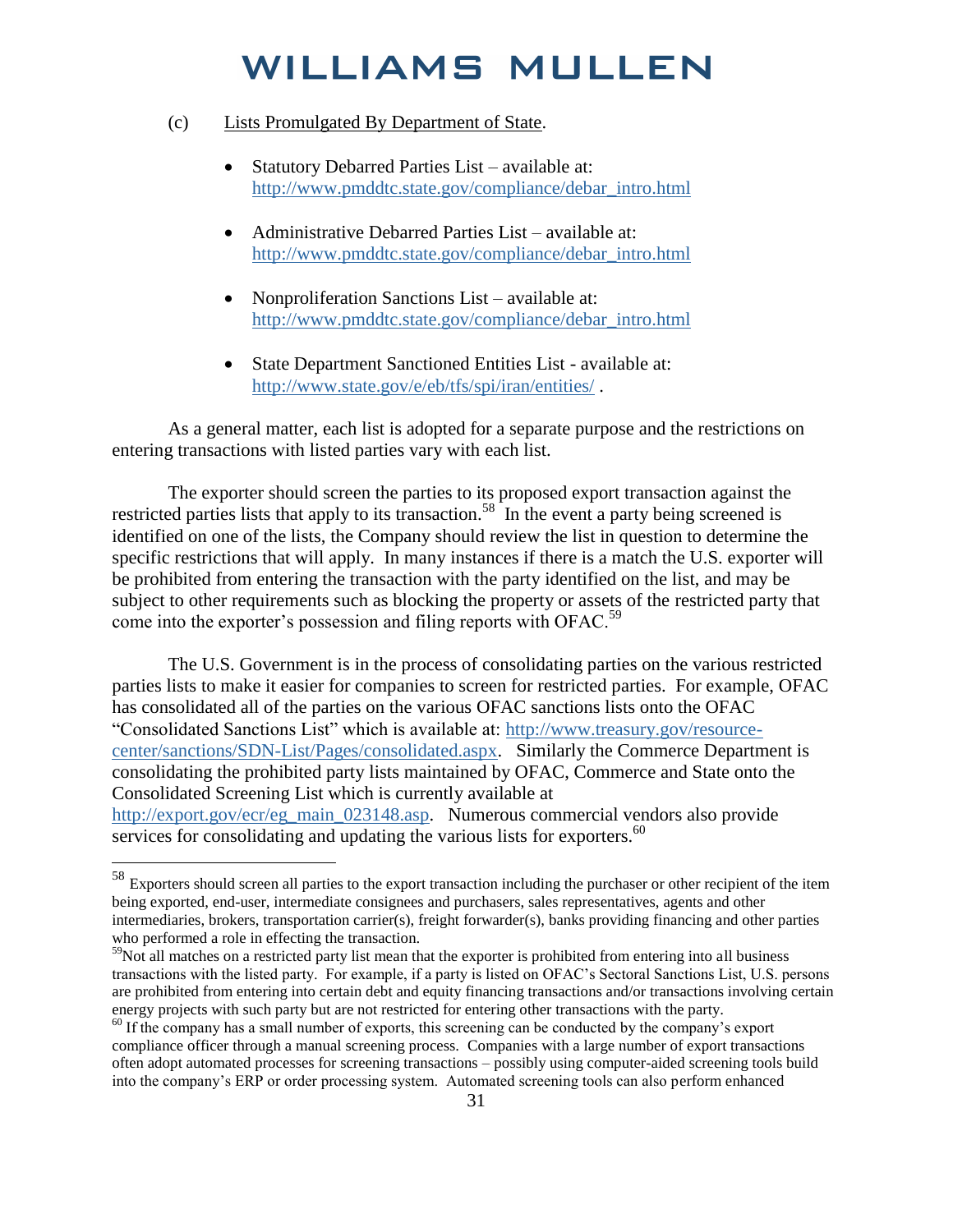Upon the completion of conducting a search as described above, the company should maintain records of the results of the search in the company's export compliance records.

As referenced above, OFAC has advised that if a party or parties listed on the SDN List have an ownership interest of 50% or more in an entity (such as a company, partnership or other entity), such entity is also treated as if it is on the SDN List, even if not specifically named on the SDN List.<sup>61</sup> Consequently companies should use care to assess proposed transactions with entities that have the potential to be owned by parties on the SDN List, especially in jurisdictions in which there are a large number of SDN parties (such as Russia, Ukraine and various Middle East countries), and conduct a heightened level of due diligence review of such entities.

#### STEP 5 – "Know Your Customer" and "Red Flag" Due Diligence Review

 $\overline{a}$ 

As discussed above, the BIS "Know Your Customer Guidance and Red Flags" (the "Guidance") states that exporters should review export transactions to determine if any suspicious facts or "abnormal circumstances" are present. If there are, the exporter is required to make further inquiry into the suspicious facts.<sup>62</sup> If the company cannot resolve the suspicious facts, it is cautioned not to proceed with the transaction. If after deeper investigation the suspicious facts are resolved and the "red flag" eliminated, the company is free to proceed. The "Guidance" sets forth examples of suspicious circumstances that are referred to as "Red Flags," although this is not an "all-inclusive" list of suspicious circumstances. This requirement applies to all export transactions subject to the EAR, even if the product being exported is not listed on the CCL.

Exporters should conduct a "red flag" review as described above for each export transaction. Once completed, it should maintain records of the review to be able to demonstrate its good faith efforts to comply with the law. The company should also consider adding additional red flag factors to the list that are specific for its industry and geographic market in which it is selling as an additional compliance safeguard.

functions such as automated list updating, retroactive screening and screening of alias names and alternative spellings. Finally, the restricted party lists are frequently amended and new lists established, so the exporter should have a process for updating its searching activities on a regular basis.

 $<sup>61</sup>$  This applies both if a single SDN owns greater than 50% of the equity interest, or if multiple SDN's each own less</sup> than 50% but their combined interest owned in such entity is greater than 50%. In addition, OFAC has provided guidance that under certain OFAC sanctions programs (e.g., Cuba and Sudan), there is a broader category of entities whose property and interests in property are blocked based on, for example, control over the entity. OFAC has also cautioned companies in interpretive guidance that in any instance in which an SDN or group of SDN's has indirect control over an entity (such as through control of the board of directors, contractual provisions or other means), such entity is at risk of being placed on the SDN List by OFAC and parties should use caution in entering business transactions with such entity.

 $62$  Specifically, the Guidance provides: "...when "red flags" are raised in information that comes to your firm, you have a duty to check out the suspicions circumstances and inquire about the end-use, end-user, or ultimate country of destination." See Supplement No. 3 to Part 732, §(a)(2).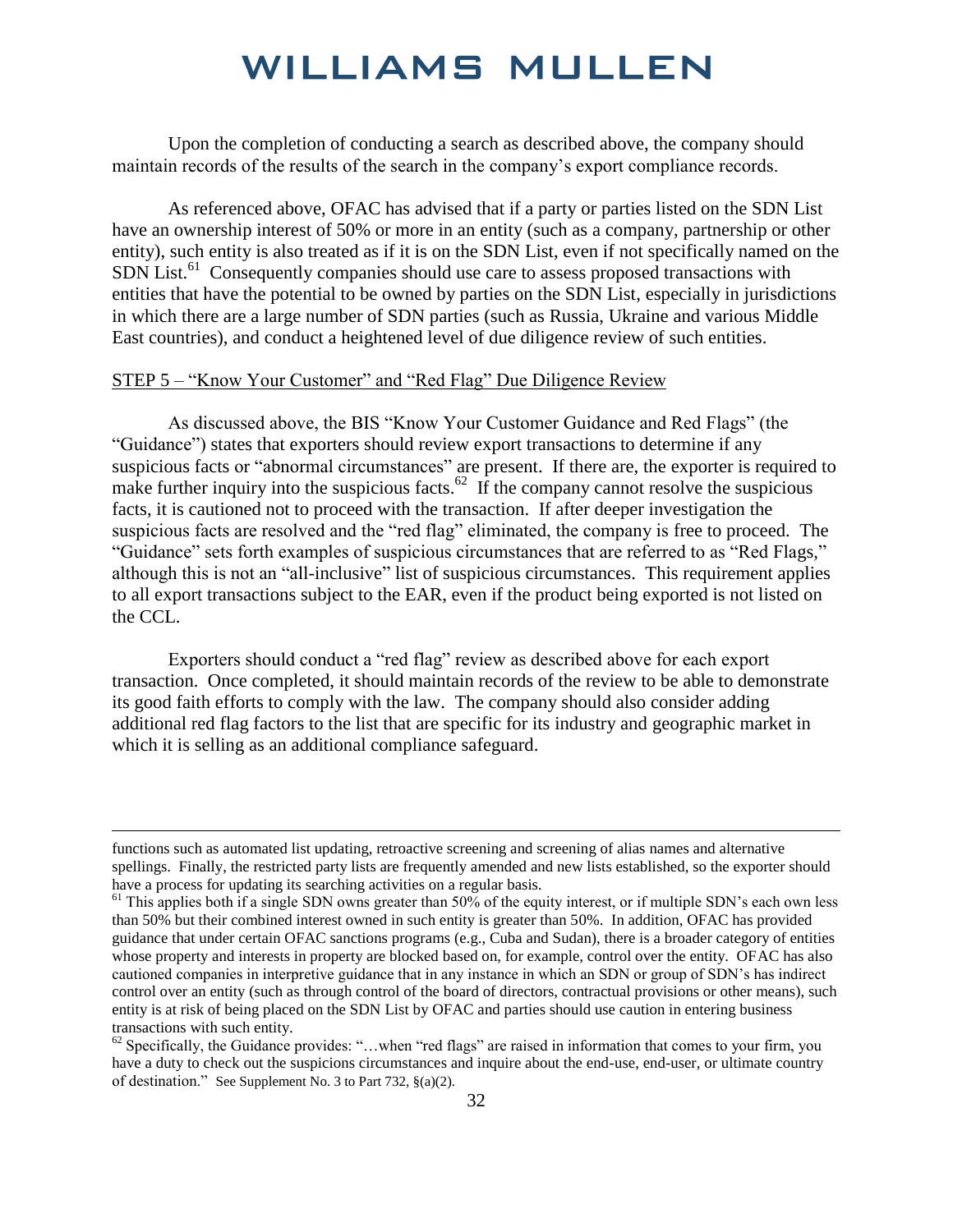The Guidance advises companies not to take steps to cut off the flow of information that comes to it in the normal course of business. $63$  The company should have a clear policy that when an employee receives red flag information, he/she should report it to company officials who have the authority to act on it in the compliance process. Information received by an employee can be imputed to the company and result in the company incurring liability arising from the actions of the employee. $64$ 

#### STEP 6 – Avoid Prohibited End Uses

 15 C.F.R. § 744 prohibits exporters from entering transactions if the exported items will be used in one of the prohibited end use set forth in EAR Part 744. Such prohibited end uses include the design, development or use of nuclear products and technologies, chemical or biological weapons, certain unmanned aerial vehicles (drones), missile delivery systems and terrorist activities. (There are approximately eighteen prohibited end uses in Part 744.) In most instances these requirements apply to all export transactions that are subject to the EAR, even if the product in question is not listed on the CCL. EAR § 744.6 also prohibits the performance of services by U.S. persons related to activities such as the development and proliferation of chemical or biological weapons and missile technology. The Prohibited End Uses are set forth at 15 CFR §744.1-744.20 (which can be found at:

[http://www.bis.doc.gov/policiesandregulations/ear/744.pdf.](http://www.bis.doc.gov/policiesandregulations/ear/744.pdf))

The company should have a process to inquire about the end use of the products it exports and confirm that these will not be used in a prohibited end use. Such process may include one or more of the following steps: (i) making inquiries of consignees and customers regarding the end user, end use and country of ultimate destination for the exported product; (ii) conducting due diligence review for "red flags" that might disclose evidence of a prohibited end use; (iii) obtaining end use statements from consignees;<sup>65</sup> (iv) advising consignees of the export classifications of products being exported and the export requirements that apply; and (v) using an export compliance clause in its export agreement, terms and conditions or other documentation used in the transactions in which the purchaser warrants and agrees that the product being exported will not be used in a prohibited end use.

#### STEP 7 – Avoid Unauthorized Diversion Risk.

 $63$  Section (a)(3) of the Guidance provides: "For example, do not instruct the sales force to tell potential customers to refrain from discussing the actual end-use, end-user, and ultimate country of destination for the product your firm is seeking to sell. Do not put on blinders that prevent the learning of relevant information. An affirmative policy of steps to avoid "bad" information would not insulate a company from liability, and it would usually be considered an aggravating factor in an enforcement proceeding."

 $64$  Section (a)(4) provides: "Employees need to know how to handle "red flags". Knowledge possessed by an employee of a company can be imputed to a firm so as to make it liable for a violation. This makes it important for firms to establish clear policies and effective compliance procedures to ensure that such knowledge about transactions can be evaluated by responsible senior officials."

<sup>&</sup>lt;sup>65</sup> While End Use/End User Statements are not required to be used in most export transactions, exporters should nonetheless attempt to obtain them if possible as this provides an extra level of risk mitigation for compliance with the prohibited end use restrictions and other export restrictions, especially for sensitive products and high risk destinations and customers.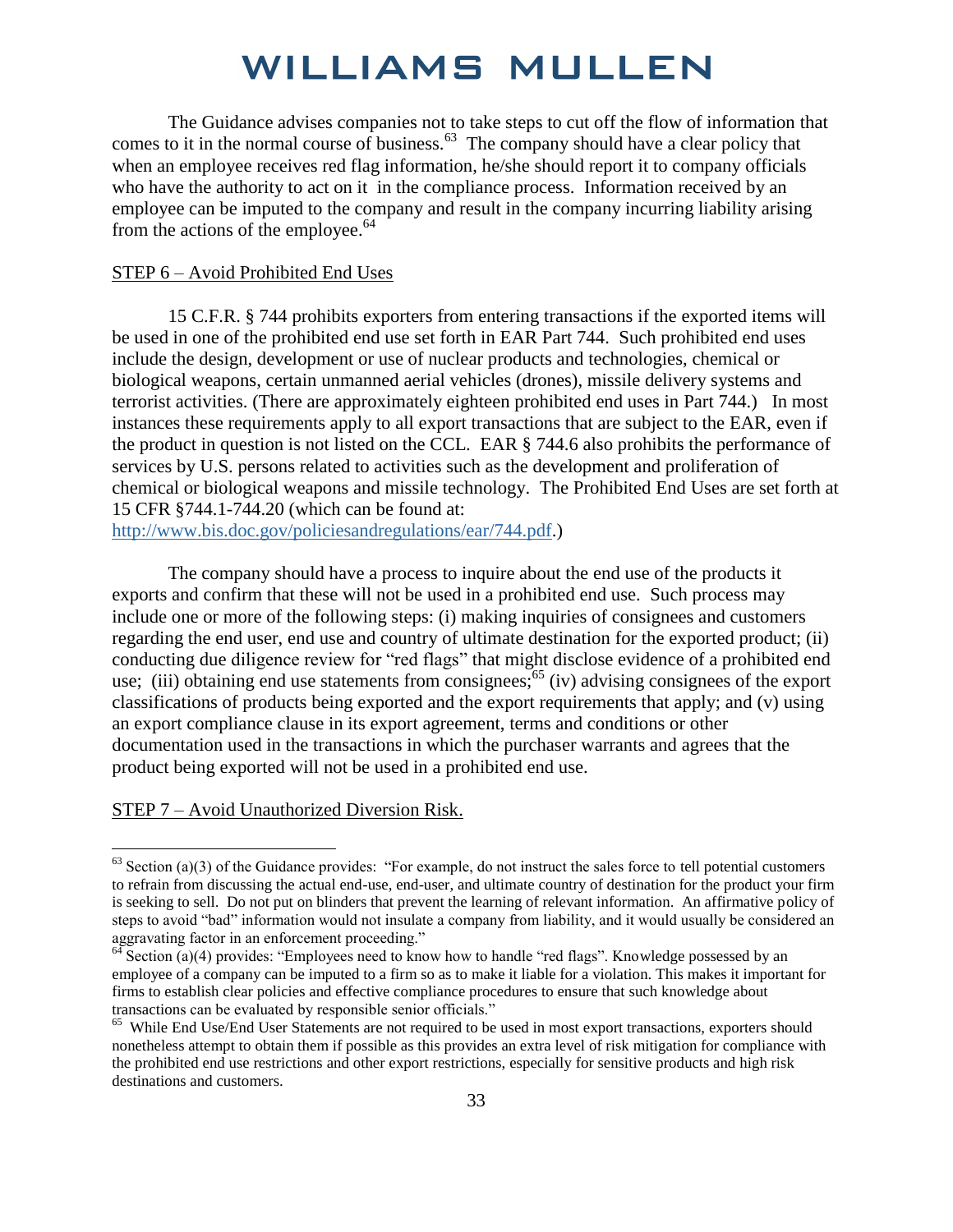Unauthorized transshipment, in its simplest form, can be defined as follows: your company exports your product to a customer in one country (eg, Turkey), and without your authorization your customer resells the product to another party in a prohibited country (eg, Iran) or to a prohibited party (eg., listed on the SDN list). In certain instances your company can have liability for export violations in these circumstances.<sup>66</sup> The exporter should have a process in place to prevent unauthorized diversion to reduce the likelihood of liability in such instances.

*As discussed above, BIS enforcement officials have stated that the majority of recent BIS export enforcement cases involve EAR99 items – ie, products that are not listed on the CCL. These are violations of prohibited end use, prohibited end user and prohibited country controls. Based upon this we recommend that U.S. companies devote significant attention to attempting to reduce the likelihood of illegal diversion of their exports – even for EAR99 items – to reduce the risk of becoming inadvertently involved in an illegal transaction. The risks from illegal diversion are higher in certain "high risk" transshipment hubs including the Dubai/United Arab Emirates, Hong Kong, Singapore, Malaysia and Turkey.* 

There are a number of steps that a company can take to reduce these risks, including: (i) using export compliance clauses in its export agreements in which the consignee agrees that the product will only be shipped to a specific destination and/or party; (ii) conducting a due diligence review of the consignee and other parties to the transaction that might disclose evidence that a party has had previous law enforcement issues; (iii) obtaining End Use/End User statements from consignees;  $\frac{67}{1}$  (iv) advising consignees of the export classifications of products being exported and the export requirements that apply; (v) using only reputable freight forwarders that have robust export compliance processes; and (vi) making inquiries of consignees and customers regarding the end user, end use and country of ultimate destination. In addition, the company should "double down" on these compliance steps for sensitive products, high risk customers and high risk destinations, including the high risk transshipment hubs referenced above. The above is just an initial list of steps and exporters can adopt more detailed compliance measures to mitigate this risk. (The author will provide a listing of more detailed recommendations upon request.)

#### STEP 8 – Export Clearance Requirements

 $\overline{a}$ 

There are a number of export clearance requirements that may apply to your export transaction depending upon the product, destination, whether a license is required and other factors. For example, exporters are required to file information about most export transactions with the Bureau of the Census ("BOC") through the Automated Export System ("AES") under

 $66$  Liability of the exporter may arise, for example, (i) if it had knowledge of the illegal transshipment, (ii) through the conscious disregard of the facts of such transshipment, or (iii) through the willful avoidance of the facts related to the transshipment.

<sup>&</sup>lt;sup>67</sup> While End Use Statements are not required to be used in many export transactions, exporters should nonetheless attempt to obtain them if possible as this provides an extra level of risk mitigation for compliance with the prohibited end use restrictions and other export restrictions, especially for sensitive products and high risk destinations and customers.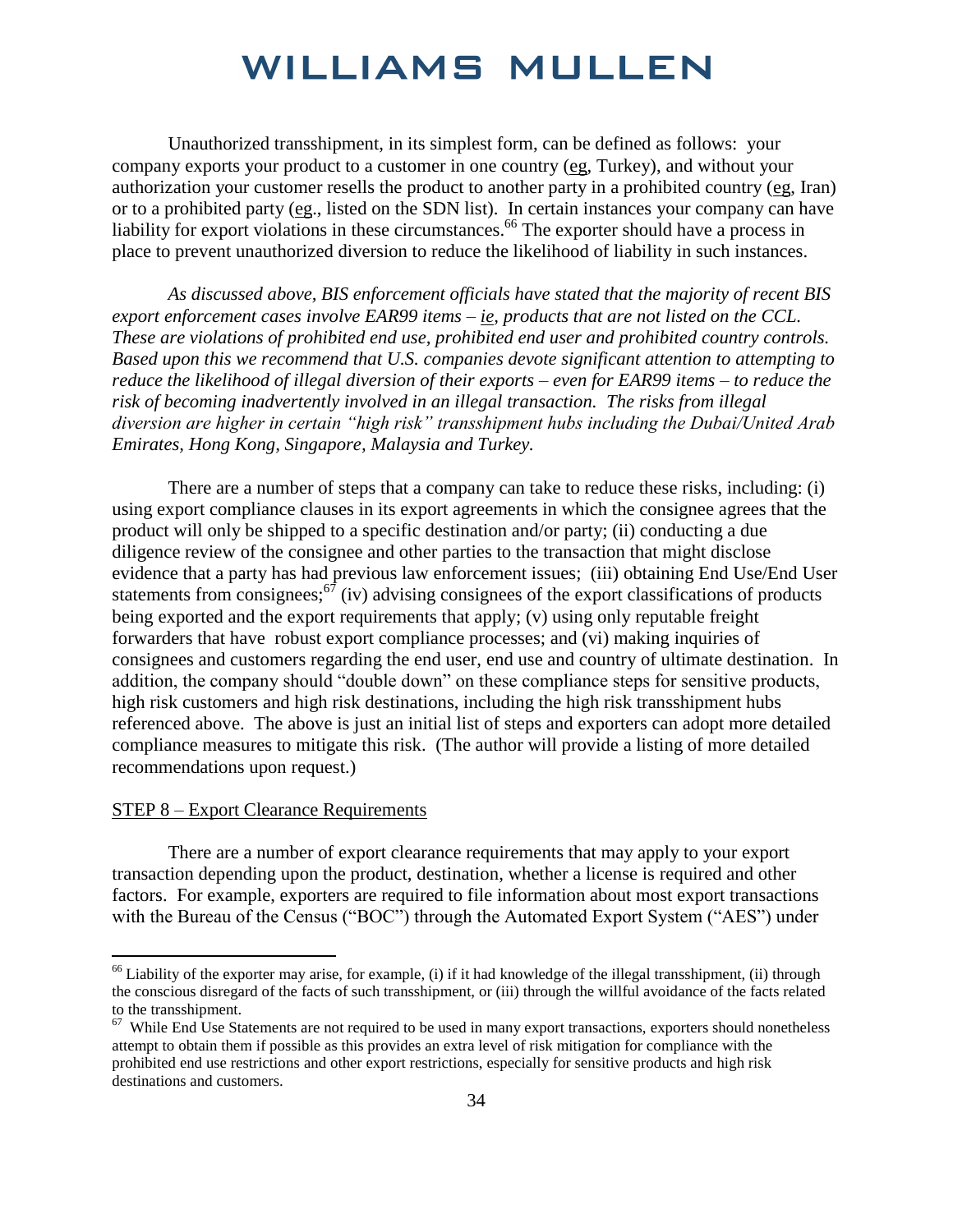the BOC Foreign Trade Regulations.<sup>68</sup> Other requirements may include the use of Destination Control Statements, End-User Statements, Statement By Ultimate Consignee and Purchaser, and DSP-83 Nontransfer and Use Certificates. Exporters are advised to review 15 CFR Part 758 and 748 (for transactions subject to the EAR) and 22 CFR §123.10, 123.14 and other ITAR provisions (for transactions subject to ITAR) to determine the requirements that may be applicable to their transaction.

#### STEP 9 – Export Recordkeeping Requirements.

 Companies are subject to recordkeeping requirements for export transactions under the EAR, ITAR and OFAC sanctions programs. In general, exporters are required to maintain copies of records from their export transactions for a five year period, however this period can be extended in certain instances. $69$  Records to be preserved include export license documentation, proposals, shipping documents, correspondence, in paper, electronic and other media. Exporters are also required to be able to make such records available for inspection and copying if requested by BIS, DDTC or DDTC. The export recordkeeping requirements are set forth as follows: (i) for EAR – 15 CFR Part 762; (ii) for ITAR – 22 CFR §122.5; and for OFAC – 31 CFR Part 501, Subpart C.

#### STEP 10 – Export Compliance Program.

Perhaps the most important step in the export compliance process is the adoption of an Export Compliance Program. As is clear from this article, there is a wide array of requirements that will apply to your export transactions: controls based upon whether products are listed on the CCL or USML, prohibited country requirements, prohibited party requirements, prohibited end use requirements, specialized provisions for chemicals, short supply, boycott requests and other areas, along with due diligence, documentation, recordkeeping and other provisions. In light of the wide array of requirements, and the significant potential liability for violations, it is imperative for your company to have a process in place to manage compliance under these laws. Each of BIS, DDTC and OFAC recommend that exporters adopt and use export compliance programs for managing compliance in the export process. These serve two purposes: first they help the company organize its activities to comply with relevant laws. Second, if the company is ever involved in a potential violation, enforcement officials consider the adoption and use of an Export Compliance Program as a "mitigating factor" in assessing compliance penalties and often reduce applicable penalties (or sometimes impose no penalties) if the company has a compliance program and uses it.

*Consequently, the exporter should consider an Export Compliance Program almost like an insurance policy for export violations.*

<sup>&</sup>lt;sup>68</sup> 15 CFR Part 30

 $69$  For example, if an export license is required in a transaction under ITAR, the five year recordkeeping period begins to run at the end of the four-year term of the license, thus extending the recordkeeping period to a total of nine years from the date the license is issued.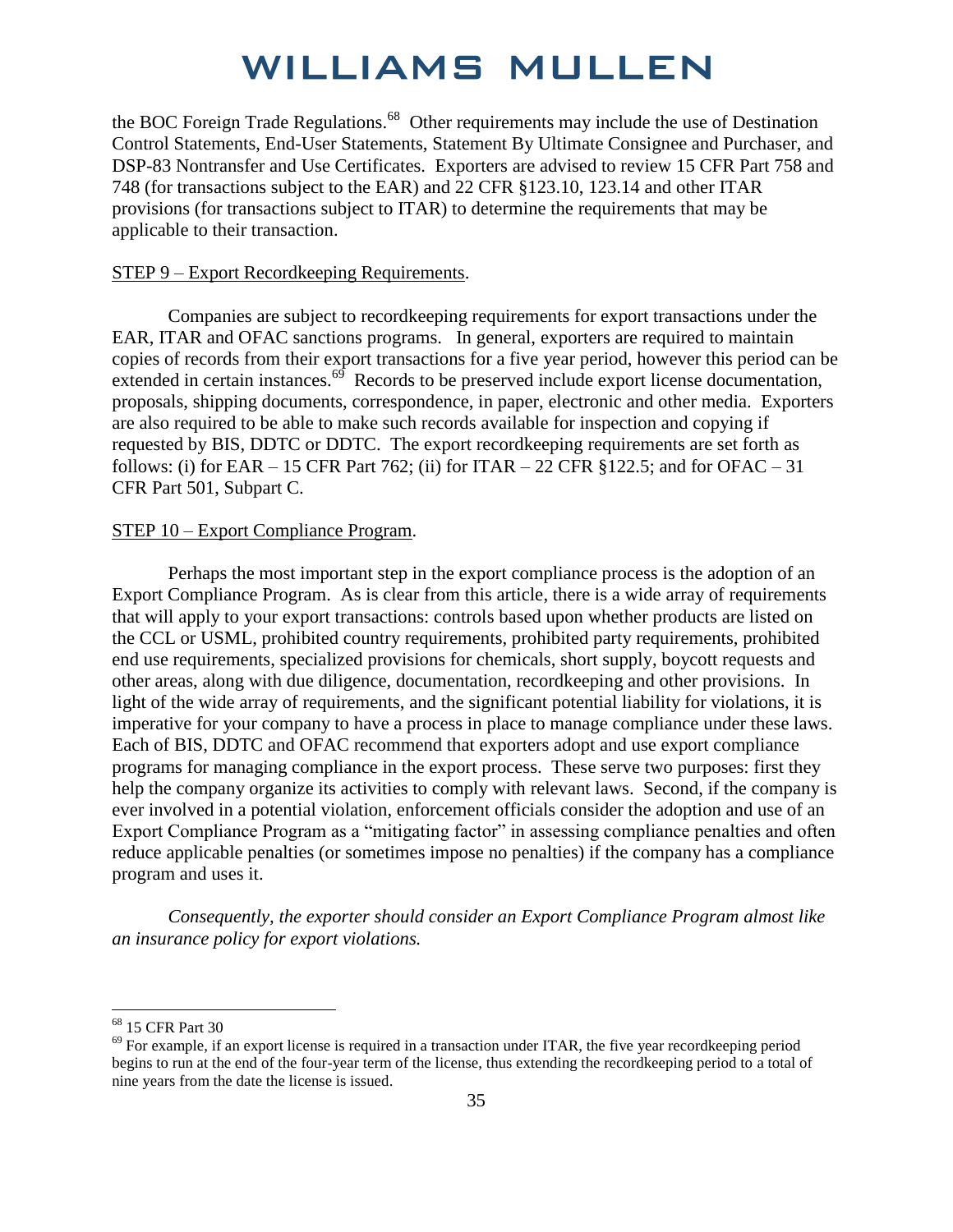An Export Compliance Program consists of a number of components depending upon the company's size, business and countries to which it exports – a listing of the major components and advanced components of such programs are set forth in Exhibit A below. We strongly recommend that companies utilize these as the cornerstone of their compliance activities.

Other Areas of the Law. There are other areas of the law that may apply to your international transaction. For example, your company will be subject to (i) the Foreign Corrupt Practices Act in its overseas operations; (ii) commercial laws in setting up its relationships with its foreign distributors; and (iii) foreign laws in the countries in which it will be operating, among other alws. These are beyond the scope of this article, but the author will be pleased to provide additional materials on these upon request.

June 1, 2015

- **Note: This article contains general, condensed summaries of actual legal matters, statutes and opinions for information purposes. It is not intended and should not be construed as legal advice.**
- **Note: The provisions discussed in this article are undergoing ongoing amendments under Export Control Reform, harmonization of various export regulations and diplomatic negotiations involving Iran, Cuba and other countries. Readers are advised to confirm if provisions have been amended at the time of reviewing this material.**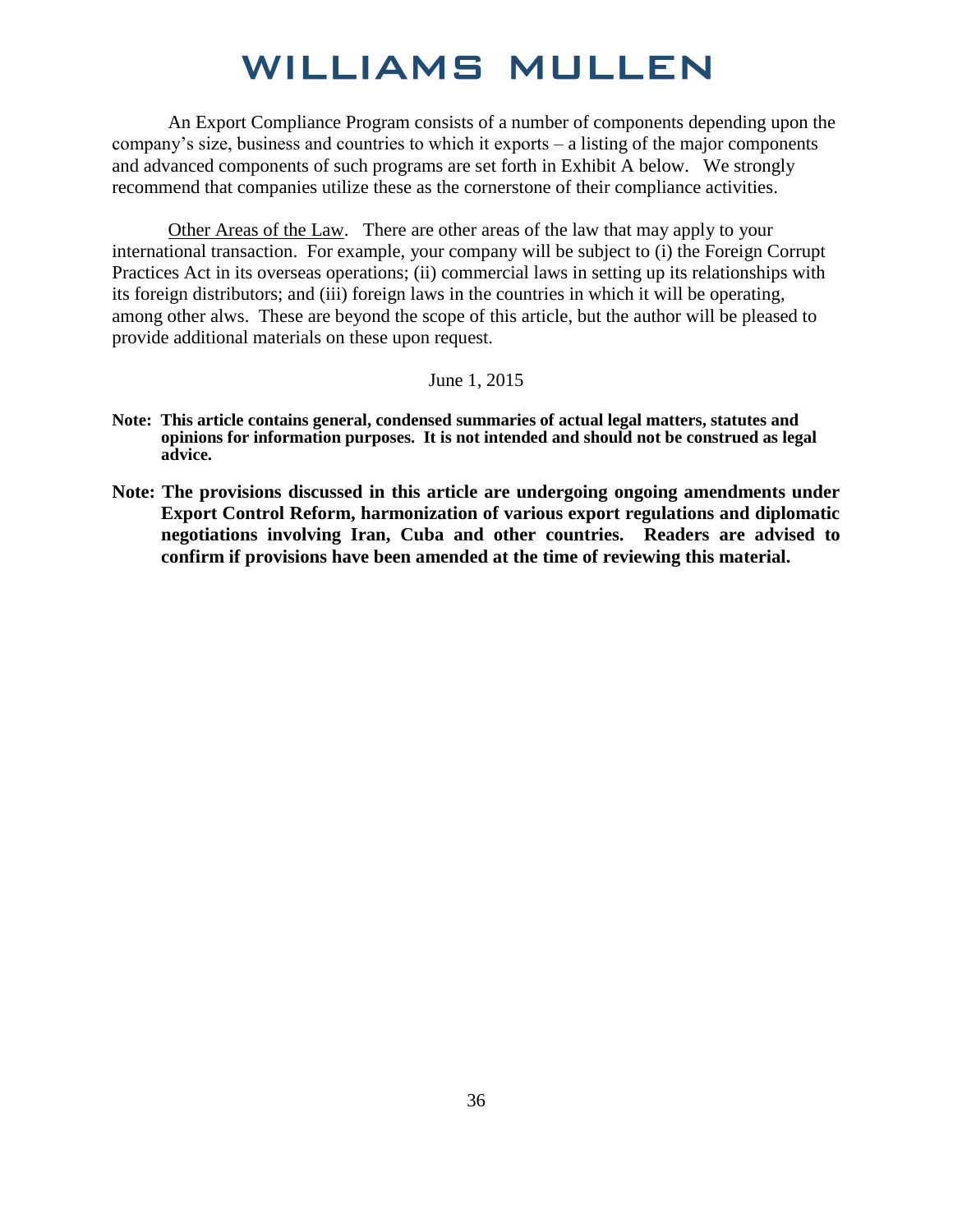#### **EXHIBIT A**

#### **PROVISIONS OF AN EXPORT COMPLIANCE PROGRAM**

A. Basic Provisions. The provisions of an Export Compliance Programs typically include the following:

- 1. Risk assessment identification of the highest areas of export compliance risk for the company based upon its particular industry, countries of operation, products and other factors.
- 2. Appointment of a company employee with the responsibility to oversee export compliance;
- 3. Determining the proper export classification of products being exported;
- 4. Adopting written policies and procedures for conducting export transactions, including checklists of compliance steps;
- 5. Screening transactions against prohibited party lists and prohibited country lists;
- 6. Conducting compliance training of employees involved in international transactions;
- 7. Adopting controls in the company's data network to restrict access to technical data and software that are subject to export controls;
- 8. Adopting recordkeeping procedures to comply with the export recordkeeping requirements;
- 9. Conducting annual compliance audits to confirm that the company's compliance program is functioning properly;
- 10. A procedure for actions to be taken if a violation is discovered;
- 11. A procedure for updating the Compliance Program due changes in the law and the company's business activities; and
- 12. Authorized and adopted by the company's board of directors or other senior management.

B. Advanced Provisions. Advanced features for an Export Compliance Programs include the following: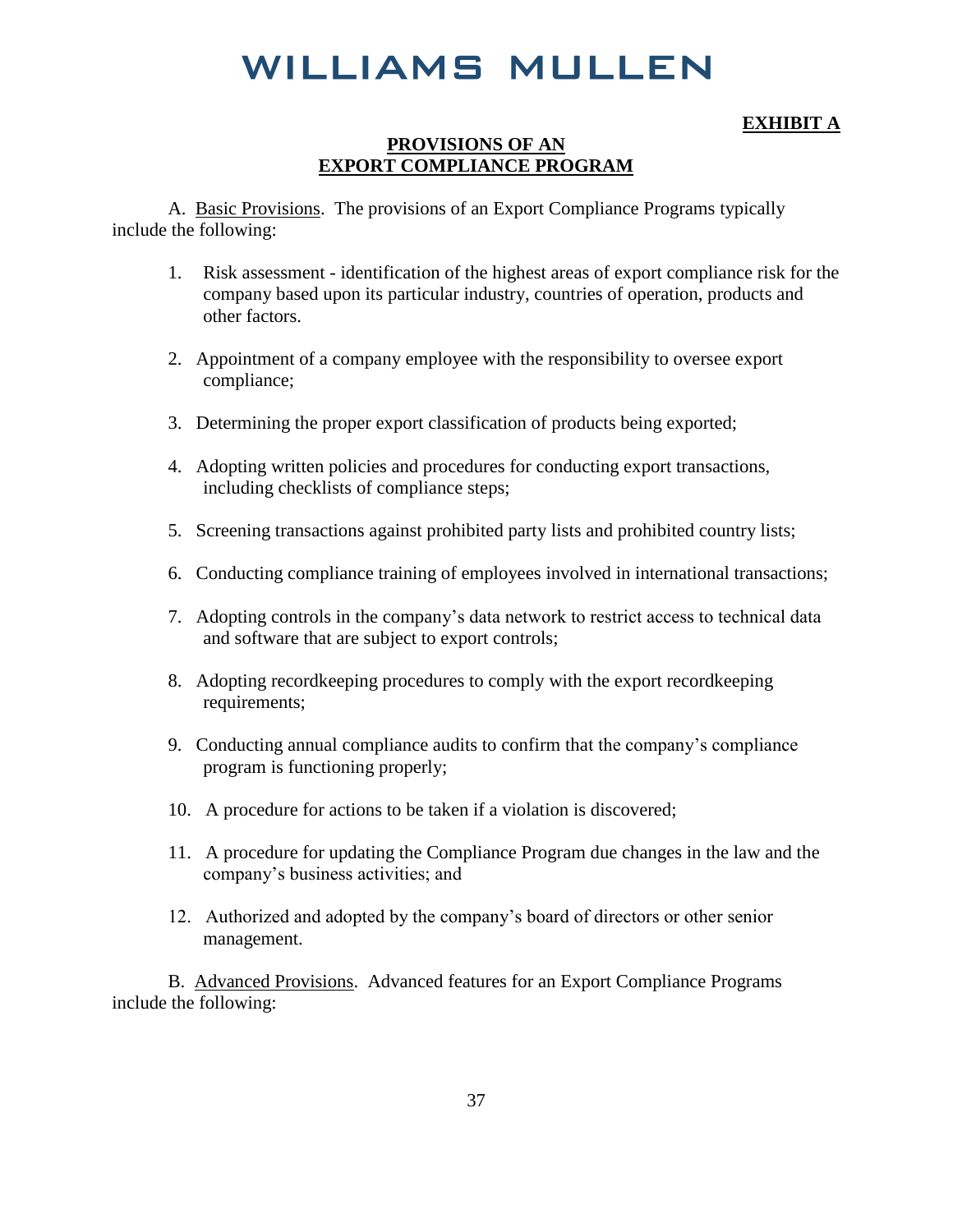- 1. Automated screening processes to screen for prohibited parties and destinations, and advanced screening tools to perform enhanced functions such as automated list updating, retroactive screening and screening of alias names and alternative spellings.
- 2. Computer assisted training programs for employee compliance training;
- 3. Automated recordkeeping function;
- 4. Advanced data security controls;
- 5. Compliance intranet site for compliance program documentation, dissemination of amendments and update materials and training resources;
- 6. Compliance telephone "Hotline" and e-mail mailbox for questions and anonymous reports of possible violations.
- 7. Culturally appropriate translations of compliance materials for foreign offices.

27698680.3